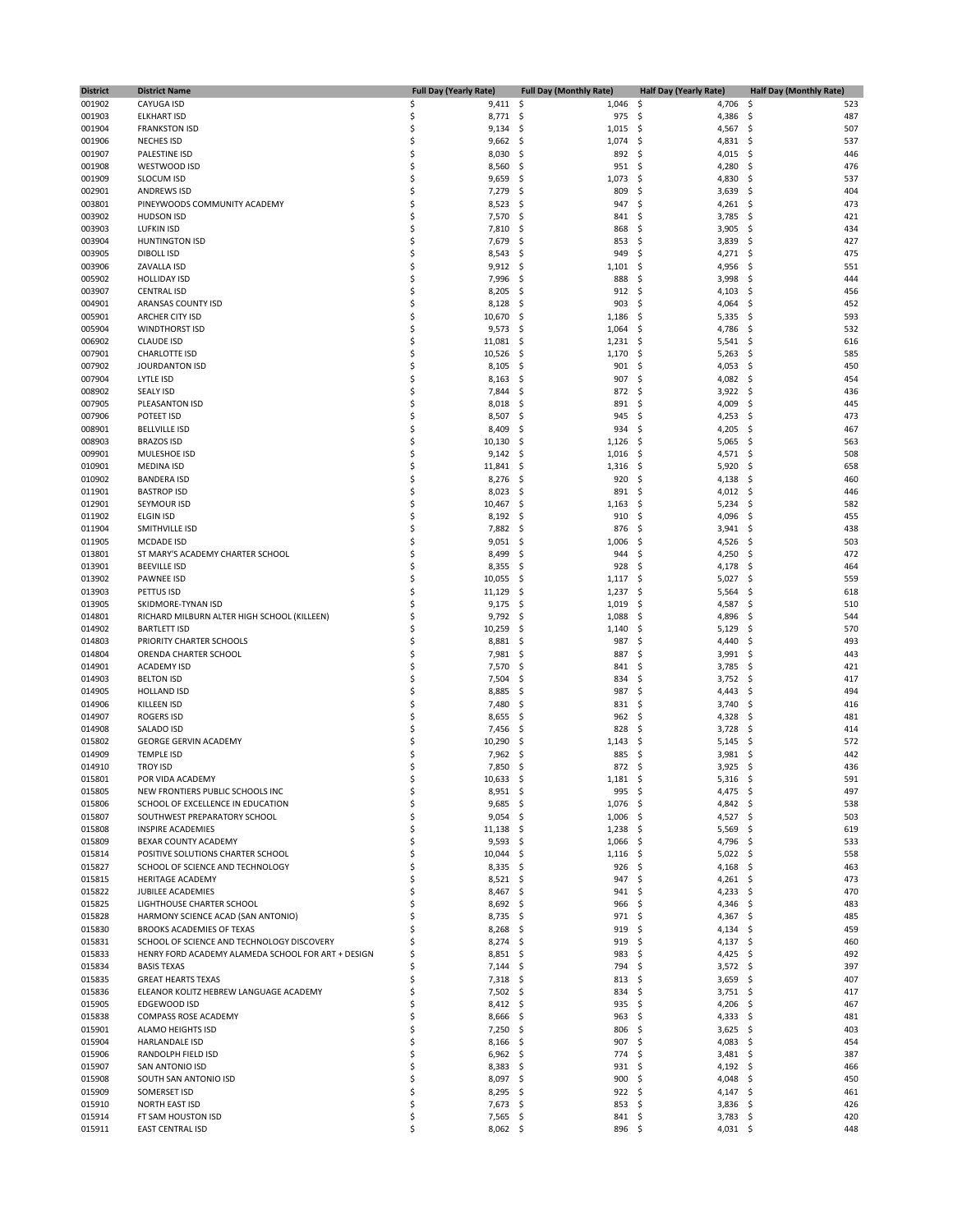| 015912           |                                        |          |                     |                              |                         |                   |
|------------------|----------------------------------------|----------|---------------------|------------------------------|-------------------------|-------------------|
|                  | SOUTHWEST ISD                          | \$       | 8,194               | \$<br>910                    | \$<br>4,097             | \$<br>455         |
| 015913           | <b>LACKLAND ISD</b>                    | \$       | 8,437               | 937<br>-\$                   | \$<br>4,219             | \$<br>469         |
| 015915           | <b>NORTHSIDE ISD</b>                   | \$       | 7,667               | \$,<br>852                   | -\$<br>3,833            | \$<br>426         |
| 015916           | <b>JUDSON ISD</b>                      | \$       | 7,920               | \$,<br>880                   | \$<br>3,960             | \$<br>440         |
| 015917           | SOUTHSIDE ISD                          | Ś        | 9,074               | \$,<br>1,008                 | \$.<br>4,537            | \$<br>504         |
|                  |                                        |          |                     |                              |                         |                   |
| 016901           | JOHNSON CITY ISD                       | \$       | 9,874               | 1,097<br>-\$                 | -\$<br>4,937            | \$<br>549         |
| 018902           | <b>MERIDIAN ISD</b>                    | \$       | 9,744               | 1,083<br>\$,                 | \$<br>4,872             | \$<br>541         |
| 016902           | <b>BLANCO ISD</b>                      | Ś        | 9,752               | \$,<br>1,084                 | \$<br>4,876             | \$<br>542         |
| 017901           | <b>BORDEN COUNTY ISD</b>               | \$       | 24,749              | Ś<br>2,750                   | \$<br>12,375            | 1,375<br>\$       |
|                  |                                        |          |                     |                              |                         |                   |
| 018901           | <b>CLIFTON ISD</b>                     | \$       | 9,343               | 1,038<br>\$,                 | 4,671<br>\$             | \$<br>519         |
| 018903           | <b>MORGAN ISD</b>                      | Ś        | 12,689              | Ś<br>1,410                   | \$<br>6,345             | 705<br>\$         |
| 018904           | <b>VALLEY MILLS ISD</b>                | \$       | 9,749               | \$,<br>1,083                 | \$<br>4,875             | \$<br>542         |
| 018905           | <b>WALNUT SPRINGS ISD</b>              | \$       | 8,707               | 967<br>\$,                   | \$<br>4,353             | \$<br>484         |
|                  |                                        |          |                     |                              |                         |                   |
| 018906           | <b>IREDELL ISD</b>                     | \$       | 11,545              | \$,<br>1,283                 | \$.<br>5,773            | \$<br>641         |
| 018907           | <b>KOPPERLISD</b>                      | \$       | 10,282              | \$,<br>1,142                 | \$<br>5,141             | -\$<br>571        |
| 018908           | <b>CRANFILLS GAP ISD</b>               | \$       | 11,420              | 1,269<br>-\$                 | \$<br>5,710             | \$<br>634         |
|                  |                                        |          |                     |                              |                         |                   |
| 019903           | <b>MAUD ISD</b>                        | \$       | 9,630               | \$,<br>1,070                 | \$<br>4,815             | \$<br>535         |
| 019901           | <b>DEKALB ISD</b>                      | \$       | 9,217               | 1,024<br>\$,                 | \$<br>4,608             | \$<br>512         |
| 019902           | <b>HOOKS ISD</b>                       | Ś        | 8,913               | 990<br>-\$                   | \$<br>4,457             | 495<br>\$         |
| 019905           | <b>NEW BOSTON ISD</b>                  | \$       | 8,710               | \$,<br>968                   | \$<br>4,355             | \$<br>484         |
|                  |                                        |          |                     |                              |                         |                   |
| 019906           | <b>REDWATER ISD</b>                    | \$       | 8,345               | \$,<br>927                   | \$<br>4,173             | \$<br>464         |
| 019907           | <b>TEXARKANA ISD</b>                   | Ś        | 7,669               | 852<br>S                     | \$<br>3,834             | 426<br>\$         |
| 019908           | LIBERTY-EYLAU ISD                      | \$       | 8,379               | \$,<br>931                   | \$<br>4,190             | \$<br>466         |
| 019909           | SIMMS ISD                              | \$       | 9,880               | 1,098<br>\$,                 | \$<br>4,940             | \$<br>549         |
|                  |                                        |          |                     |                              |                         |                   |
| 019910           | <b>MALTA ISD</b>                       | \$       | 9,630               | 1,070<br>-\$                 | \$<br>4,815             | \$<br>535         |
| 019914           | <b>LEARY ISD</b>                       | \$       | 10,114              | \$,<br>1,124                 | \$<br>5,057             | -\$<br>562        |
| 019911           | <b>RED LICK ISD</b>                    | Ś        | 7,754               | \$<br>862                    | \$<br>3,877             | \$<br>431         |
| 019912           | PLEASANT GROVE ISD                     | \$       |                     | 841                          | \$<br>3,783             | 420               |
|                  |                                        |          | 7,567               | \$,                          |                         | \$                |
| 019913           | <b>HUBBARD ISD</b>                     | \$       | 10,027              | \$,<br>1,114                 | \$<br>5,013             | 557<br>\$         |
| 020901           | <b>ALVIN ISD</b>                       | Ś        | 8,215               | \$,<br>913                   | \$<br>4,107             | \$<br>456         |
| 020902           | <b>ANGLETON ISD</b>                    | \$       | 7,839               | 871<br>-\$                   | \$<br>3,920             | \$<br>436         |
|                  |                                        |          |                     |                              |                         |                   |
| 020904           | <b>DANBURY ISD</b>                     | \$       | 8,602               | \$,<br>956                   | \$<br>4,301             | 478<br>\$         |
| 020905           | <b>BRAZOSPORT ISD</b>                  |          | 7,458               | \$<br>829                    | \$<br>3,729             | \$<br>414         |
| 020906           | <b>SWEENY ISD</b>                      | Ś        | 8,168               | 908<br>-\$                   | \$<br>4,084             | \$<br>454         |
| 021803           | BRAZOS SCHOOL FOR INQUIRY & CREATIVITY | \$       | 8,837               | \$,<br>982                   | \$<br>4,419             | 491<br>\$         |
|                  |                                        |          |                     |                              |                         |                   |
| 020907           | COLUMBIA-BRAZORIA ISD                  | s        | 7,664               | \$<br>852                    | \$<br>3,832             | \$<br>426         |
| 020908           | PEARLAND ISD                           | Ś        | 7,424               | -\$<br>825                   | \$<br>3,712             | -\$<br>412        |
| 020910           | <b>DAMON ISD</b>                       | Ś        | 11,524              | \$<br>1,280                  | \$<br>5,762             | 640<br>\$         |
| 021805           | ARROW ACADEMY                          | \$       | 8,294               | \$,<br>922                   | \$<br>4,147             | \$<br>461         |
|                  |                                        |          |                     |                              |                         |                   |
| 021901           | <b>COLLEGE STATION ISD</b>             | \$       | 7,065               | 785<br>\$,                   | \$<br>3,533             | 393<br>\$         |
| 021902           | <b>BRYAN ISD</b>                       | Ś        | 8,085               | 898<br>-\$                   | \$.<br>4,043            | \$<br>449         |
| 022004           | <b>TERLINGUA CSD</b>                   | \$       | 17,505              | \$,<br>1,945                 | \$<br>8,753             | \$<br>973         |
|                  |                                        |          |                     |                              |                         |                   |
|                  |                                        |          |                     |                              |                         |                   |
| 022901           | <b>ALPINE ISD</b>                      | \$       | 8,821               | 980<br>-\$                   | 4,411<br>\$             | -\$<br>490        |
| 022902           | <b>MARATHON ISD</b>                    | Ś        | 27,359              | 3,040<br>S                   | \$<br>13,679            | \$<br>1,520       |
| 025901           | <b>BANGS ISD</b>                       | \$       | 8,643               | \$,<br>960                   | 4,321<br>\$             | \$<br>480         |
|                  |                                        |          |                     |                              |                         |                   |
| 022903           | SAN VICENTE ISD                        | \$       | 16,601              | \$,<br>1,845                 | 8,300<br>\$             | 922<br>\$         |
| 023902           | <b>SILVERTON ISD</b>                   | \$       | 18,851              | 2,095<br>-\$                 | \$<br>9,425             | \$<br>1,047       |
| 024901           | <b>BROOKS COUNTY ISD</b>               | \$       | 8,807               | \$,<br>979                   | \$<br>4,403             | \$<br>489         |
| 025902           | BROWNWOOD ISD                          | Ś        | 7,740               | Ś<br>860                     | \$<br>3,870             | 430<br>\$         |
|                  |                                        |          |                     |                              |                         |                   |
| 025904           | <b>BLANKET ISD</b>                     | \$       | 10,715              | 1,191<br>-\$                 | \$<br>5,357             | \$<br>595         |
| 025905           | <b>MAY ISD</b>                         | \$       | 9,863               | \$,<br>1,096                 | \$<br>4,932             | \$<br>548         |
| 025906           | <b>ZEPHYRISD</b>                       | Ś        | 10,106              | \$,<br>1,123                 | \$<br>5,053             | \$<br>561         |
| 025908           | <b>BROOKESMITH ISD</b>                 | \$       | 9,500               | 1,056<br>-\$                 | \$<br>4,750             | \$<br>528         |
|                  |                                        |          |                     |                              |                         |                   |
| 025909           | <b>EARLY ISD</b>                       | \$       | 8,388               | 932<br>S                     | \$<br>4,194             | \$<br>466         |
| 027903           | <b>BURNET CISD</b>                     | Ś        | 7,879               | Ś<br>875                     | \$<br>3,940             | \$<br>438         |
| 026901           | CALDWELL ISD                           |          | 8,186               | 910<br>Ś                     | 4,093<br>-\$            | \$<br>455         |
| 026902           | SOMERVILLE ISD                         | \$       | 10,508              | -\$<br>1,168                 | \$<br>5,254             | -\$<br>584        |
|                  |                                        |          |                     |                              |                         |                   |
| 026903           | <b>SNOOK ISD</b>                       | \$       | 10,618              | - \$<br>1,180                | \$<br>5,309             | \$<br>590         |
| 027904           | MARBLE FALLS ISD                       | \$       | 7,915 \$            | 879                          | \$<br>3,957             | 440<br>- \$       |
| 028902           | <b>LOCKHART ISD</b>                    | \$       | 7,805               | -\$<br>867                   | \$<br>3,902             | -\$<br>434        |
| 028903           | LULING ISD                             | \$       | 8,394               | - \$<br>933                  | -\$<br>4,197 \$         | 466               |
|                  | PRAIRIE LEA ISD                        | \$       |                     |                              | \$                      | -\$<br>564        |
| 028906           |                                        |          | 10,153<br>- \$      | 1,128                        | 5,076                   |                   |
| 029901           | CALHOUN COUNTY ISD                     | \$       | 8,005               | -\$<br>889                   | \$<br>4,003             | 445<br>\$         |
| 030906           | EULA ISD                               | \$       | 10,728              | - \$<br>1,192                | -\$<br>5,364            | -\$<br>596        |
| 030901           | <b>CROSS PLAINS ISD</b>                | \$       | 11,203              | -\$<br>1,245                 | \$<br>5,601             | 622<br>-\$        |
| 030902           | <b>CLYDE CISD</b>                      | \$       |                     | 920<br>-\$                   | \$                      | 460               |
|                  |                                        |          | 8,279               |                              | 4,140                   | -\$               |
| 030903           | <b>BAIRD ISD</b>                       | \$       | 11,309              | -\$<br>1,257                 | -\$<br>5,655            | -\$<br>628        |
| 031505           | UNIVERSITY OF TEXAS RIO GRANDE VALLEY  | \$       | 10,987              | \$<br>1,221                  | \$<br>5,493             | 610<br>-\$        |
| 031901           | <b>BROWNSVILLE ISD</b>                 | \$       | 8,695               | \$<br>966                    | \$<br>4,348             | -\$<br>483        |
| 031903           | <b>HARLINGEN CISD</b>                  | \$       | 8,405               | -\$<br>934                   | -\$<br>4,202            | - \$<br>467       |
|                  |                                        |          |                     |                              |                         |                   |
| 031905           | LA FERIA ISD                           | \$       | 8,437               | -\$<br>937                   | \$<br>4,219             | -\$<br>469        |
| 031906           | LOS FRESNOS CISD                       | \$       | 8,279               | -\$<br>920                   | \$<br>4,140             | -\$<br>460        |
| 031913           | SANTA MARIA ISD                        | \$       | 10,568              | -\$<br>1,174                 | -\$<br>5,284            | 587<br>-\$        |
| 031909           | POINT ISABEL ISD                       | \$       | 9,313               | \$.<br>1,035                 | \$<br>4,656             | \$<br>517         |
|                  |                                        |          |                     |                              |                         |                   |
| 031911           | RIO HONDO ISD                          | \$       | 8,949               | \$<br>994                    | \$<br>4,475             | 497<br>-\$        |
| 031912           | SAN BENITO CISD                        | \$       | 8,695               | - \$<br>966                  | \$<br>4,347             | 483<br>-\$        |
| 031914           | SANTA ROSA ISD                         | \$       | 9,939               | \$<br>1,104                  | \$<br>4,969             | \$<br>552         |
|                  |                                        | \$       |                     |                              |                         |                   |
| 031916           | SOUTH TEXAS ISD                        |          | 8,277               | 920<br>\$                    | \$<br>4,139             | 460<br>-\$        |
| 032902           | PITTSBURG ISD                          | \$       | 8,337               | -\$<br>926                   | \$<br>4,169             | -\$<br>463        |
| 033901           | <b>GROOM ISD</b>                       | \$       | 10,873              | \$<br>1,208                  | \$<br>5,437             | -\$<br>604        |
| 033902           | PANHANDLE ISD                          | \$       | 9,943               | \$<br>1,105                  | 4,972<br>-\$            | -\$<br>552        |
| 034903           | <b>HUGHES SPRINGS ISD</b>              | \$       | 8,313               | - \$<br>924                  | \$<br>4,157 \$          | 462               |
|                  |                                        |          |                     |                              |                         |                   |
| 033904<br>034901 | WHITE DEER ISD<br>ATLANTA ISD          | \$<br>\$ | 9,827<br>$8,310$ \$ | \$<br>1,092<br>$923 \quad $$ | \$<br>4,913<br>4,155 \$ | -\$<br>546<br>462 |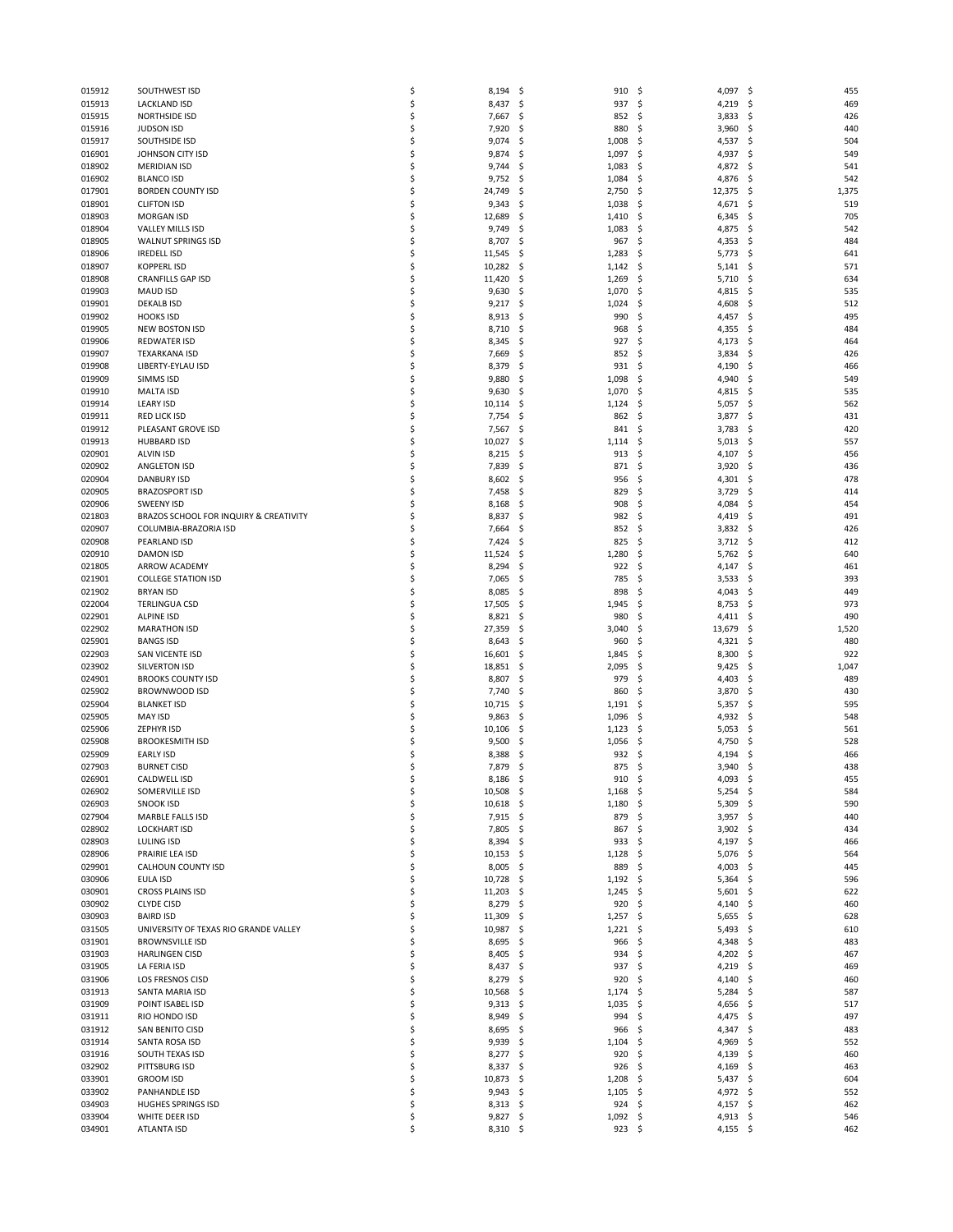|        |                                              | \$ |            |                  | S.             | \$<br>585   |
|--------|----------------------------------------------|----|------------|------------------|----------------|-------------|
| 034902 | <b>AVINGER ISD</b>                           |    | 10,533     | -\$<br>1,170     | 5,266          |             |
| 034905 | LINDEN-KILDARE CISD                          | \$ | 10,420     | -\$<br>1,158     | \$,<br>5,210   | -\$<br>579  |
| 034906 | MCLEOD ISD                                   | \$ | 9,284      | -\$<br>1,032     | \$,<br>4,642   | \$<br>516   |
| 034907 | QUEEN CITY ISD                               | \$ | 8,919      | 991<br>-\$       | \$<br>4,459    | 495<br>\$   |
|        | <b>BLOOMBURG ISD</b>                         | \$ |            |                  |                |             |
| 034909 |                                              |    | 9,791      | -\$<br>1,088     | \$<br>4,895    | -\$<br>544  |
| 035901 | <b>DIMMITT ISD</b>                           | \$ | 9,547      | -\$<br>1,061     | \$<br>4,774    | \$<br>530   |
| 035902 | <b>HART ISD</b>                              | \$ | 10,632     | -\$<br>1,181     | \$<br>5,316    | \$<br>591   |
| 036903 | <b>EAST CHAMBERS ISD</b>                     | \$ | 8,227      | -\$<br>914       | \$<br>4,114    | \$<br>457   |
|        |                                              |    |            |                  |                |             |
| 035903 | NAZARETH ISD                                 | \$ | 8,358      | \$<br>929        | \$<br>4,179    | \$<br>464   |
| 036901 | <b>ANAHUAC ISD</b>                           | \$ | 8,596      | -\$<br>955       | \$.<br>4,298   | \$<br>478   |
| 036902 | <b>BARBERS HILL ISD</b>                      | \$ | 7,490      | -\$<br>832       | \$<br>3,745    | \$<br>416   |
|        |                                              |    |            |                  |                |             |
| 037901 | <b>ALTO ISD</b>                              | \$ | 9,574      | \$<br>1,064      | \$<br>4,787    | \$<br>532   |
| 037904 | <b>JACKSONVILLE ISD</b>                      | \$ | 7,729      | -\$<br>859       | \$<br>3,865    | 429<br>\$   |
|        |                                              | \$ | 7,935      | 882              | \$             |             |
| 037907 | <b>RUSK ISD</b>                              |    |            | -\$              | 3,968          | \$<br>441   |
| 037908 | NEW SUMMERFIELD ISD                          | \$ | 9,705      | \$<br>1,078      | \$<br>4,852    | \$<br>539   |
| 037909 | <b>WELLS ISD</b>                             | \$ | 10,016     | -\$<br>1,113     | \$,<br>5,008   | -\$<br>556  |
| 039904 | <b>BELLEVUE ISD</b>                          | \$ | 9,920      | 1,102<br>-\$     | \$,<br>4,960   | \$<br>551   |
|        |                                              |    |            |                  |                |             |
| 038901 | <b>CHILDRESS ISD</b>                         | \$ | 8,786      | -\$<br>976       | \$<br>4,393    | \$<br>488   |
| 039902 | <b>HENRIETTA ISD</b>                         | \$ | 9,622      | -\$<br>1,069     | \$,<br>4,811   | -\$<br>535  |
| 039903 | PETROLIA CISD                                | \$ | 9,676      | \$<br>1,075      | \$<br>4,838    | \$<br>538   |
|        |                                              |    |            |                  |                |             |
| 039905 | <b>MIDWAY ISD</b>                            | \$ | 13,210     | \$<br>1,468      | \$<br>6,605    | \$<br>734   |
| 040901 | <b>MORTON ISD</b>                            | Ś  | 10,218     | -\$<br>1,135     | \$<br>5,109    | 568<br>\$   |
| 040902 | <b>WHITEFACE CISD</b>                        | \$ | 12,926     | -\$<br>1,436     | \$.<br>6,463   | \$<br>718   |
|        |                                              |    |            |                  |                |             |
| 041901 | <b>BRONTE ISD</b>                            | \$ | 11,287     | -\$<br>1,254     | \$<br>5,644    | \$<br>627   |
| 041902 | ROBERT LEE ISD                               | \$ | 11,705     | 1,301<br>-\$     | \$<br>5,852    | 650<br>-\$  |
| 042901 | <b>COLEMAN ISD</b>                           | Ś  | 9,656      | -\$<br>1,073     | \$<br>4,828    | \$<br>536   |
|        |                                              |    |            |                  |                |             |
| 043802 | LONE STAR LANGUAGE ACADEMY                   | \$ | 7,131      | -\$<br>792       | \$<br>3,565    | \$<br>396   |
| 042903 | SANTA ANNA ISD                               | \$ | 10,680     | -\$<br>1,187     | \$<br>5,340    | 593<br>\$   |
| 042905 | PANTHER CREEK CISD                           | Ś  | 12,265     | -\$<br>1,363     | \$<br>6,132    | -\$<br>681  |
|        |                                              |    |            |                  |                |             |
| 043801 | IMAGINE INTERNATIONAL ACADEMY OF NORTH TEXAS | \$ | 7,413      | -\$<br>824       | \$<br>3,706    | \$<br>412   |
| 043901 | <b>ALLEN ISD</b>                             | Ś  | 7,326      | -\$<br>814       | \$<br>3,663    | 407<br>-\$  |
| 043902 | ANNA ISD                                     | Ś  | 7,578      | -\$<br>842       | \$<br>3,789    | \$<br>421   |
|        |                                              |    |            |                  |                |             |
| 043903 | <b>CELINA ISD</b>                            | \$ | 7,942      | -\$<br>882       | \$<br>3,971    | \$<br>441   |
| 043904 | <b>FARMERSVILLE ISD</b>                      | \$ | 8,118      | -\$<br>902       | \$<br>4,059    | \$<br>451   |
| 043905 | <b>FRISCO ISD</b>                            | \$ | 7,102      | - \$<br>789      | \$.<br>3,551   | -\$<br>395  |
|        |                                              |    |            |                  |                |             |
| 043911 | PRINCETON ISD                                | \$ | 7,691      | -\$<br>855       | \$<br>3,845    | 427<br>\$   |
| 043907 | <b>MCKINNEY ISD</b>                          | \$ | 7,383      | -\$<br>820       | \$<br>3,692    | -\$<br>410  |
| 043908 | <b>MELISSA ISD</b>                           | Ś  | 7,156      | -\$<br>795       | \$<br>3,578    | \$<br>398   |
|        |                                              | \$ |            |                  |                |             |
| 043910 | PLANO ISD                                    |    | 7,280      | \$<br>809        | \$<br>3,640    | 404<br>\$   |
| 043912 | <b>PROSPER ISD</b>                           | \$ | 6,634      | -\$<br>737       | \$.<br>3,317   | \$<br>369   |
| 043914 | <b>WYLIE ISD</b>                             | \$ | 7,198      | -\$<br>800       | \$<br>3,599    | \$<br>400   |
|        |                                              | \$ |            | 1,029            |                |             |
| 043917 | <b>BLUE RIDGE ISD</b>                        |    | 9,260      | \$               | \$<br>4,630    | \$<br>514   |
| 043918 | <b>COMMUNITY ISD</b>                         | \$ | 7,755      | -\$<br>862       | \$<br>3,877    | \$<br>431   |
| 043919 | <b>LOVEJOY ISD</b>                           | Ś  | 7,059      | \$<br>784        | \$<br>3,530    | \$<br>392   |
|        |                                              | \$ |            |                  |                |             |
| 045905 | <b>WEIMAR ISD</b>                            |    | 9,781      | \$<br>1,087      | \$<br>4,891    | \$<br>543   |
| 044902 | <b>WELLINGTON ISD</b>                        | \$ | 10,487     | -\$<br>1,165     | \$<br>5,244    | \$<br>583   |
| 045902 | <b>COLUMBUS ISD</b>                          | \$ | 8,937      | -\$<br>993       | \$<br>4,469    | 497<br>\$   |
|        |                                              | \$ |            |                  |                |             |
| 045903 | RICE CISD                                    |    | 9,230      | \$<br>1,026      | \$<br>4,615    | \$<br>513   |
| 046802 | TRINITY CHARTER SCHOOL                       | \$ | 15,152     | -\$<br>1,684     | \$<br>7,576    | \$<br>842   |
| 046901 | NEW BRAUNFELS ISD                            | \$ | 7,353      | -\$<br>817       | \$<br>3,676    | \$<br>408   |
| 046902 | <b>COMAL ISD</b>                             | \$ | 6,846      | 761<br>\$.       | \$.<br>3,423   | 380<br>\$   |
|        |                                              |    |            |                  |                |             |
| 047901 | <b>COMANCHE ISD</b>                          | \$ | 8,627      | -\$<br>959       | \$<br>4,314    | -\$<br>479  |
| 047902 | DE LEON ISD                                  | \$ | 9,345      | -\$<br>1,038     | \$<br>4,672    | \$<br>519   |
| 048903 | <b>PAINT ROCK ISD</b>                        | \$ | 11,230     | 1,248<br>\$.     | 5,615<br>S     | 624<br>-\$  |
|        |                                              |    |            |                  |                |             |
| 047903 | <b>GUSTINE ISD</b>                           | \$ | 11,495     | -\$<br>1,277     | \$<br>5,747    | -\$<br>639  |
| 047905 | SIDNEY ISD                                   |    | 9,972      | \$<br>$1,108$ \$ | 4,986          | \$.<br>554  |
| 048901 | <b>EDEN CISD</b>                             | \$ | 11,371     | - \$<br>1,263    | \$,<br>5,685   | -\$<br>632  |
|        |                                              |    |            |                  |                |             |
| 049901 | <b>GAINESVILLE ISD</b>                       | \$ | 8,328      | 925<br>- \$      | \$<br>4,164 \$ | 463         |
| 049902 | MUENSTER ISD                                 | \$ | 9,463      | -\$<br>1,051     | \$<br>4,731    | -\$<br>526  |
| 049903 | <b>VALLEY VIEW ISD</b>                       | \$ | $9,419$ \$ | 1,047            | 4,709<br>\$    | 523<br>\$   |
| 049905 | CALLISBURG ISD                               | \$ | $8,580$ \$ | 953              | \$<br>4,290    | 477<br>-\$  |
|        |                                              |    |            |                  |                |             |
| 049906 | ERA ISD                                      | \$ | 8,975      | -\$<br>997       | \$<br>4,487    | 499<br>\$   |
| 049907 | LINDSAY ISD                                  | \$ | 9,285      | -\$<br>1,032     | \$<br>4,642    | - \$<br>516 |
| 050902 | <b>GATESVILLE ISD</b>                        | \$ | 7,604      | 845<br>-\$       | 3,802<br>\$,   | 422<br>\$   |
|        |                                              | \$ |            |                  |                |             |
| 049908 | WALNUT BEND ISD                              |    | 11,104     | -\$<br>1,234     | \$<br>5,552    | \$<br>617   |
| 049909 | SIVELLS BEND ISD                             | \$ | 9,306      | -\$<br>1,034     | \$<br>4,653    | 517<br>-\$  |
| 050901 | <b>EVANT ISD</b>                             | \$ | 9,887      | -\$<br>1,099     | \$.<br>4,943   | 549<br>-\$  |
| 050904 | OGLESBY ISD                                  | \$ | 10,506     | -\$<br>1,167     | \$<br>5,253    | \$<br>584   |
|        |                                              |    |            |                  |                |             |
| 050909 | JONESBORO ISD                                | \$ | 9,925      | 1,103<br>-\$     | 4,962<br>\$    | 551<br>-\$  |
| 050910 | <b>COPPERAS COVE ISD</b>                     | \$ | 7,363      | 818<br>-\$       | \$.<br>3,682   | 409<br>-\$  |
| 051901 | PADUCAH ISD                                  | \$ | 11,803     | -\$<br>1,311     | \$<br>5,902    | \$<br>656   |
|        |                                              |    |            |                  |                |             |
| 052901 | <b>CRANE ISD</b>                             | \$ | 9,688      | 1,076<br>-\$     | \$<br>4,844    | 538<br>\$   |
| 053001 | CROCKETT COUNTY CONSOLIDATED CSD             | \$ | 10,786     | -\$<br>1,198     | \$<br>5,393    | 599<br>-\$  |
| 055901 | CULBERSON COUNTY-ALLAMOORE ISD               | \$ | 10,880     | 1,209<br>-\$     | \$<br>5,440    | \$<br>604   |
|        |                                              |    |            |                  |                |             |
| 054901 | <b>CROSBYTON CISD</b>                        | \$ | 11,213     | - \$<br>1,246    | \$<br>5,606    | 623<br>-\$  |
| 054902 | LORENZO ISD                                  | \$ | 11,807 \$  | 1,312            | \$.<br>5,904   | -\$<br>656  |
| 054903 | RALLS ISD                                    | \$ | 11,055     | 1,228<br>-\$     | \$<br>5,528    | \$<br>614   |
|        |                                              | \$ |            |                  | \$             |             |
| 056901 | <b>DALHART ISD</b>                           |    | 8,167      | 907<br>-\$       | 4,084          | -\$<br>454  |
| 056902 | <b>TEXLINE ISD</b>                           | \$ | 12,340     | - \$<br>1,371    | \$<br>6,170    | -\$<br>686  |
| 057802 | PEGASUS SCHOOL OF LIBERAL ARTS AND SCIENCES  | \$ | 9,022      | 1,002<br>-\$     | \$<br>4,511    | 501<br>\$   |
| 057803 | <b>UPLIFT EDUCATION</b>                      | \$ | 8,721      | 969<br>-\$       | \$.<br>4,361   | 485<br>-\$  |
|        |                                              |    |            |                  |                |             |
| 057804 | TEXANS CAN ACADEMIES                         | \$ | $9,535$ \$ | 1,059            | \$<br>4,767 \$ | 530         |
| 057805 | LUMIN EDUCATION                              | \$ | 8,879      | 987<br>-\$       | \$<br>4,440    | \$<br>493   |
| 057809 | NOVA ACADEMY                                 | \$ | $9,817$ \$ | $1,091$ \$       | 4,909          | -\$<br>545  |
|        |                                              |    |            |                  |                |             |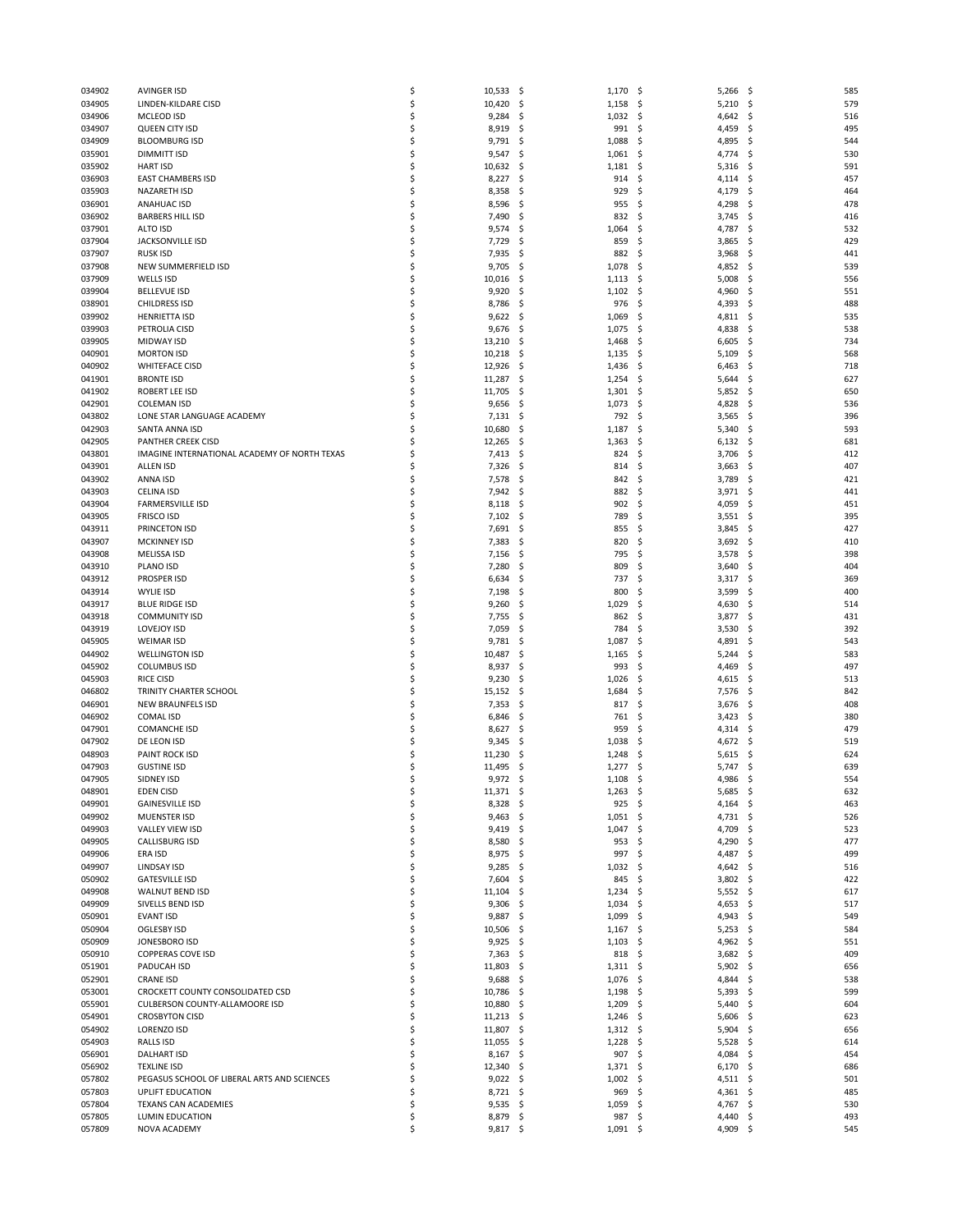| 057806           | ADVANTAGE ACADEMY                           | \$       | 8,644                | .s<br>960                  | S.<br>4,322                 | - \$<br>480       |
|------------------|---------------------------------------------|----------|----------------------|----------------------------|-----------------------------|-------------------|
| 057807           | LIFE SCHOOL                                 | \$       |                      | 965                        | -\$                         | 482               |
|                  |                                             |          | 8,681                | \$.                        | 4,340                       | \$                |
| 057808           | UNIVERSAL ACADEMY                           | Ś        | 7,970                | 886<br>-S                  | -\$<br>3,985                | 443<br>S          |
| 057810           | ACADEMY OF DALLAS                           | \$       | 9,161                | 1,018<br>S                 | \$<br>4,580                 | 509<br>\$.        |
| 057813           | TRINITY BASIN PREPARATORY                   | \$       | 8,929                | 992<br>-\$                 | -\$<br>4,464                | 496<br>\$         |
| 057814           | ACADEMY FOR ACADEMIC EXCELLENCE             | Ś        | 12,630               | 1,403<br>S                 | \$<br>6,315                 | 702<br>\$.        |
|                  | A W BROWN LEADERSHIP ACADEMY                | \$       |                      | \$<br>967                  |                             |                   |
| 057816           |                                             |          | 8,704                |                            | \$<br>4,352                 | \$<br>484         |
| 057819           | JEAN MASSIEU ACADEMY                        | \$       | 9,557                | 1,062<br>\$.               | 4,779<br>\$                 | 531<br>\$         |
| 057827           | NOVA ACADEMY SOUTHEAST                      | Ś        | 8,840                | 982<br>S                   | S.<br>4,420                 | \$<br>491         |
| 057828           | WINFREE ACADEMY CHARTER SCHOOLS             | \$       | 9,524                | 1,058<br>S                 | \$<br>4,762                 | \$<br>529         |
| 057833           | EDUCATION CENTER INTERNATIONAL ACADEMY      | Ś        | 8,036                | 893<br>-\$                 | -\$<br>4,018                | 446<br>\$.        |
|                  |                                             |          |                      |                            |                             |                   |
| 057829           | A+ ACADEMY                                  | Ś        | 9,117                | 1,013<br>-S                | -\$<br>4,559                | \$<br>507         |
| 057830           | INSPIRED VISION ACADEMY                     | \$       | 9,049                | 1,005<br>S                 | \$<br>4,524                 | 503<br>\$,        |
| 057831           | GATEWAY CHARTER ACADEMY                     | Ś        | 8,945                | 994<br>S                   | \$<br>4,472                 | 497<br>S          |
| 057834           | EVOLUTION ACADEMY CHARTER SCHOOL            | Ś        | 10,099               | 1,122<br>S                 | -\$<br>5,049                | 561<br>S          |
|                  |                                             |          |                      |                            |                             |                   |
| 057835           | GOLDEN RULE CHARTER SCHOOL                  | \$       | 9,155                | \$<br>1,017                | \$<br>4,577                 | 509<br>\$,        |
| 057836           | ST ANTHONY SCHOOL                           | Ś        | 8,516                | 946<br>S                   | \$<br>4,258                 | 473<br>S          |
| 057839           | LA ACADEMIA DE ESTRELLAS                    | \$       | 9,353                | S.<br>1,039                | \$<br>4,677                 | 520<br>S          |
| 057840           | RICHLAND COLLEGIATE HIGH SCHOOL             | \$       | 8,015                | 891<br>-\$                 | 4,008<br>\$                 | 445<br>\$,        |
|                  |                                             |          |                      |                            |                             |                   |
| 057841           | <b>CITYSCAPE SCHOOLS</b>                    | Ś        | 8,879                | 987<br>S                   | \$<br>4,440                 | 493<br>S          |
| 057844           | <b>MANARA ACADEMY</b>                       | Ś        | 8,490                | 943<br>S                   | \$<br>4,245                 | 472<br>S          |
| 057848           | INTERNATIONAL LEADERSHIP OF TEXAS (ILTEXAS) | \$       | 8,263                | 918<br>\$.                 | \$<br>4,132                 | 459<br>\$.        |
| 057845           | UME PREPARATORY ACADEMY                     | Ś        | 7,679                | 853<br>S                   | -\$<br>3,839                | 427<br>S          |
|                  |                                             |          |                      |                            |                             |                   |
| 057846           | <b>LEGACY PREPARATORY</b>                   | Ś        | 8,690                | 966<br>S                   | \$<br>4,345                 | \$<br>483         |
| 057847           | VILLAGE TECH SCHOOLS                        | Ś        | 7,809                | S<br>868                   | Ś<br>3,905                  | 434<br>\$,        |
| 057849           | TRINITY ENVIRONMENTAL ACADEMY               | Ś        | 8,715                | 968<br>S                   | \$<br>4,358                 | 484<br>-S         |
| 057850           | PIONEER TECHNOLOGY & ARTS ACADEMY           | \$       | 7,736                | Ś<br>860                   | \$<br>3,868                 | \$<br>430         |
|                  |                                             |          |                      |                            |                             |                   |
| 057851           | BRIDGEWAY PREPARATORY ACADEMY               | Ś        | 8,757                | 973<br>S                   | \$<br>4,378                 | 486<br>\$,        |
| 057903           | CARROLLTON-FARMERS BRANCH ISD               | \$       | 8,479                | S.<br>942                  | -\$<br>4,240                | 471<br>S          |
| 057904           | CEDAR HILL ISD                              | \$       | 7,955                | 884<br>S                   | 3,977<br>\$                 | \$<br>442         |
| 057905           | <b>DALLAS ISD</b>                           | Ś        | 8,505                | S<br>945                   | \$<br>4,252                 | 472<br>\$,        |
|                  |                                             |          |                      |                            |                             |                   |
| 057910           | <b>GRAND PRAIRIE ISD</b>                    | \$       | 8,148                | 905<br>-S                  | -\$<br>4,074                | 453<br>S          |
| 057906           | <b>DESOTO ISD</b>                           | \$       | 8,145                | 905<br>\$.                 | \$<br>4,072                 | \$<br>452         |
| 057907           | <b>DUNCANVILLE ISD</b>                      | Ś        | 8,135                | 904<br>-S                  | \$<br>4,068                 | 452<br>\$.        |
| 057909           | <b>GARLAND ISD</b>                          | \$       | 7,883                | 876                        | -\$<br>3,942                | 438               |
|                  |                                             |          |                      | -\$                        |                             | \$.               |
| 057911           | HIGHLAND PARK ISD                           | \$       | 6,933                | Ś<br>770                   | \$<br>3,467                 | \$<br>385         |
| 057912           | <b>IRVING ISD</b>                           | \$       | 8,242                | 916<br>S                   | \$<br>4,121                 | 458<br>-\$        |
| 057913           | LANCASTER ISD                               | \$       | 7,740                | 860<br>S                   | \$<br>3,870                 | 430<br>\$         |
| 057914           | <b>MESQUITE ISD</b>                         | \$       | 7,851                | S<br>872                   | \$<br>3,926                 | 436<br>S          |
|                  |                                             |          |                      |                            |                             |                   |
| 057916           | RICHARDSON ISD                              | \$       | 7,590                | 843<br>S                   | 3,795<br>\$                 | 422<br>\$,        |
| 058902           | <b>DAWSON ISD</b>                           | \$       | 9,925                | 1,103<br>S                 | \$<br>4,963                 | 551<br>\$.        |
| 057919           | SUNNYVALE ISD                               | Ś        | 7,549                | 839<br>S                   | \$<br>3,774                 | 419<br>S          |
| 057922           | <b>COPPELL ISD</b>                          | \$       | 6,625                | 736<br>S                   | -\$<br>3,313                | 368<br>\$.        |
|                  |                                             |          |                      |                            |                             |                   |
| 058905           | <b>KLONDIKE ISD</b>                         | \$       | 10,648               | 1,183<br>S                 | \$<br>5,324                 | 592<br>\$.        |
| 058906           | <b>LAMESA ISD</b>                           | \$       | 8,620                | 958<br>S                   | -\$<br>4,310                | \$<br>479         |
| 058909           | <b>SANDS CISD</b>                           | \$       | 11,082               | $1,231$ \$<br>-\$          | $5,541$ \$                  | 616               |
| 059901           | <b>HEREFORD ISD</b>                         | Ś        | 8,314                | 924<br>S                   | \$<br>4,157                 | 462<br>S          |
|                  |                                             |          |                      |                            |                             |                   |
| 059902           | <b>WALCOTT ISD</b>                          | \$       | 10,305               | 1,145<br>S                 | \$<br>5,152                 | 572<br>\$.        |
| 060902           | <b>COOPER ISD</b>                           | \$       | 9,255                | 1,028<br>\$                | \$<br>4,627                 | 514<br>\$.        |
| 061804           | LEADERSHIP PREP SCHOOL                      | Ś        | 7,564                | 840<br>S                   | \$<br>3,782                 | 420<br>S          |
| 060914           | <b>FANNINDEL ISD</b>                        | \$       | 12,268               | 1,363<br>S                 | \$<br>6,134                 | 682<br>\$,        |
|                  |                                             |          |                      |                            |                             |                   |
| 061501           | UNIVERSITY OF NORTH TEXAS                   | \$       | 7,999                | 889<br>S                   | 4,000<br>\$                 | 444<br>\$,        |
| 061802           | NORTH TEXAS COLLEGIATE ACADEMY              | Ś        | 8,864                | 985<br>S                   | \$<br>4,432                 | 492<br>S          |
| 061805           | TRIVIUM ACADEMY                             | \$       | 7,381                | 820<br>S                   | \$<br>3,690                 | 410<br>Ś          |
| 061901           | <b>DENTON ISD</b>                           | Ś        | 7,934                | 882<br>S                   | 3,967<br>\$                 | 441<br>\$,        |
|                  |                                             |          |                      |                            |                             |                   |
| 061902           | LEWISVILLE ISD                              |          | 7,613                | 846<br>S                   | 3,807<br>Ś                  | Ś<br>423          |
| 061903           | PILOT POINT ISD                             | \$       | 8,547                | -\$<br>950                 | \$<br>4,274                 | 475<br>-\$        |
| 061905           | <b>KRUM ISD</b>                             | \$       | 7,887                | 876<br>\$.                 | \$<br>3,943                 | 438<br>\$         |
| 061906           | PONDER ISD                                  | \$       | 7,996                | \$.<br>888                 | \$<br>$3,998$ \$            | 444               |
|                  |                                             |          |                      |                            |                             |                   |
| 061911           | NORTHWEST ISD                               | \$       | 7,774                | \$.<br>864                 | 3,887<br>\$                 | 432<br>\$         |
| 061907           | <b>AUBREY ISD</b>                           | \$       | 7,669                | 852<br>-\$                 | \$<br>3,835                 | 426<br>-\$        |
| 061908           |                                             |          |                      |                            |                             |                   |
|                  | SANGER ISD                                  | \$       | 8,201                | 911<br>-\$                 | \$<br>4,100                 | 456<br>-\$        |
|                  |                                             |          |                      |                            |                             |                   |
| 061910           | ARGYLE ISD                                  | \$       | 7,371                | \$.<br>819                 | \$<br>3,685                 | 409<br>\$         |
| 061912           | LAKE DALLAS ISD                             | \$       | 7,841                | -\$<br>871                 | \$<br>3,921                 | 436<br>-\$        |
| 061914           | LITTLE ELM ISD                              | \$       | 7,166                | 796<br>\$.                 | \$<br>3,583                 | \$<br>398         |
| 062901           | <b>CUERO ISD</b>                            | \$       | 11,018               | \$.<br>1,224               | \$<br>5,509                 | 612<br>\$,        |
| 062902           | NORDHEIM ISD                                | \$       | 12,379               | -\$<br>1,375               | \$<br>6,189                 | -\$<br>688        |
|                  |                                             |          |                      |                            |                             |                   |
| 062903           | YOAKUM ISD                                  | \$       | 8,896                | 988<br>\$.                 | \$<br>4,448                 | \$<br>494         |
| 063903           | <b>SPURISD</b>                              | \$       | 11,631               | 1,292<br>-\$               | \$<br>5,815                 | 646<br>-\$        |
| 062904           | YORKTOWN ISD                                | \$       | 11,381               | 1,265<br>-\$               | \$<br>5,691                 | 632<br>-\$        |
| 062905           | <b>WESTHOFF ISD</b>                         | \$       | 19,812               | -\$<br>$2,201$ \$          | 9,906                       | \$<br>1,101       |
|                  |                                             |          |                      |                            |                             |                   |
| 062906           | MEYERSVILLE ISD                             | \$       | 9,740                | 1,082<br>-\$               | -\$<br>4,870                | 541<br>\$.        |
| 063906           | <b>PATTON SPRINGS ISD</b>                   | \$       | 14,024               | 1,558<br>-\$               | \$<br>7,012                 | 779<br>- \$       |
| 064903           | <b>CARRIZO SPRINGS CISD</b>                 | \$       | 8,866                | 985<br>\$                  | \$<br>4,433                 | 493<br>\$         |
| 065901           | <b>CLARENDON ISD</b>                        | \$       | 10,652               | 1,184<br>-\$               | 5,326<br>\$.                | 592<br>-\$        |
|                  |                                             |          |                      |                            |                             |                   |
| 065902           | <b>HEDLEY ISD</b>                           | \$       | 12,234               | \$.<br>1,359               | -\$<br>6,117                | -\$<br>680        |
| 066005           | RAMIREZ CSD                                 | \$       | 20,887               | 2,321<br>\$                | 10,443<br>-\$               | \$<br>1,160       |
| 066901           | <b>BENAVIDES ISD</b>                        | \$       | 12,299               | \$.<br>1,367               | \$<br>6,149                 | 683<br>\$,        |
| 067903           | <b>EASTLAND ISD</b>                         | \$       | 8,619                | 958<br>-\$                 | -\$<br>4,310                | 479<br>-\$        |
|                  |                                             |          |                      |                            |                             |                   |
| 066902           | SAN DIEGO ISD                               | \$       | 9,046                | \$.<br>1,005               | \$<br>4,523                 | 503<br>\$,        |
| 066903           | <b>FREER ISD</b>                            | \$       | 10,777               | 1,197<br>-\$               | \$<br>5,388                 | 599<br>\$,        |
| 067902           | CISCO ISD                                   | \$       | 9,409                | $1,045$ \$<br>-\$          | 4,705                       | 523<br>-\$        |
| 067904<br>067907 | <b>GORMAN ISD</b><br><b>RANGER ISD</b>      | \$<br>\$ | 9,941<br>$10,146$ \$ | \$.<br>1,105<br>$1,127$ \$ | - \$<br>4,970<br>$5,073$ \$ | 552<br>\$,<br>564 |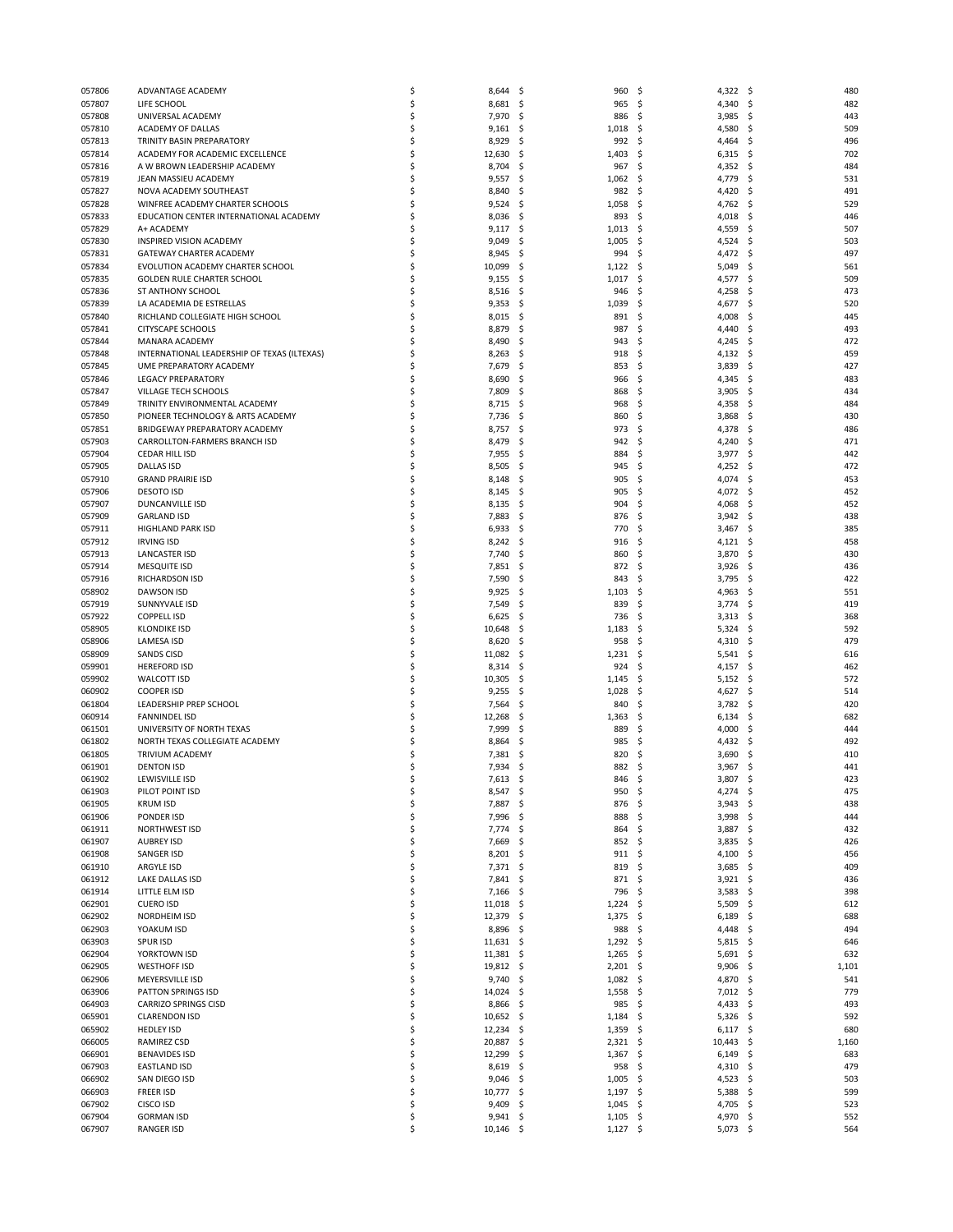| 067908           | RISING STAR ISD                          | \$       | 11,864         | -\$        | $1,318$ \$     |           | 5,932          | \$<br>659                |  |
|------------------|------------------------------------------|----------|----------------|------------|----------------|-----------|----------------|--------------------------|--|
| 068802           | COMPASS ACADEMY CHARTER SCHOOL           | \$       | 7,568          | -\$        | 841 \$         |           | 3,784          | 420<br>\$                |  |
| 068803           | UTPB STEM ACADEMY                        | \$       | 7,446          | -\$        | 827            | -\$       | 3,723          | 414<br>\$,               |  |
| 068901           | <b>ECTOR COUNTY ISD</b>                  | \$       | 7,978          | \$         | 886            | \$        | 3,989          | \$<br>443                |  |
| 070901           | <b>AVALON ISD</b>                        | \$       | 10,540         | .s         | 1,171          | \$        | 5,270          | 586<br>\$.               |  |
| 069901           | <b>ROCKSPRINGS ISD</b>                   | \$       | 11,697         | -\$        | 1,300          | \$        | 5,848          | 650<br>\$,               |  |
| 069902           | NUECES CANYON CISD                       | \$       | 11,597         | \$.        | 1,289          | \$        | 5,799          | \$<br>644                |  |
| 070801           | WAXAHACHIE FAITH FAMILY ACADEMY          | \$       | 9,029          | \$.        | 1,003          | \$        | 4,514          | 502<br>\$.               |  |
| 070903<br>070905 | <b>ENNIS ISD</b><br><b>FERRIS ISD</b>    | Ś<br>\$  | 7,914<br>8,479 | \$,<br>\$. | 879<br>942     | \$<br>\$  | 3,957          | \$<br>440<br>\$<br>471   |  |
| 070907           | <b>ITALY ISD</b>                         | \$       | 10,664         | \$.        | 1,185          | \$        | 4,240<br>5,332 | 592<br>\$.               |  |
| 070908           | MIDLOTHIAN ISD                           | Ś        | 7,050          | \$,        | 783            | \$        | 3,525          | \$<br>392                |  |
| 070909           | MILFORD ISD                              | \$       | 10,843         | \$.        | 1,205          | \$        | 5,422          | 602<br>\$                |  |
| 070915           | <b>MAYPEARL ISD</b>                      | \$       | 8,166          | -S         | 907            | \$        | 4,083          | 454<br>S                 |  |
| 070910           | <b>PALMER ISD</b>                        | \$       | 8,864          | \$.        | 985            | \$        | 4,432          | 492<br>\$.               |  |
| 070911           | RED OAK ISD                              | \$       | 7,714          | \$.        | 857            | S         | 3,857          | 429<br>S                 |  |
| 070912           | <b>WAXAHACHIE ISD</b>                    | \$       | 7,808          | -\$        | 868            | \$        | 3,904          | 434<br>\$.               |  |
| 071801           | BURNHAM WOOD CHARTER SCHOOL DISTRICT     | \$       | 8,282          | \$,        | 920            | \$        | 4,141          | \$<br>460                |  |
| 071803           | PASO DEL NORTE ACADEMY CHARTER DISTRICT  | \$       | 9,524          | \$.        | 1,058          | \$,       | 4,762          | 529<br>\$,               |  |
| 071804           | EL PASO ACADEMY                          | \$       | 9,379          | -\$        | 1,042          | \$        | 4,690          | 521<br>\$.               |  |
| 071806           | HARMONY SCIENCE ACAD (EL PASO)           | \$       | 8,700          | \$.        | 967            | \$        | 4,350          | \$<br>483                |  |
| 071807           | LA FE PREPARATORY SCHOOL                 | \$       | 9,126          | \$.        | 1,014          | \$,       | 4,563          | 507<br>\$,               |  |
| 071809           | VISTA DEL FUTURO CHARTER SCHOOL          | \$       | 8,031          | \$.        | 892            | -\$       | 4,015          | 446<br>\$.               |  |
| 071903           | <b>FABENS ISD</b>                        | \$       | 8,756          | \$,        | 973            | \$        | 4,378          | \$<br>486                |  |
| 071810           | EL PASO LEADERSHIP ACADEMY               | \$       | 8,968          | \$.        | 996            | \$        | 4,484          | 498<br>\$,               |  |
| 071901           | <b>CLINT ISD</b>                         | \$       | 8,134          | -\$        | 904            | \$        | 4,067          | 452<br>\$.               |  |
| 071902           | EL PASO ISD                              | \$       | 8,223          | \$.        | 914            | \$        | 4,111          | 457<br>\$,               |  |
| 071904           | SAN ELIZARIO ISD                         | \$       | 8,611          | -\$        | 957            | \$        | 4,305          | 478<br>\$.               |  |
| 071905           | YSLETA ISD                               | \$       | 8,025          | -\$        | 892            | -\$       | 4,013          | \$<br>446                |  |
| 071906           | <b>ANTHONY ISD</b>                       | \$       | 9,698          | \$.        | 1,078          | \$        | 4,849          | 539<br>S                 |  |
| 071907           | CANUTILLO ISD                            | \$       | 8,248          | -\$        | 916            | -\$       | 4,124          | 458<br>\$.               |  |
| 071908           | <b>TORNILLO ISD</b>                      | \$       | 9,913          | -\$        | 1,101          | \$        | 4,957          | \$<br>551                |  |
| 072802           | ERATH EXCELS ACADEMY INC                 | \$       | 9,254          | \$.        | 1,028          | \$        | 4,627          | \$<br>514                |  |
| 071909           | <b>SOCORRO ISD</b>                       | \$       | 7,447          | \$.        | 827            | \$        | 3,724          | 414<br>\$.               |  |
| 072801           | PREMIER HIGH SCHOOLS                     | \$       | 9,589          | \$,        | 1,065          | -\$       | 4,794          | \$<br>533                |  |
| 072901           | THREE WAY ISD                            | \$       | 10,138         | \$.        | 1,126          | \$        | 5,069          | \$<br>563                |  |
| 072902           | <b>DUBLIN ISD</b>                        | \$       | 9,063          | \$.        | 1,007          | \$        | 4,532          | 504<br>\$.               |  |
| 072903           | STEPHENVILLE ISD                         | Ś        | 7,587          | .s         | 843            | -\$       | 3,793          | 421<br>S                 |  |
| 072904           | <b>BLUFF DALE ISD</b>                    | \$       | 8,795          | \$.        | 977            | \$        | 4,397          | \$<br>489                |  |
| 072908           | <b>HUCKABAY ISD</b>                      | \$<br>Ś  | 9,419          | -\$        | 1,047          | \$        | 4,709          | 523<br>\$                |  |
| 072909<br>073904 | LINGLEVILLE ISD<br><b>WESTPHALIA ISD</b> | \$       | 9,581<br>8,566 | \$.<br>\$. | 1,065<br>952   | \$<br>-\$ | 4,791<br>4,283 | 532<br>\$.<br>476<br>\$. |  |
| 072910           | MORGAN MILL ISD                          | \$       | 10,638         | -\$        | 1,182          | - \$      | 5,319          | 591<br>\$                |  |
| 073901           | <b>CHILTON ISD</b>                       | \$       | 10,357         | \$.        | 1,151          | \$        | 5,179          | 575<br>\$.               |  |
| 073903           | <b>MARLIN ISD</b>                        | \$       | 11,005         | \$.        | 1,223          | \$        | 5,502          | \$<br>611                |  |
| 073905           | ROSEBUD-LOTT ISD                         | \$       | 9,910          | -\$        | $1,101$ \$     |           | 4,955          | 551<br>\$.               |  |
| 074903           | <b>BONHAM ISD</b>                        | \$       | 8,700          | S.         | 967            | -\$       | 4,350          | 483<br>S                 |  |
| 074904           | DODD CITY ISD                            | \$       | 9,396          | \$         | 1,044          | \$        | 4,698          | \$<br>522                |  |
| 074905           | <b>ECTOR ISD</b>                         | \$       | 10,295         | .s         | 1,144          | \$        | 5,147          | 572<br>\$.               |  |
| 074907           | <b>HONEY GROVE ISD</b>                   | \$       | 9,688          | S.         | 1,076          | \$        | 4,844          | 538<br>S                 |  |
| 074909           | <b>LEONARD ISD</b>                       | \$       | 8,905          | \$.        | 989            | \$        | 4,453          | 495<br>\$.               |  |
| 075901           | <b>FLATONIA ISD</b>                      | \$       | 10,415         | .s         | 1,157          | \$        | 5,207          | 579<br>\$,               |  |
| 074911           | <b>SAVOY ISD</b>                         | \$       | 9,849          | -\$        | 1,094          | \$        | 4,925          | 547<br>\$,               |  |
| 074912           | <b>TRENTON ISD</b>                       | \$       | 9,531          | \$,        | 1,059          | \$,       | 4,765          | \$<br>529                |  |
| 074917           | SAM RAYBURN ISD                          | \$       | 9,858          | -\$        | 1,095          | \$,       | 4,929          | 548<br>\$.               |  |
| 075902           | LA GRANGE ISD                            | Ś        | 8,015          | \$,        | 891            | \$        | 4,007          | \$<br>445                |  |
| 075903           | <b>SCHULENBURG ISD</b>                   | \$       | $9,757$ \$     |            | $1,084$ \$     |           | 4,878          | \$<br>542                |  |
| 075906           | <b>FAYETTEVILLE ISD</b>                  | \$       | 9,851          | -\$        | $1,095$ \$     |           | 4,925          | 547<br>- \$              |  |
| 075908           | ROUND TOP-CARMINE ISD                    | \$       | 11,077         | -\$        | $1,231$ \$     |           | 5,538          | 615<br>\$.               |  |
| 076903           | <b>ROBY CISD</b>                         | \$       | 10,561         | \$.        | 1,173          | \$        | 5,280          | 587<br>\$.               |  |
| 076904           | <b>ROTAN ISD</b>                         | \$       | 11,862         | -\$        | 1,318          | - \$      | $5,931$ \$     | 659                      |  |
| 079901           | <b>LAMAR CISD</b>                        | \$       | 7,835          | -\$        | 871 \$         |           | 3,918          | 435<br>\$.               |  |
| 077901           | <b>FLOYDADA ISD</b>                      | \$       | 10,557         | -\$        | 1,173          | \$        | 5,279          | 587<br>\$.               |  |
| 077902           | <b>LOCKNEY ISD</b>                       | \$       | 9,971          | -\$        | 1,108          | \$        | 4,985          | 554<br>-\$               |  |
| 078901           | <b>CROWELL ISD</b>                       | \$<br>\$ | 13,442         | -\$        | 1,494          | \$        | 6,721          | 747<br>\$                |  |
| 079906<br>079907 | NEEDVILLE ISD<br><b>FORT BEND ISD</b>    | \$       | 7,956          | \$.        | 884<br>856     | \$,<br>\$ | 3,978          | 442<br>\$.<br>428        |  |
| 079910           | STAFFORD MSD                             | \$       | 7,701<br>8,162 | -\$<br>-\$ | 907            | \$        | 3,850<br>4,081 | \$.<br>\$<br>453         |  |
| 080901           | MOUNT VERNON ISD                         | \$       | 8,017          | -\$        | 891            | \$.       | 4,009          | 445<br>\$,               |  |
| 081902           | <b>FAIRFIELD ISD</b>                     | \$       | 8,304          | -\$        | 923            | -\$       | 4,152          | 461<br>\$.               |  |
| 082902           | <b>DILLEY ISD</b>                        | \$       | 10,409         | -\$        | 1,157          | -\$       | 5,205          | 578<br>\$                |  |
| 081904           | <b>TEAGUE ISD</b>                        | \$       | 7,879          | -\$        | 875            | -\$       | 3,939          | 438<br>\$,               |  |
| 081905           | <b>WORTHAM ISD</b>                       | \$       | 9,161          | -\$        | 1,018          | -\$       | 4,580          | 509<br>\$.               |  |
| 081906           | DEW ISD                                  | \$       | 9,211          | \$.        | 1,023          | \$        | 4,605          | 512<br>\$.               |  |
| 082903           | PEARSALL ISD                             | \$       | 8,380          | -\$        | $931 \quad $5$ |           | 4,190          | 466<br>\$,               |  |
| 083901           | <b>SEAGRAVES ISD</b>                     | \$       | 9,457          | -\$        | $1,051$ \$     |           | 4,729          | 525<br>-\$               |  |
| 083902           | LOOP ISD                                 | \$       | 17,232         | \$.        | 1,915          | \$        | 8,616          | 957<br>\$.               |  |
| 083903           | SEMINOLE ISD                             | \$       | 8,687          | \$         | 965            | \$        | 4,343          | 483<br>\$,               |  |
| 084802           | ODYSSEY ACADEMY INC                      | \$       | 8,942          | -\$        | 994            | \$        | 4,471          | 497<br>\$.               |  |
| 084804           | AMBASSADORS PREPARATORY ACADEMY          | \$       | 8,439          | -\$        | 938            | \$        | 4,219          | \$<br>469                |  |
| 084906           | <b>TEXAS CITY ISD</b>                    | \$       | 9,807          | -\$        | 1,090          | \$        | 4,903          | 545<br>\$,               |  |
| 084901           | <b>DICKINSON ISD</b>                     | \$       | 8,055          | -\$        | 895            | -\$       | 4,028          | 448<br>\$.               |  |
| 084902           | <b>GALVESTON ISD</b>                     | \$       | 8,069          | -\$        | 897            | \$        | 4,035          | 448<br>\$.               |  |
| 084903           | HIGH ISLAND ISD                          | \$       | $11,116$ \$    |            | $1,235$ \$     |           | $5,558$ \$     | 618                      |  |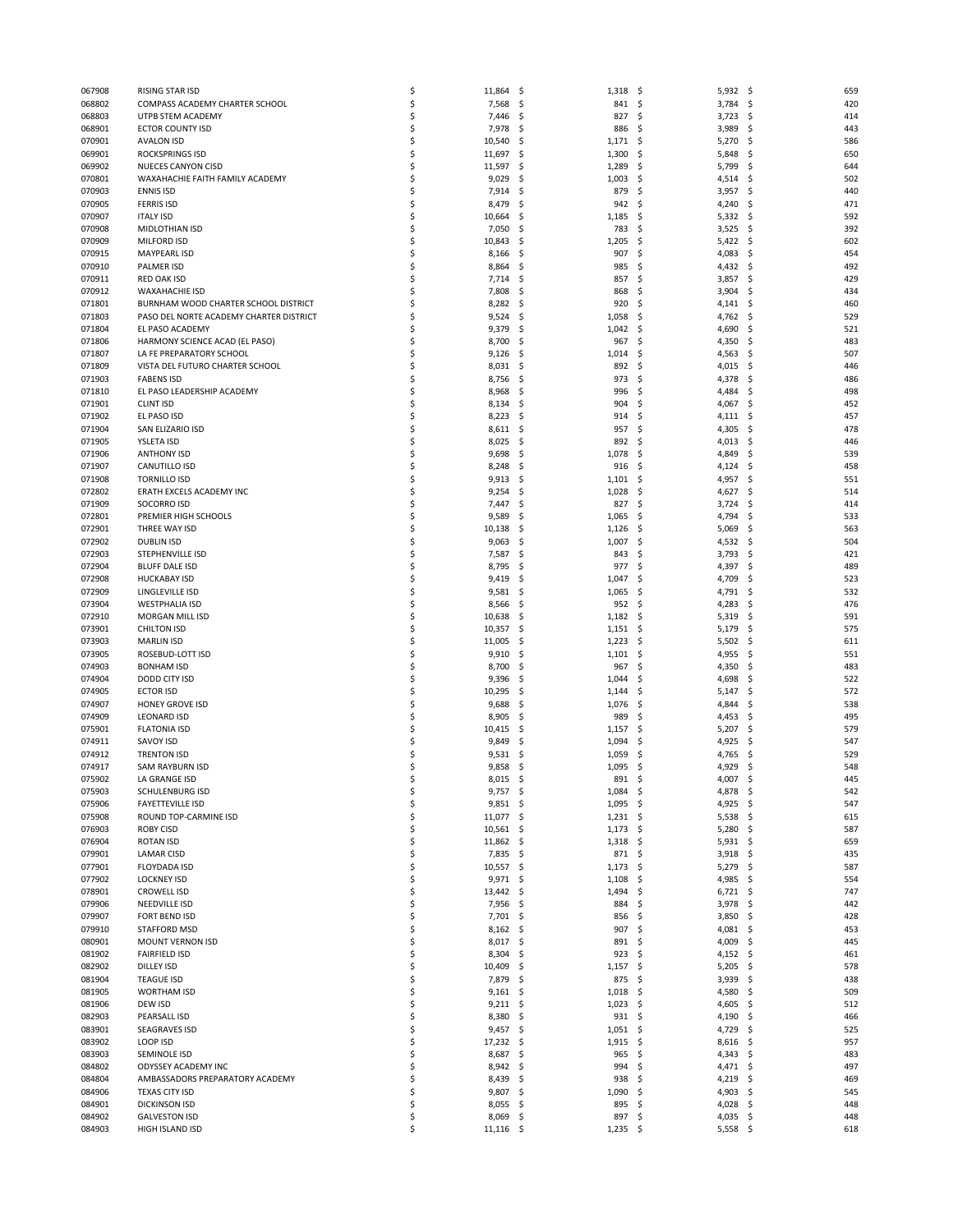| 084908           | HITCHCOCK ISD                                                              | \$       | 9,028               | \$<br>1,003                | \$<br>4,514                   | \$<br>502            |
|------------------|----------------------------------------------------------------------------|----------|---------------------|----------------------------|-------------------------------|----------------------|
| 084909           | SANTA FE ISD                                                               | \$       | 7,453               | \$<br>828                  | \$<br>3,727                   | \$<br>414            |
| 084910           | <b>CLEAR CREEK ISD</b>                                                     | \$       | 7,513               | -\$<br>835                 | \$<br>3,757                   | Ś<br>417             |
| 084911           | FRIENDSWOOD ISD                                                            | \$       | 7,205               | -\$<br>801                 | \$<br>3,602                   | \$<br>400            |
| 085902           | POST ISD                                                                   | \$       | 10,195              | -\$<br>1,133               | 5,097<br>\$.                  | \$<br>566            |
| 086902           | <b>HARPER ISD</b>                                                          | \$       | 10,150              | -\$<br>1,128               | 5,075<br>\$.                  | \$<br>564            |
| 085903           | SOUTHLAND ISD                                                              | \$<br>\$ | 10,299              | \$<br>1,144                | \$<br>5,150                   | 572<br>\$            |
| 086024           | DOSS CONSOLIDATED CSD<br><b>FREDERICKSBURG ISD</b>                         | \$       | 98,609              | \$.<br>10,957              | \$.<br>49,305<br>\$.          | \$<br>5,478<br>404   |
| 086901<br>087901 | <b>GLASSCOCK COUNTY ISD</b>                                                | \$       | 7,265<br>12,234     | -\$<br>807<br>\$.<br>1,359 | 3,633<br>\$<br>6,117          | \$<br>\$<br>680      |
| 088902           | <b>GOLIAD ISD</b>                                                          | \$       | 8,399               | -\$<br>933                 | \$<br>4,200                   | 467<br>-\$           |
| 089901           | <b>GONZALES ISD</b>                                                        | \$       | 7,918               | -\$<br>880                 | Ś<br>3,959                    | \$<br>440            |
| 089903           | NIXON-SMILEY CISD                                                          | \$       | 8,768               | 974<br>\$.                 | \$<br>4,384                   | \$<br>487            |
| 089905           | <b>WAELDER ISD</b>                                                         | \$       | 10,510              | \$.<br>1,168               | \$<br>5,255                   | -\$<br>584           |
| 090902           | <b>LEFORS ISD</b>                                                          | Ś        | 10,012              | -\$<br>1,112               | \$<br>5,006                   | Ś<br>556             |
| 091901           | <b>BELLS ISD</b>                                                           | \$       | 8,996               | 1,000<br>\$.               | 4,498<br>\$.                  | 500<br>S             |
| 090903           | <b>MCLEAN ISD</b>                                                          | \$       | 10,385              | -\$<br>1,154               | \$<br>5,192                   | \$<br>577            |
| 090904           | PAMPA ISD                                                                  | \$       | 8,788               | -\$<br>976                 | \$<br>4,394                   | \$<br>488            |
| 090905           | <b>GRANDVIEW-HOPKINS ISD</b>                                               | \$       | 19,045              | \$.<br>2,116               | 9,523<br>\$.                  | 1,058<br>-\$         |
| 091902           | <b>COLLINSVILLE ISD</b>                                                    | \$       | 9,891               | -\$<br>1,099               | \$<br>4,946                   | \$<br>550            |
| 091903           | <b>DENISON ISD</b>                                                         | \$       | 8,285               | 921<br>-\$                 | \$<br>4,142                   | \$<br>460            |
| 091905           | <b>HOWE ISD</b>                                                            | \$       | 8,180               | \$.<br>909                 | 4,090<br>S                    | 454<br>\$,           |
| 091906           | SHERMAN ISD                                                                | \$       | 7,916               | -\$<br>880                 | \$<br>3,958                   | \$<br>440            |
| 091907           | <b>TIOGA ISD</b>                                                           | \$       | 9,053               | -\$<br>1,006               | \$<br>4,527                   | \$<br>503            |
| 091913           | POTTSBORO ISD                                                              | \$       | 7,998               | -\$<br>889                 | 3,999<br>S                    | \$<br>444            |
| 091908           | VAN ALSTYNE ISD                                                            | \$       | 7,793               | -\$<br>866                 | \$<br>3,897                   | \$<br>433            |
| 091909           | <b>WHITESBORO ISD</b>                                                      | \$       | 8,285               | \$<br>921                  | Ś<br>4,143                    | \$<br>460            |
| 091910           | WHITEWRIGHT ISD                                                            | \$       | 8,772               | -\$<br>975                 | 4,386<br>\$.                  | 487<br>\$,           |
| 091914           | S AND S CISD                                                               | \$       | 9,143               | \$.<br>1,016               | \$<br>4,571                   | 508<br>\$            |
| 091917           | <b>GUNTER ISD</b>                                                          | \$       | 9,209               | \$<br>1,023                | \$<br>4,604                   | \$<br>512            |
| 091918           | TOM BEAN ISD                                                               | \$       | 9,826               | -\$<br>1,092               | 4,913<br>\$.                  | 546<br>-\$           |
| 092801           | EAST TEXAS CHARTER SCHOOLS                                                 | \$       | 8,714               | -\$<br>968                 | \$<br>4,357                   | \$<br>484            |
| 092901           | <b>GLADEWATER ISD</b>                                                      | \$       | 8,479               | \$<br>942                  | \$<br>4,240                   | \$<br>471            |
| 092906           | SABINE ISD                                                                 | \$       | 7,745               | -\$<br>861                 | \$<br>3,873                   | \$<br>430            |
| 092902           | <b>KILGORE ISD</b>                                                         | \$       | 7,909               | \$.<br>879                 | \$<br>3,954                   | 439<br>\$            |
| 092903           | <b>LONGVIEW ISD</b>                                                        | \$       | 7,878               | \$<br>875                  | \$<br>3,939                   | \$<br>438            |
| 092904           | PINE TREE ISD                                                              | \$       | 7,534               | -\$<br>837                 | \$<br>3,767                   | \$<br>419            |
| 092907           | SPRING HILL ISD                                                            | \$       | 7,373               | \$.<br>819                 | 3,686<br>S                    | \$<br>410            |
| 092908           | WHITE OAK ISD                                                              | \$       | 7,379               | \$<br>820                  | 3,689<br>S                    | \$<br>410            |
| 093901           | ANDERSON-SHIRO CISD                                                        | \$<br>\$ | 8,598               | 955<br>-\$                 | 4,299<br>\$<br>Ś              | 478<br>\$            |
| 093903<br>094902 | <b>IOLA ISD</b><br>SCHERTZ-CIBOLO-U CITY ISD                               | \$       | 9,378<br>7,177      | \$.<br>1,042<br>\$<br>797  | 4,689<br>\$<br>3,588          | 521<br>S<br>399<br>S |
| 093904           | NAVASOTA ISD                                                               | \$       | 8,353               | 928<br>-\$                 | \$.<br>4,176                  | \$<br>464            |
| 093905           | <b>RICHARDS ISD</b>                                                        | \$       | 9,768               | \$.<br>1,085               | 4,884<br>\$.                  | 543<br>S             |
| 094901           | <b>SEGUIN ISD</b>                                                          | \$       | 7,862               | -\$<br>874                 | \$<br>3,931                   | \$<br>437            |
| 094903           | <b>NAVARRO ISD</b>                                                         | \$       | 7,899               | 878<br>-\$                 | 3,950<br>\$                   | \$<br>439            |
| 094904           | <b>MARION ISD</b>                                                          | \$       | 7,906               | -\$<br>878                 | \$<br>3,953                   | -\$<br>439           |
| 095901           | <b>ABERNATHY ISD</b>                                                       | \$       | 9,978               | \$<br>1,109                | \$<br>4,989                   | \$<br>554            |
| 095902           | <b>COTTON CENTER ISD</b>                                                   | \$       | 16,157              | \$.<br>1,795               | \$<br>8,078                   | 898<br>\$            |
| 095903           | <b>HALE CENTER ISD</b>                                                     | \$       | 9,599               | \$.<br>1,067               | \$<br>4,800                   | 533<br>S             |
| 096905           | TURKEY-QUITAQUE ISD                                                        | \$       | 11,113              | -\$<br>1,235               | \$<br>5,557                   | \$<br>617            |
| 095904           | PETERSBURG ISD                                                             | \$       | 10,372              | -\$<br>1,152               | \$.<br>5,186                  | 576<br>-\$           |
| 095905           | PLAINVIEW ISD                                                              | \$       | 7,529               | -\$<br>837                 | \$<br>3,765                   | 418<br>-\$           |
| 096904           | <b>MEMPHIS ISD</b>                                                         | \$       | 10,749              | \$<br>1,194                | 5,375<br>S                    | \$<br>597            |
| 097902           | <b>HAMILTON ISD</b>                                                        | Ś        | 9,804               | \$.<br>1,089               | 4,902<br>\$.                  | \$<br>545            |
| 097903           | HICO ISD                                                                   | S        | 9,549               | \$<br>1,061                | \$<br>4,774                   | Ś<br>530             |
| 098901           | <b>GRUVER ISD</b>                                                          | \$       | 11,089              | -\$<br>$1,232$ \$          | $5,545$ \$                    | 616                  |
| 098903           | PRINGLE-MORSE CISD                                                         | \$       | 11,885              | -\$<br>$1,321 \quad $$     | $5,942$ \$                    | 660                  |
| 098904           | SPEARMAN ISD                                                               | \$       | $10,197$ \$         | $1,133$ \$                 | 5,099                         | \$<br>567            |
| 099902           | CHILLICOTHE ISD                                                            | \$       | 11,125              | -\$<br>1,236               | \$<br>5,562                   | -\$<br>618           |
| 100905           | HARDIN-JEFFERSON ISD                                                       | \$       | 7,498               | -\$<br>833                 | \$<br>$3,749$ \$              | 417                  |
| 099903           | <b>QUANAH ISD</b>                                                          | Ś        | 10,839              | -\$<br>1,204               | \$<br>5,420                   | -\$<br>602           |
| 100903           | <b>KOUNTZE ISD</b>                                                         | \$       | 8,597               | -\$<br>955                 | \$<br>4,299                   | \$<br>478            |
| 100904           | SILSBEE ISD                                                                | \$       | 8,490               | -\$<br>943                 | \$<br>4,245 \$                | 472                  |
| 100907           | <b>LUMBERTON ISD</b>                                                       | \$       | $7,291$ \$          | 810                        | \$<br>3,646                   | 405<br>\$            |
| 100908           | WEST HARDIN COUNTY CISD                                                    | \$       | 9,720               | -\$<br>1,080               | 4,860<br>\$.                  | \$<br>540            |
| 101802           | SER-NINOS CHARTER SCHOOL                                                   | \$       | 9,119               | -\$<br>$1,013$ \$          | 4,559                         | -\$<br>507           |
| 101803           | ARISTOI CLASSICAL ACADEMY                                                  | \$       | 7,690               | -\$<br>854                 | \$<br>3,845                   | 427<br>\$            |
| 101804           | <b>GEORGE I SANCHEZ CHARTER</b>                                            | \$       | 9,248               | -\$<br>1,028               | \$<br>4,624                   | \$<br>514            |
| 101811           | <b>EXCEL ACADEMY</b>                                                       | \$       | 11,816              | - \$<br>1,313              | \$<br>5,908                   | -\$<br>656           |
| 101806           | RAUL YZAGUIRRE SCHOOLS FOR SUCCESS<br>UNIVERSITY OF HOUSTON CHARTER SCHOOL | \$<br>\$ | 9,158               | -\$<br>1,018               | \$<br>4,579                   | \$<br>509            |
| 101807<br>101810 | ACADEMY OF ACCELERATED LEARNING INC                                        | \$       | 8,147<br>$8,923$ \$ | -\$<br>905<br>991          | \$<br>4,073<br>\$<br>4,462 \$ | \$<br>453<br>496     |
| 101814           | THE VARNETT PUBLIC SCHOOL                                                  | \$       | 8,618               | -\$<br>958                 | \$.<br>4,309                  | \$<br>479            |
| 101815           | ALIEF MONTESSORI COMMUNITY SCHOOL                                          | \$       | 8,237               | -\$<br>915                 | \$<br>4,119                   | \$<br>458            |
| 101819           | AMIGOS POR VIDA-FRIENDS FOR LIFE PUB CHTR SCH                              | \$       | 9,267               | - \$<br>1,030              | \$<br>4,634                   | 515<br>\$            |
| 101821           | HOUSTON HEIGHTS HIGH SCHOOL                                                | \$       | 10,241              | \$<br>1,138                | \$<br>5,120                   | \$<br>569            |
| 101828           | HOUSTON GATEWAY ACADEMY INC                                                | Ś        | 8,685               | -\$<br>965                 | \$<br>4,342                   | \$<br>482            |
| 101837           | CALVIN NELMS CHARTER SCHOOLS                                               | \$       | 8,522 \$            | 947                        | \$<br>4,261                   | 473<br>\$            |
| 101838           | SOUTHWEST SCHOOL                                                           | \$       | 8,996               | -\$<br>1,000               | \$<br>4,498                   | \$<br>500            |
| 101846           | HARMONY SCIENCE ACADEMY                                                    | Ś        | $9,021$ \$          | 1,002                      | \$<br>4,510                   | 501<br>-\$           |
| 101840           | TWO DIMENSIONS PREPARATORY ACADEMY                                         | \$       | $8,958$ \$          | 995                        | \$<br>4,479                   | -\$<br>498           |
| 101842           | COMQUEST ACADEMY                                                           | \$       | 9,923               | -\$<br>1,103               | \$<br>4,961                   | \$<br>551            |
| 101845           | YES PREP PUBLIC SCHOOLS INC                                                | \$       | $8,905$ \$          | 989 \$                     | 4,452 \$                      | 495                  |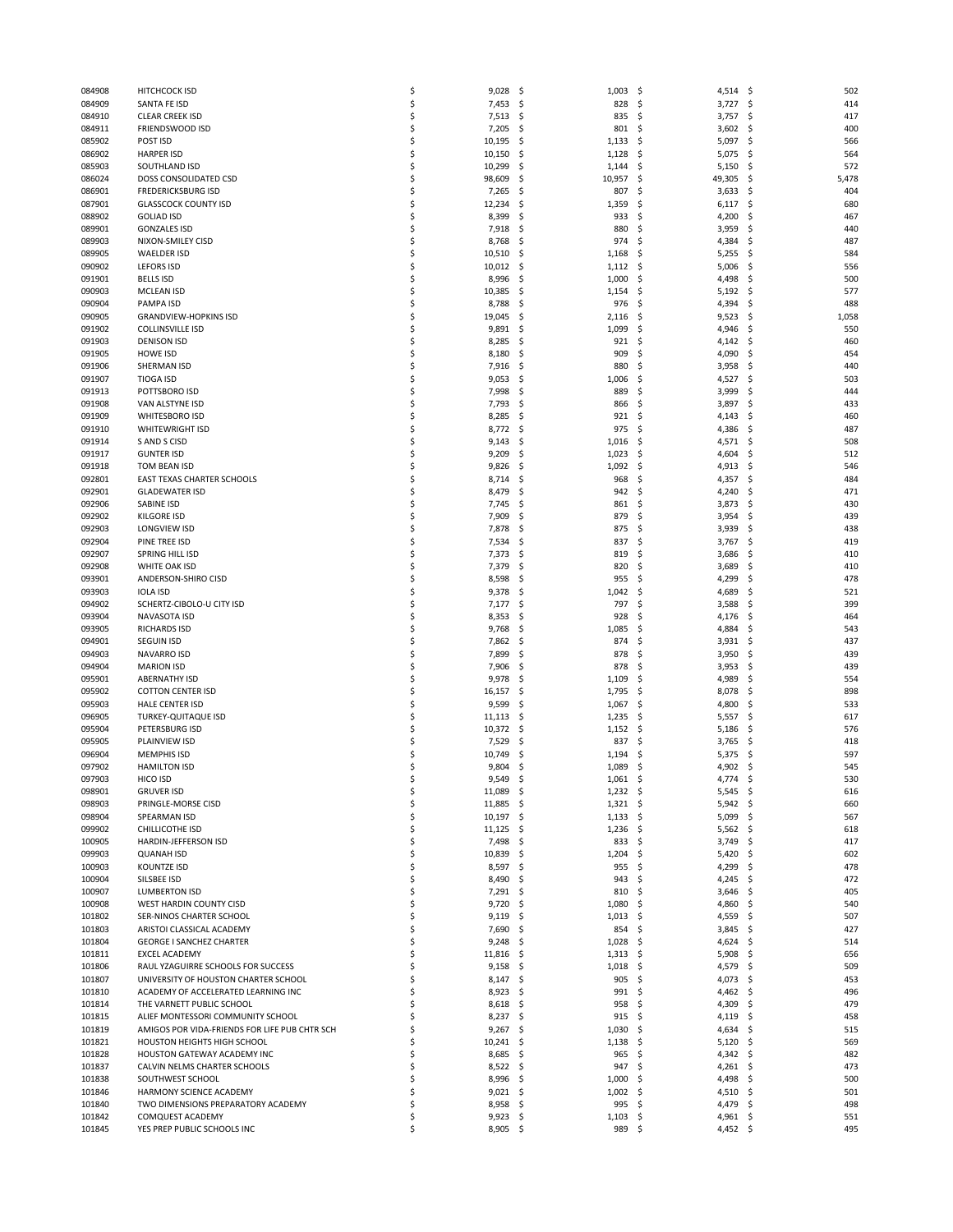| 101847 | BEATRICE MAYES INSTITUTE CHARTER SCHOOL | \$ | 8,571      | -\$ | 952        | - \$ | 4,285      | \$  | 476   |
|--------|-----------------------------------------|----|------------|-----|------------|------|------------|-----|-------|
| 101849 | ACCELERATED INTERMEDIATE ACADEMY        | \$ | 8,831      | -\$ | 981 \$     |      | 4,415      | \$  | 491   |
| 101853 | PROMISE COMMUNITY SCHOOL                | \$ | 9,641      | \$. | 1,071      | \$   | 4,821      | \$, | 536   |
| 101855 | MEYERPARK ELEMENTARY                    | \$ | 8,223      | -\$ | 914        | \$   | 4,111      | \$, | 457   |
| 101856 | DRAW ACADEMY                            | \$ | 8,897      | -\$ | 989        | \$   | 4,449      | \$  | 494   |
| 101858 | HARMONY SCHOOL OF EXCELLENCE            | \$ | 8,436      | \$. | 937        | \$   | 4,218      | \$, | 469   |
| 101859 | STEP CHARTER SCHOOL                     | \$ | 8,739      | \$  | 971        | \$   | 4,370      | \$  | 486   |
|        | <b>CYPRESS-FAIRBANKS ISD</b>            | \$ |            |     |            |      |            |     |       |
| 101907 |                                         |    | 7,548      | -\$ | 839        | \$   | 3,774      | \$  | 419   |
| 101861 | THE RHODES SCHOOL                       | \$ | 8,698      | -\$ | 966        | \$   | 4,349      | S   | 483   |
| 101862 | HARMONY SCHOOL OF SCIENCE - HOUSTON     | \$ | 8,373      | \$  | 930        | \$   | 4,187      | \$, | 465   |
| 101864 | THE LAWSON ACADEMY                      | \$ | 9,039      | -\$ | 1,004      | \$   | 4,519      | \$. | 502   |
| 101868 | THE PRO-VISION ACADEMY                  | Ś  | 9,176      | -\$ | 1,020      | \$   | 4,588      | S   | 510   |
| 101870 | <b>BETA ACADEMY</b>                     | \$ | 8,247      | \$  | 916        | \$   | 4,124      | \$. | 458   |
| 101871 | A+ UNLIMITED POTENTIAL                  | \$ | 8,439      | .s  | 938        | \$   | 4,219      | \$. | 469   |
| 101872 | ETOILE ACADEMY CHARTER SCHOOL           | \$ | 8,250      | -\$ | 917        | -\$  | 4,125      | \$, | 458   |
|        |                                         |    |            |     |            |      |            |     |       |
| 101873 | YELLOWSTONE COLLEGE PREPARATORY         | \$ | 8,208      | \$, | 912        | \$   | 4,104      | \$  | 456   |
| 101874 | LEGACY SCHOOL OF SPORT SCIENCES         | \$ | 7,057      | \$. | 784        | \$   | 3,528      | \$. | 392   |
| 101902 | ALDINE ISD                              | \$ | 8,889      | \$, | 988        | \$   | 4,444      | S   | 494   |
| 101903 | ALIEF ISD                               | \$ | 8,370      | \$. | 930        | \$   | 4,185      | \$. | 465   |
| 101905 | CHANNELVIEW ISD                         | \$ | 7,945      | -\$ | 883        | \$   | 3,972      | \$. | 441   |
| 101906 | <b>CROSBY ISD</b>                       | \$ | 7,770      | \$, | 863        | \$   | 3,885      | \$  | 432   |
| 101908 | <b>DEER PARK ISD</b>                    | \$ | 7,891      | \$. | 877        | \$   | 3,946      | \$. | 438   |
| 101913 | <b>HUMBLE ISD</b>                       | \$ | 7,505      | -\$ | 834        | \$   | 3,753      | \$. | 417   |
|        |                                         | \$ |            |     |            |      |            |     |       |
| 101910 | <b>GALENA PARK ISD</b>                  |    | 8,641      | -\$ | 960        | \$   | 4,320      | \$. | 480   |
| 101911 | <b>GOOSE CREEK CISD</b>                 | \$ | 8,005      | \$. | 889        | \$,  | 4,002      | S   | 445   |
| 101912 | <b>HOUSTON ISD</b>                      | \$ | 8,024      | -\$ | 892        | \$   | 4,012      | \$. | 446   |
| 101914 | <b>KATY ISD</b>                         | \$ | 7,998      | -\$ | 889        | \$   | 3,999      | \$  | 444   |
| 101915 | <b>KLEIN ISD</b>                        | \$ | 7,761      | \$. | 862        | \$,  | 3,881      | \$, | 431   |
| 101916 | LA PORTE ISD                            | \$ | 7,714      | -\$ | 857        | \$   | 3,857      | \$  | 429   |
| 101917 | PASADENA ISD                            | \$ | 8,139      | \$. | 904        | \$   | 4,070      | \$  | 452   |
| 101924 | SHELDON ISD                             | \$ | 8,165      | \$. | 907        | \$,  | 4,082      | S   | 454   |
|        |                                         |    |            |     |            |      |            |     |       |
| 101919 | <b>SPRING ISD</b>                       | \$ | 8,167      | -\$ | 907        | \$   | 4,084      | \$, | 454   |
| 101920 | SPRING BRANCH ISD                       | \$ | 7,973      | -\$ | 886        | \$   | 3,987      | \$  | 443   |
| 101921 | <b>TOMBALL ISD</b>                      | \$ | 7,247      | \$. | 805        | \$   | 3,623      | \$. | 403   |
| 101925 | <b>HUFFMAN ISD</b>                      | \$ | 7,929      | \$. | 881        | \$   | 3,964      | \$. | 440   |
| 102901 | <b>KARNACK ISD</b>                      | \$ | 10,895     | \$. | 1,211      | \$   | 5,447      | \$  | 605   |
| 102902 | <b>MARSHALL ISD</b>                     | \$ | 7,780      | \$. | 864        | \$   | 3,890      | \$. | 432   |
| 102903 | WASKOM ISD                              | \$ | 9,429      | \$, | 1,048      | \$   | 4,714      | \$  | 524   |
| 103901 | <b>CHANNING ISD</b>                     | \$ | 11,397     | \$. | 1,266      | \$   | 5,698      | \$, | 633   |
| 102904 | <b>HALLSVILLE ISD</b>                   | \$ | 7,119      | \$, | 791        | \$   |            |     | 395   |
|        |                                         |    |            |     |            |      | 3,559      | \$. |       |
| 102905 | <b>HARLETON ISD</b>                     | \$ | 8,867      | \$. | 985        | \$   | 4,434      | \$  | 493   |
| 102906 | ELYSIAN FIELDS ISD                      | \$ | 9,050      | \$. | 1,006      | \$   | 4,525      | \$. | 503   |
| 103902 | <b>HARTLEY ISD</b>                      | \$ | 10,851     | -\$ | 1,206      | - \$ | 5,426      | \$. | 603   |
| 104901 | <b>HASKELL CISD</b>                     | \$ | 10,355     | \$. | 1,151      | -\$  | 5,178      | \$  | 575   |
| 104903 | <b>RULE ISD</b>                         | \$ | 11,737     | \$. | 1,304      | \$   | 5,869      | \$  | 652   |
| 104907 | PAINT CREEK ISD                         | \$ | 19,592     | -\$ | 2,177      | - \$ | 9,796      | \$. | 1,088 |
| 105801 | KATHERINE ANNE PORTER SCHOOL            | \$ | 9,418      | \$. | 1,046      | \$   | 4,709      | S   | 523   |
| 105802 | TEXAS PREPARATORY SCHOOL                | \$ | 9,472      | -\$ | 1,052      | \$   | 4,736      | \$. | 526   |
| 105905 | WIMBERLEY ISD                           | \$ | 7,348      | -\$ | 816        | \$   | 3,674      | \$  | 408   |
|        |                                         | \$ |            |     |            |      |            |     |       |
| 105803 | KI CHARTER ACADEMY                      |    | 18,435     | \$. | 2,048      | \$   | 9,217      | \$. | 1,024 |
| 105902 | SAN MARCOS CISD                         | \$ | 8,056      | -\$ | 895        | \$   | 4,028      | \$. | 448   |
| 105904 | <b>DRIPPING SPRINGS ISD</b>             | \$ | 6,577      | \$. | 731        | \$   | 3,288      | \$. | 365   |
| 105906 | <b>HAYS CISD</b>                        | \$ | 7,502      | \$. | 834        | \$   | 3,751      | \$. | 417   |
| 106901 | <b>CANADIAN ISD</b>                     | \$ | 6,870      | \$  | 763        | Ś    | 3,435      | \$  | 382   |
| 107901 | <b>ATHENS ISD</b>                       | \$ | 8,186      | \$. | 910        | \$   | 4,093      | \$  | 455   |
| 107902 | <b>BROWNSBORO ISD</b>                   | Ś  | 7,550      | S.  | 839        | \$   | 3,775      | \$  | 419   |
| 107904 | <b>CROSS ROADS ISD</b>                  | \$ | 9,607      | \$  | $1,067$ \$ |      | 4,803      | \$  | 534   |
| 107908 | <b>MURCHISON ISD</b>                    | \$ | 9,530      | \$  | 1,059      | \$   | 4,765      | \$  | 529   |
| 107905 | <b>EUSTACE ISD</b>                      | \$ |            |     | 929        | \$   |            |     | 465   |
|        |                                         |    | $8,361$ \$ |     |            |      | 4,181      | \$. |       |
| 107906 | <b>MALAKOFF ISD</b>                     | \$ | 8,188      | -\$ | 910        | -\$  | 4,094      | \$  | 455   |
| 107907 | <b>TRINIDAD ISD</b>                     | \$ | 10,368     | -\$ | 1,152      | - \$ | 5,184      | -\$ | 576   |
| 107910 | <b>LAPOYNOR ISD</b>                     | \$ | $9,651$ \$ |     | $1,072$ \$ |      | 4,826      | -\$ | 536   |
| 108802 | HORIZON MONTESSORI PUBLIC SCHOOLS       | \$ | 8,973      | -\$ | 997        | \$   | 4,487      | \$  | 499   |
| 108804 | MIDVALLEY ACADEMY CHARTER DISTRICT      | \$ | $9,738$ \$ |     | 1,082      | \$   | 4,869      | \$. | 541   |
| 108807 | <b>IDEA PUBLIC SCHOOLS</b>              | \$ | 8,872 \$   |     | 986        | \$   | 4,436      | \$  | 493   |
| 108808 | VANGUARD ACADEMY                        | \$ | 8,540      | \$. | 949        | \$   | 4,270      | \$  | 474   |
| 108809 | EXCELLENCE IN LEADERSHIP ACADEMY        | \$ | 9,049      | -\$ | 1,005      | \$   | 4,525      | -\$ | 503   |
| 108905 |                                         | \$ | 8,996      | -\$ | 1,000      | \$   | 4,498      | \$  | 500   |
|        |                                         |    |            |     |            |      |            |     |       |
| 108902 | <b>HIDALGO ISD</b>                      |    |            |     | 957        |      |            |     | 478   |
|        | <b>DONNA ISD</b>                        | \$ | 8,610      | \$. |            | \$   | 4,305      | \$. |       |
| 108903 | EDCOUCH-ELSA ISD                        | \$ | 8,517      | -\$ | 946        | \$   | 4,258      | -\$ | 473   |
| 108904 | <b>EDINBURG CISD</b>                    | \$ | 8,181      | -\$ | 909        | \$   | 4,091      | \$  | 455   |
| 108906 | <b>MCALLEN ISD</b>                      | \$ | 8,239      | \$. | 915        | \$   | 4,120      | \$. | 458   |
| 108907 | <b>MERCEDES ISD</b>                     | \$ | 8,364      | -\$ | 929        | \$   | 4,182      | -\$ | 465   |
| 108908 | <b>MISSION CISD</b>                     | \$ | 8,374      | -\$ | 930        | \$   | 4,187      | \$  | 465   |
|        |                                         |    |            |     |            |      |            |     |       |
| 108909 | PHARR-SAN JUAN-ALAMO ISD                | \$ | 8,368      | -\$ | 930        | \$   | 4,184      | \$. | 465   |
| 108910 | PROGRESO ISD                            | \$ | $9,143$ \$ |     | 1,016      | \$   | 4,572      | \$  | 508   |
| 108914 | LA VILLA ISD                            | \$ | 10,797     | \$  | 1,200      | \$   | 5,398      | \$  | 600   |
| 108911 | SHARYLAND ISD                           | \$ | 7,943      | -\$ | 883        | \$   | 3,971      | -\$ | 441   |
| 108912 | LA JOYA ISD                             | \$ | 8,548      | -\$ | 950        | \$   | 4,274      | \$  | 475   |
| 108913 | WESLACO ISD                             | \$ | 8,454      | \$. | 939        | \$   | 4,227      | \$  | 470   |
| 108915 | MONTE ALTO ISD                          | \$ | 9,285      | -\$ | 1,032      | - \$ | 4,643      | \$, | 516   |
| 108916 | VALLEY VIEW ISD                         | \$ | 8,723 \$   |     | 969        | \$   | $4,361$ \$ |     | 485   |
| 109901 | <b>ABBOTT ISD</b>                       | \$ | 9,244      | -\$ | 1,027      | \$   | 4,622      | \$. | 514   |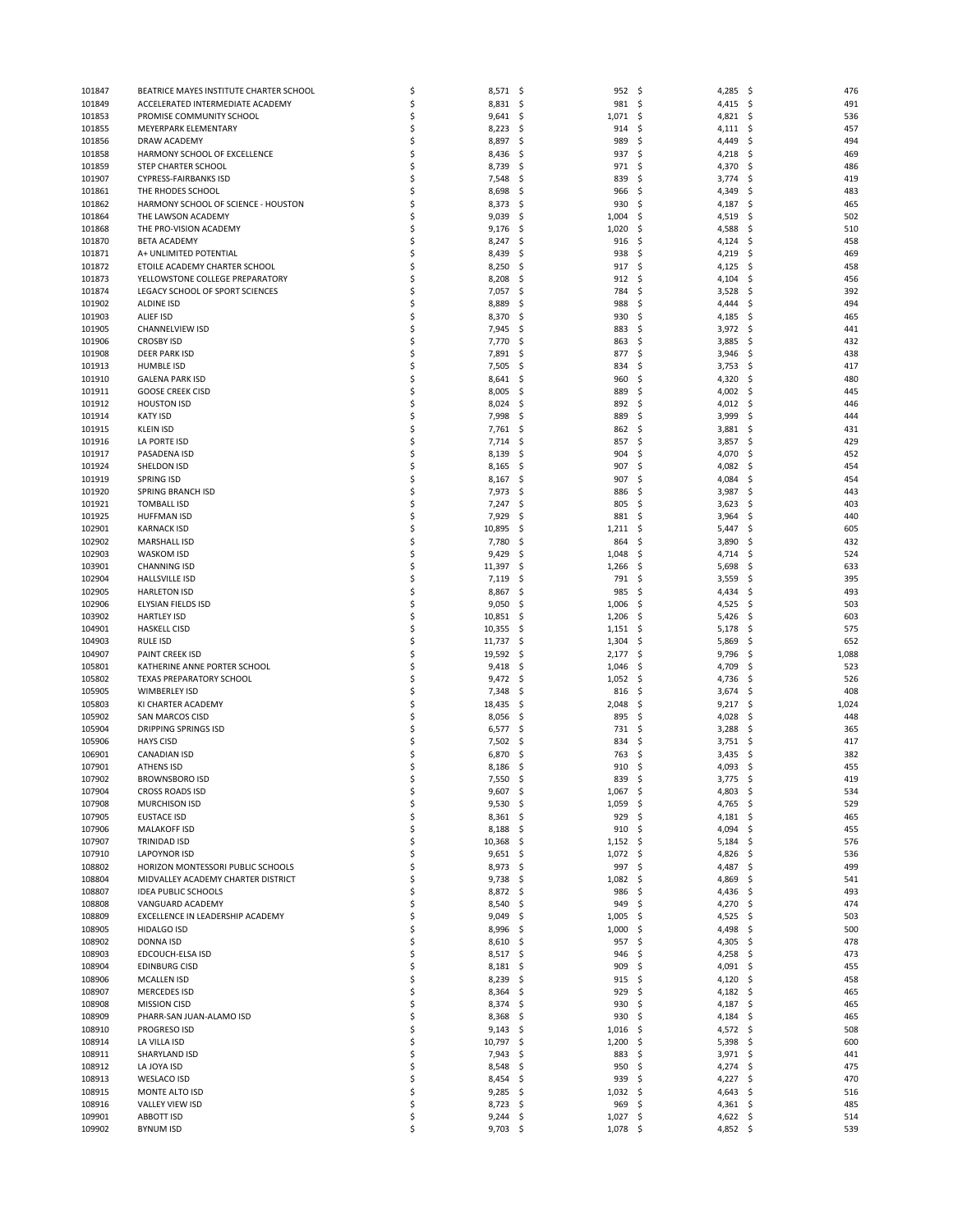| 109907 | <b>ITASCA ISD</b>                                | \$ | 9,754       | -\$<br>1,084       | \$,<br>4,877      | \$<br>542                 |
|--------|--------------------------------------------------|----|-------------|--------------------|-------------------|---------------------------|
|        |                                                  |    |             |                    |                   |                           |
| 109903 | <b>COVINGTON ISD</b>                             | \$ | 10,289      | 1,143<br>\$        | \$<br>5,145       | 572<br>\$                 |
| 109904 | HILLSBORO ISD                                    | \$ | 7,982       | -\$<br>887         | \$<br>3,991       | 443<br>\$                 |
| 109905 | <b>HUBBARD ISD</b>                               | \$ | 9,741       | -\$<br>1,082       | \$<br>4,871       | \$<br>541                 |
| 109908 | <b>MALONE ISD</b>                                | \$ | 10,949      | -\$<br>1,217       | \$<br>5,475       | \$<br>608                 |
|        |                                                  |    |             |                    |                   |                           |
| 109910 | MOUNT CALM ISD                                   | \$ | 10,390      | -\$<br>1,154       | \$<br>5,195       | -\$<br>577                |
| 109911 | <b>WHITNEY ISD</b>                               | \$ | 8,374       | \$<br>930          | \$<br>4,187       | \$<br>465                 |
| 109912 | <b>AQUILLA ISD</b>                               | \$ | 9,503       | -\$<br>1,056       | \$<br>4,751       | -\$<br>528                |
| 109913 | <b>BLUM ISD</b>                                  | \$ | 9,504       | 1,056<br>-\$       | 4,752<br>\$       | 528<br>\$                 |
| 109914 | PENELOPE ISD                                     | \$ | 10,819      | \$<br>1,202        | \$<br>5,410       | \$<br>601                 |
|        |                                                  |    |             |                    |                   |                           |
| 110906 | SMYER ISD                                        | \$ | 9,775       | -\$<br>1,086       | \$<br>4,887       | \$<br>543                 |
| 110901 | <b>ANTON ISD</b>                                 | \$ | 10,640      | \$<br>1,182        | 5,320<br>\$       | 591<br>\$                 |
| 110902 | LEVELLAND ISD                                    | \$ | 8,391       | \$<br>932          | \$<br>4,195       | \$<br>466                 |
|        | <b>ROPES ISD</b>                                 | \$ |             |                    |                   |                           |
| 110905 |                                                  |    | 9,511       | -\$<br>1,057       | \$<br>4,756       | \$<br>528                 |
| 110907 | <b>SUNDOWN ISD</b>                               | \$ | 14,140      | -\$<br>1,571       | 7,070<br>\$       | \$<br>786                 |
| 110908 | <b>WHITHARRAL ISD</b>                            | \$ | 9,415       | -\$<br>1,046       | \$<br>4,708       | \$<br>523                 |
| 111901 | <b>GRANBURY ISD</b>                              | \$ | 7,310       | -\$<br>812         | \$<br>3,655       | \$<br>406                 |
|        |                                                  | \$ | 9,587       |                    | \$                |                           |
| 111902 | LIPAN ISD                                        |    |             | \$<br>1,065        | 4,793             | \$<br>533                 |
| 111903 | <b>TOLAR ISD</b>                                 | \$ | 8,637       | \$<br>960          | \$<br>4,318       | \$<br>480                 |
| 112907 | MILLER GROVE ISD                                 | \$ | 9,815       | 1,091<br>-\$       | 4,908<br>\$,      | \$<br>545                 |
| 112901 | SULPHUR SPRINGS ISD                              | \$ | 7,827       | \$<br>870          | \$<br>3,914       | \$<br>435                 |
| 112905 | <b>CUMBY ISD</b>                                 | \$ | 10,018      | \$<br>1,113        | \$<br>5,009       | \$<br>557                 |
|        |                                                  |    |             |                    |                   |                           |
| 112906 | <b>NORTH HOPKINS ISD</b>                         | \$ | 9,184       | 1,020<br>-\$       | 4,592<br>\$       | 510<br>\$                 |
| 112908 | <b>COMO-PICKTON CISD</b>                         | \$ | 9,340       | \$<br>1,038        | \$<br>4,670       | \$<br>519                 |
| 112909 | SALTILLO ISD                                     | \$ | 10,081      | -\$<br>1,120       | \$<br>5,040       | \$<br>560                 |
| 112910 | SULPHUR BLUFF ISD                                | \$ | 10,252      | 1,139<br>-\$       | \$<br>5,126       | 570<br>\$                 |
|        |                                                  |    |             |                    |                   |                           |
| 113901 | <b>CROCKETT ISD</b>                              | \$ | 8,976       | 997<br>-\$         | \$<br>4,488       | 499<br>\$                 |
| 113902 | <b>GRAPELAND ISD</b>                             | \$ | 10,054      | \$<br>1,117        | \$<br>5,027       | \$<br>559                 |
| 113903 | <b>LOVELADY ISD</b>                              | \$ | 10,551      | \$<br>1,172        | \$<br>5,275       | \$<br>586                 |
| 114902 | COAHOMA ISD                                      | \$ |             | -\$<br>991         | \$                | \$<br>496                 |
|        |                                                  |    | 8,919       |                    | 4,460             |                           |
| 113905 | LATEXO ISD                                       | \$ | 9,158       | -\$<br>1,018       | \$<br>4,579       | \$<br>509                 |
| 113906 | <b>KENNARD ISD</b>                               | \$ | 11,262      | \$<br>1,251        | \$<br>5,631       | \$<br>626                 |
| 114901 | <b>BIG SPRING ISD</b>                            | \$ | 7,478       | -\$<br>831         | \$<br>3,739       | \$<br>415                 |
|        |                                                  |    |             |                    |                   |                           |
| 114904 | <b>FORSAN ISD</b>                                | \$ | 8,516       | -\$<br>946         | 4,258<br>\$       | 473<br>\$                 |
| 115901 | FT HANCOCK ISD                                   | \$ | 10,489      | \$<br>1,165        | \$<br>5,245       | 583<br>\$                 |
| 115902 | SIERRA BLANCA ISD                                | \$ | 12,373      | -\$<br>1,375       | \$<br>6,187       | \$<br>687                 |
| 115903 | DELL CITY ISD                                    | \$ | 20,602      | 2,289<br>-\$       | 10,301<br>\$      | 1,145<br>\$               |
|        |                                                  | \$ |             |                    |                   |                           |
| 116901 | CADDO MILLS ISD                                  |    | 7,573       | -\$<br>841         | \$<br>3,787       | \$<br>421                 |
| 116906 | LONE OAK ISD                                     | \$ | 9,048       | -\$<br>1,005       | \$<br>4,524       | 503<br>\$                 |
| 116902 | <b>CELESTE ISD</b>                               | \$ | 9,750       | \$<br>1,083        | \$<br>4,875       | \$<br>542                 |
| 116903 | <b>COMMERCE ISD</b>                              | \$ | 8,231       | -\$<br>915         | \$<br>4,116       | \$<br>457                 |
| 116905 | <b>GREENVILLE ISD</b>                            | \$ | 7,810       | \$<br>868          | \$<br>3,905       | \$<br>434                 |
|        |                                                  |    |             |                    |                   |                           |
| 116908 | <b>QUINLAN ISD</b>                               | \$ | 8,489       | \$<br>943          | \$<br>4,245       | 472<br>\$                 |
| 116909 | WOLFE CITY ISD                                   | \$ | 9,256       | -\$<br>1,028       | \$<br>4,628       | \$<br>514                 |
| 116910 | <b>CAMPBELL ISD</b>                              | \$ | 10,191      | \$<br>1,132        | \$<br>5,095       | \$<br>566                 |
|        |                                                  | \$ |             |                    |                   |                           |
| 116915 | <b>BLAND ISD</b>                                 |    | 9,288       | \$<br>1,032        | \$<br>4,644       | \$<br>516                 |
| 116916 | <b>BOLES ISD</b>                                 | \$ | 9,305       | -\$<br>1,034       | \$<br>4,652       | \$<br>517                 |
| 117907 | SPRING CREEK ISD                                 | \$ | 11,197      | \$<br>1,244        | \$<br>5,599       | \$<br>622                 |
| 117901 | <b>BORGER ISD</b>                                | \$ | 7,957       | -\$<br>884         | \$<br>3,978       | \$<br>442                 |
|        |                                                  | \$ |             |                    |                   |                           |
| 117903 | SANFORD-FRITCH ISD                               |    | 9,081       | -\$<br>1,009       | \$<br>4,540       | \$<br>504                 |
| 117904 | PLEMONS-STINNETT-PHILLIPS CISD                   | \$ | 10,798      | -\$<br>1,200       | \$<br>5,399       | \$<br>600                 |
| 118902 | <b>IRION COUNTY ISD</b>                          | \$ | 12,708      | -\$<br>1,412       | 6,354<br>\$,      | \$<br>706                 |
| 119901 | <b>BRYSON ISD</b>                                | \$ | 9,525       | -\$<br>1,058       | \$<br>4,763       | \$<br>529                 |
| 119902 | <b>JACKSBORO ISD</b>                             | \$ | 10,491      | \$                 | \$                | \$<br>583                 |
|        |                                                  |    |             | 1,166              | 5,246             |                           |
| 119903 | PERRIN-WHITT CISD                                | \$ | 9,518       | -\$<br>1,058       | \$<br>4,759       | \$<br>529                 |
| 120901 | EDNA ISD                                         | Ś  | 8,429       | \$<br>937          | \$<br>4,215       | \$<br>468                 |
| 120902 | <b>GANADO ISD</b>                                | \$ | 9,205       | - \$<br>$1,023$ \$ | 4,603             | $\ddot{\varsigma}$<br>511 |
| 121904 | JASPER ISD                                       | \$ | $8,522$ \$  | 947                | \$<br>$4,261$ \$  | 473                       |
|        |                                                  |    |             |                    |                   |                           |
| 120905 | <b>INDUSTRIAL ISD</b>                            | \$ | 8,468       | - \$<br>941        | \$<br>4,234 \$    | 470                       |
| 121902 | <b>BROOKELAND ISD</b>                            | \$ | $9,633$ \$  | 1,070              | \$<br>4,816 \$    | 535                       |
| 121903 | <b>BUNA ISD</b>                                  | \$ | 7,870 \$    | 874                | \$<br>$3,935$ \$  | 437                       |
| 121905 | <b>KIRBYVILLE CISD</b>                           | \$ | 7,926 \$    | 881                | \$<br>$3,963$ \$  | 440                       |
|        |                                                  |    |             |                    |                   |                           |
| 121906 | <b>EVADALE ISD</b>                               | \$ | 9,371       | - \$<br>1,041      | \$<br>4,685       | \$<br>521                 |
| 122901 | FT DAVIS ISD                                     | Ś  | $10,652$ \$ | 1,184              | \$<br>5,326       | 592<br>\$                 |
| 122902 | <b>VALENTINE ISD</b>                             | Ś  | 25,916      | - \$<br>2,880      | \$.<br>12,958     | 1,440<br>-\$              |
| 123503 | TEXAS ACADEMY OF LEADERSHIP IN THE HUMANITIES    | \$ | $8,513$ \$  | 946                | \$<br>4,256       | \$<br>473                 |
|        | TEKOA ACADEMY OF ACCELERATED STUDIES STEM SCHOOL | \$ |             |                    |                   |                           |
| 123803 |                                                  |    | 9,404       | 1,045<br>- \$      | 4,702 \$<br>\$    | 522                       |
| 123907 | PORT ARTHUR ISD                                  | Ś  | $8,112$ \$  | 901                | \$<br>4,056       | -\$<br>451                |
| 123805 | EHRHART SCHOOL                                   | \$ | 8,726       | - \$<br>970        | \$<br>4,363       | \$<br>485                 |
| 123807 | <b>BOB HOPE SCHOOL</b>                           | \$ | 8,615       | 957<br>- S         | \$<br>4,307       | 479<br>-\$                |
| 123905 | NEDERLAND ISD                                    | \$ | $7,555$ \$  | 839                | \$<br>3,777       | 420<br>\$                 |
|        |                                                  |    |             |                    |                   |                           |
| 123908 | PORT NECHES-GROVES ISD                           | \$ | 7,307       | - \$<br>812        | \$<br>3,653       | \$<br>406                 |
| 123910 | <b>BEAUMONT ISD</b>                              | \$ | 8,107       | 901<br>- \$        | \$<br>4,054       | -\$<br>450                |
| 123913 | SABINE PASS ISD                                  | \$ | 12,990      | - \$<br>1,443      | \$.<br>$6,495$ \$ | 722                       |
| 123914 | HAMSHIRE-FANNETT ISD                             | \$ | 7,856       | -\$<br>873         | \$<br>3,928       | \$<br>436                 |
|        |                                                  |    |             |                    |                   |                           |
| 124901 | JIM HOGG COUNTY ISD                              | \$ | 9,115       | - \$<br>1,013      | -\$<br>4,558      | -\$<br>506                |
| 125905 | PREMONT ISD                                      | \$ | $10,017$ \$ | 1,113              | \$<br>5,008       | - \$<br>556               |
| 125901 | <b>ALICE ISD</b>                                 | \$ | 7,771       | -\$<br>863         | \$<br>3,885       | 432<br>\$                 |
| 125902 | BEN BOLT-PALITO BLANCO ISD                       | \$ | 10,074      | -\$<br>1,119       | \$<br>5,037       | \$<br>560                 |
| 125903 | ORANGE GROVE ISD                                 | \$ | 7,601 \$    | 845                | \$                | 422                       |
|        |                                                  |    |             |                    | $3,801$ \$        |                           |
| 125906 | LA GLORIA ISD                                    | \$ | 9,773       | -\$<br>1,086       | \$<br>4,887       | 543<br>\$                 |
| 126801 | KAUFFMAN LEADERSHIP ACADEMY                      | \$ | $8,596$ \$  | 955                | \$<br>4,298       | - \$<br>478               |
| 126901 | ALVARADO ISD                                     | \$ | 7,876 \$    | 875                | \$<br>3,938       | \$<br>438                 |
| 126902 | <b>BURLESON ISD</b>                              | \$ | $7,333$ \$  | $815 \quad $$      | $3,666$ \$        | 407                       |
|        |                                                  |    |             |                    |                   |                           |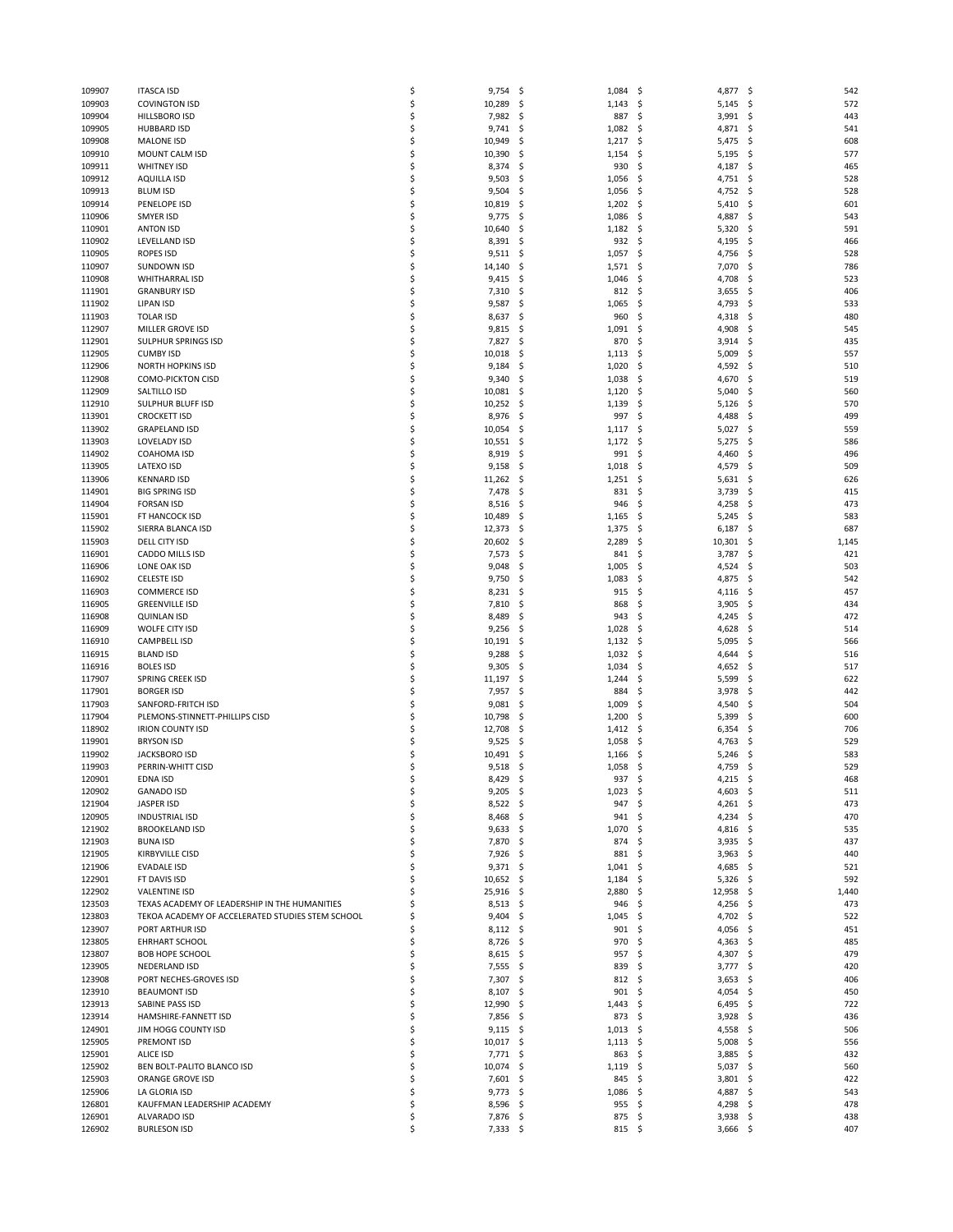| 126903 | <b>CLEBURNE ISD</b>           | \$ | 7,887            | -\$<br>876         | \$<br>3,944  | \$<br>438   |
|--------|-------------------------------|----|------------------|--------------------|--------------|-------------|
| 126907 | RIO VISTA ISD                 | \$ | 9,629            | 1,070<br>\$,       | \$<br>4,814  | \$<br>535   |
| 126904 | <b>GRANDVIEW ISD</b>          | \$ | 8,440            | \$<br>938          | \$<br>4,220  | \$<br>469   |
| 126905 | <b>JOSHUA ISD</b>             | \$ | 7,591            | -\$<br>843         | \$<br>3,796  | \$<br>422   |
| 126906 | <b>KEENE ISD</b>              | \$ | 8,987            | 999<br>\$          | 4,494<br>\$  | 499<br>\$   |
|        |                               |    |                  |                    |              |             |
| 126908 | <b>VENUS ISD</b>              | \$ | 8,033            | \$,<br>893         | \$<br>4,017  | \$<br>446   |
| 126911 | <b>GODLEY ISD</b>             | \$ | 8,239            | \$<br>915          | \$<br>4,119  | \$<br>458   |
| 127901 | <b>ANSON ISD</b>              | \$ | 9,327            | \$<br>1,036        | -\$<br>4,663 | \$<br>518   |
| 127903 | <b>HAMLIN ISD</b>             | \$ | 10,120           | \$<br>1,124        | \$<br>5,060  | \$<br>562   |
|        |                               |    |                  |                    |              |             |
| 127904 | <b>HAWLEY ISD</b>             | \$ | 8,863            | \$<br>985          | \$<br>4,432  | \$<br>492   |
| 128902 | <b>KENEDY ISD</b>             | \$ | 10,147           | \$<br>1,127        | \$<br>5,074  | \$<br>564   |
| 127905 | LUEDERS-AVOCA ISD             | \$ | 13,892           | \$,<br>1,544       | \$<br>6,946  | \$<br>772   |
| 127906 | <b>STAMFORD ISD</b>           | \$ | 9,289            | \$<br>1,032        | \$<br>4,645  | \$<br>516   |
| 128901 | <b>KARNES CITY ISD</b>        | \$ | 9,487            | \$<br>1,054        | \$<br>4,744  | \$<br>527   |
|        |                               |    |                  |                    |              |             |
| 128903 | <b>RUNGE ISD</b>              | \$ | 8,397            | \$,<br>933         | \$<br>4,199  | \$<br>467   |
| 128904 | <b>FALLS CITY ISD</b>         | \$ | 8,894            | \$<br>988          | \$<br>4,447  | \$<br>494   |
| 129901 | <b>CRANDALL ISD</b>           | Ś  | 7,195            | \$<br>799          | \$<br>3,598  | \$<br>400   |
| 129902 | <b>FORNEY ISD</b>             | \$ | 6,896            | \$<br>766          | \$<br>3,448  | \$<br>383   |
|        |                               |    |                  |                    |              |             |
| 129903 | <b>KAUFMAN ISD</b>            | \$ | 7,894            | \$<br>877          | \$<br>3,947  | \$<br>439   |
| 129910 | SCURRY-ROSSER ISD             | \$ | 8,861            | \$,<br>985         | \$<br>4,431  | \$<br>492   |
| 129904 | <b>KEMP ISD</b>               | Ś  | 8,322            | \$,<br>925         | \$<br>4,161  | -\$<br>462  |
| 129905 | <b>MABANK ISD</b>             | \$ | 8,096            | \$<br>900          | \$<br>4,048  | \$<br>450   |
|        |                               |    |                  |                    |              |             |
| 129906 | <b>TERRELL ISD</b>            | \$ | 8,361            | \$,<br>929         | \$<br>4,180  | \$<br>464   |
| 130801 | MEADOWLAND CHARTER DISTRICT   | Ś  | 14,941           | \$<br>1,660        | \$<br>7,471  | -\$<br>830  |
| 130901 | <b>BOERNE ISD</b>             | \$ | 6,630            | 737<br>\$,         | \$<br>3,315  | \$<br>368   |
| 130902 | <b>COMFORT ISD</b>            | \$ | 9,705            | \$,<br>1,078       | \$<br>4,853  | \$<br>539   |
| 131001 | <b>KENEDY COUNTY WIDE CSD</b> | \$ | 15,109           | 1,679              | \$           | 839         |
|        |                               |    |                  | \$                 | 7,555        | \$          |
| 132902 | JAYTON-GIRARD ISD             | \$ | 22,601           | \$,<br>2,511       | \$<br>11,300 | \$<br>1,256 |
| 133901 | <b>CENTER POINT ISD</b>       | \$ | 9,630            | \$<br>1,070        | 4,815<br>\$  | 535<br>\$   |
| 133905 | DIVIDE ISD                    | \$ | 21,282           | \$<br>2,365        | \$<br>10,641 | \$<br>1,182 |
|        |                               | \$ |                  |                    |              | 555         |
| 133902 | <b>HUNT ISD</b>               |    | 9,985            | 1,109<br>\$,       | \$<br>4,992  | \$          |
| 133903 | <b>KERRVILLE ISD</b>          | \$ | 7,430            | \$<br>826          | \$<br>3,715  | \$<br>413   |
| 133904 | <b>INGRAM ISD</b>             | \$ | 8,943            | 994<br>\$          | \$<br>4,471  | 497<br>\$   |
| 134901 | <b>JUNCTION ISD</b>           | \$ | 10,160           | 1,129<br>\$,       | \$<br>5,080  | \$<br>564   |
|        | <b>GUTHRIE CSD</b>            |    |                  |                    |              |             |
| 135001 |                               | \$ | 17,168           | 1,908<br>\$,       | \$<br>8,584  | \$<br>954   |
| 136901 | <b>BRACKETT ISD</b>           | \$ | 10,994           | \$<br>1,222        | \$<br>5,497  | \$<br>611   |
| 137901 | KINGSVILLE ISD                | \$ | 8,170            | \$,<br>908         | \$<br>4,085  | \$<br>454   |
| 137902 | RICARDO ISD                   | \$ | 8,496            | \$,<br>944         | \$<br>4,248  | 472<br>\$   |
| 137903 | RIVIERA ISD                   | \$ | 11,570           | \$<br>1,286        | \$<br>5,785  | \$<br>643   |
|        |                               |    |                  |                    |              |             |
| 138904 | <b>BENJAMIN ISD</b>           | \$ | 16,375           | 1,819<br>\$,       | -\$<br>8,187 | 910<br>\$   |
| 137904 | SANTA GERTRUDIS ISD           | \$ | 8,397            | \$,<br>933         | \$<br>4,199  | \$<br>467   |
| 138902 | KNOX CITY-O'BRIEN CISD        | \$ | 10,542           | \$<br>1,171        | \$<br>5,271  | \$<br>586   |
| 138903 | <b>MUNDAY CISD</b>            | \$ | 9,963            | 1,107<br>\$        | \$<br>4,981  | 553<br>-\$  |
|        |                               |    |                  |                    |              |             |
| 139905 | CHISUM ISD                    | \$ | 9,224            | 1,025<br>\$        | \$<br>4,612  | \$<br>512   |
| 139908 | <b>ROXTON ISD</b>             | \$ | 10,938           | \$<br>1,215        | \$<br>5,469  | \$<br>608   |
| 139909 | PARIS ISD                     | \$ | 8,000            | 889<br>\$          | \$<br>4,000  | \$<br>444   |
| 139911 | NORTH LAMAR ISD               | \$ | 7,886            | 876<br>\$,         | \$<br>3,943  | 438<br>\$   |
| 139912 | PRAIRILAND ISD                | \$ | 8,610            | \$<br>957          | \$<br>4,305  | \$<br>478   |
|        |                               |    |                  |                    |              |             |
| 140901 | <b>AMHERST ISD</b>            | \$ | 11,423           | \$,<br>1,269       | \$<br>5,711  | 635<br>-\$  |
| 140908 | SUDAN ISD                     | \$ | 11,359           | \$<br>1,262        | \$<br>5,679  | \$<br>631   |
| 140904 | LITTLEFIELD ISD               | \$ | 8,295            | \$,<br>922         | \$<br>4,147  | \$<br>461   |
| 140905 | <b>OLTON ISD</b>              | \$ | 10,638           | \$,<br>1,182       | -\$<br>5,319 | 591<br>\$   |
|        |                               |    |                  |                    |              |             |
| 140907 | SPRINGLAKE-EARTH ISD          | \$ | 10,588           | 1,176<br>\$,       | \$<br>5,294  | \$<br>588   |
| 141901 | <b>LAMPASAS ISD</b>           | \$ | 7,886            | \$<br>876          | \$<br>3,943  | \$<br>438   |
| 141902 | LOMETA ISD                    | \$ | 10,393           | \$,<br>1,155       | 5,197<br>-\$ | 577<br>\$   |
| 142901 | <b>COTULLA ISD</b>            |    | 10,510           | \$<br>1,168        | 5,255<br>-\$ | \$<br>584   |
| 143901 | HALLETTSVILLE ISD             | \$ | 8,686            | - \$<br>965        | \$<br>4,343  | -\$<br>483  |
|        |                               |    |                  |                    |              |             |
| 143902 | <b>MOULTON ISD</b>            | \$ | 11,036           | 1,226<br>- \$      | \$<br>5,518  | \$<br>613   |
| 143903 | SHINER ISD                    | \$ | $8,662$ \$       | 962                | -\$<br>4,331 | -\$<br>481  |
| 144901 | <b>GIDDINGS ISD</b>           | \$ | 8,257            | 917<br>- \$        | \$<br>4,129  | 459<br>\$   |
| 143904 | <b>VYSEHRAD ISD</b>           | \$ | 9,317            | \$.<br>1,035       | \$<br>4,659  | -\$<br>518  |
| 143905 | SWEET HOME ISD                | \$ | 8,765            | - \$<br>974        | -\$<br>4,383 | -\$<br>487  |
|        |                               |    |                  |                    |              |             |
| 143906 | <b>EZZELL ISD</b>             | \$ | 9,243            | 1,027<br>-\$       | \$<br>4,622  | -\$<br>514  |
| 144902 | <b>LEXINGTON ISD</b>          | \$ | 9,444            | - \$<br>1,049      | -\$<br>4,722 | -\$<br>525  |
| 144903 | DIME BOX ISD                  | \$ | 11,892           | - \$<br>1,321      | -\$<br>5,946 | -\$<br>661  |
| 145901 | <b>BUFFALO ISD</b>            | \$ | 9,305            | 1,034<br>-\$       | \$<br>4,652  | 517<br>\$   |
|        |                               |    |                  |                    |              |             |
| 145902 | <b>CENTERVILLE ISD</b>        | \$ | 10,321           | - \$<br>$1,147$ \$ | 5,160        | -\$<br>573  |
| 145906 | NORMANGEE ISD                 | \$ | 9,649            | \$<br>1,072        | -\$<br>4,825 | -\$<br>536  |
| 145907 | OAKWOOD ISD                   | \$ | 10,209           | \$,<br>1,134       | \$<br>5,105  | \$<br>567   |
| 146901 | <b>CLEVELAND ISD</b>          | \$ | 7,639            | - \$<br>849        | -\$<br>3,820 | \$<br>424   |
|        | <b>LEON ISD</b>               | \$ | 10,353           | 1,150              | \$           | 575         |
| 145911 |                               |    |                  | - \$               | 5,177        | -\$         |
| 146902 | <b>DAYTON ISD</b>             | \$ | 7,731            | 859<br>\$,         | \$<br>3,865  | 429<br>\$   |
| 146903 | <b>DEVERS ISD</b>             | \$ | 10,877           | \$,<br>1,209       | -\$<br>5,438 | -\$<br>604  |
| 146904 | <b>HARDIN ISD</b>             | \$ | 7,940            | 882<br>\$,         | \$<br>3,970  | \$<br>441   |
| 146905 | HULL-DAISETTA ISD             | \$ | 11,313           | 1,257<br>Ş.        | \$<br>5,657  | 629<br>\$   |
|        |                               |    |                  |                    |              |             |
| 146906 | <b>LIBERTY ISD</b>            | \$ | $8,364$ \$       | 929                | \$<br>4,182  | -\$<br>465  |
| 146907 | <b>TARKINGTON ISD</b>         | \$ | 8,012            | 890<br>- \$        | \$<br>4,006  | \$<br>445   |
| 147901 | <b>COOLIDGE ISD</b>           | \$ | 10,818           | 1,202<br>-\$       | -\$<br>5,409 | \$<br>601   |
| 148902 | <b>FOLLETT ISD</b>            | \$ | 10,547 \$        | 1,172              | -\$<br>5,273 | -\$<br>586  |
|        |                               | \$ |                  |                    |              |             |
| 147902 | <b>GROESBECK ISD</b>          |    | 9,448            | \$<br>1,050        | \$<br>4,724  | \$<br>525   |
| 147903 | <b>MEXIA ISD</b>              | \$ | 8,665            | 963<br>- \$        | \$<br>4,332  | -\$<br>481  |
| 148901 | <b>BOOKER ISD</b>             | \$ | 11,140           | - \$<br>1,238      | -\$<br>5,570 | 619<br>-\$  |
| 148903 | <b>HIGGINS ISD</b>            | \$ | 11,188           | \$,<br>1,243       | \$<br>5,594  | \$<br>622   |
| 148905 | DARROUZETT ISD                | \$ | $13,302 \quad $$ | $1,478$ \$         | $6,651$ \$   | 739         |
|        |                               |    |                  |                    |              |             |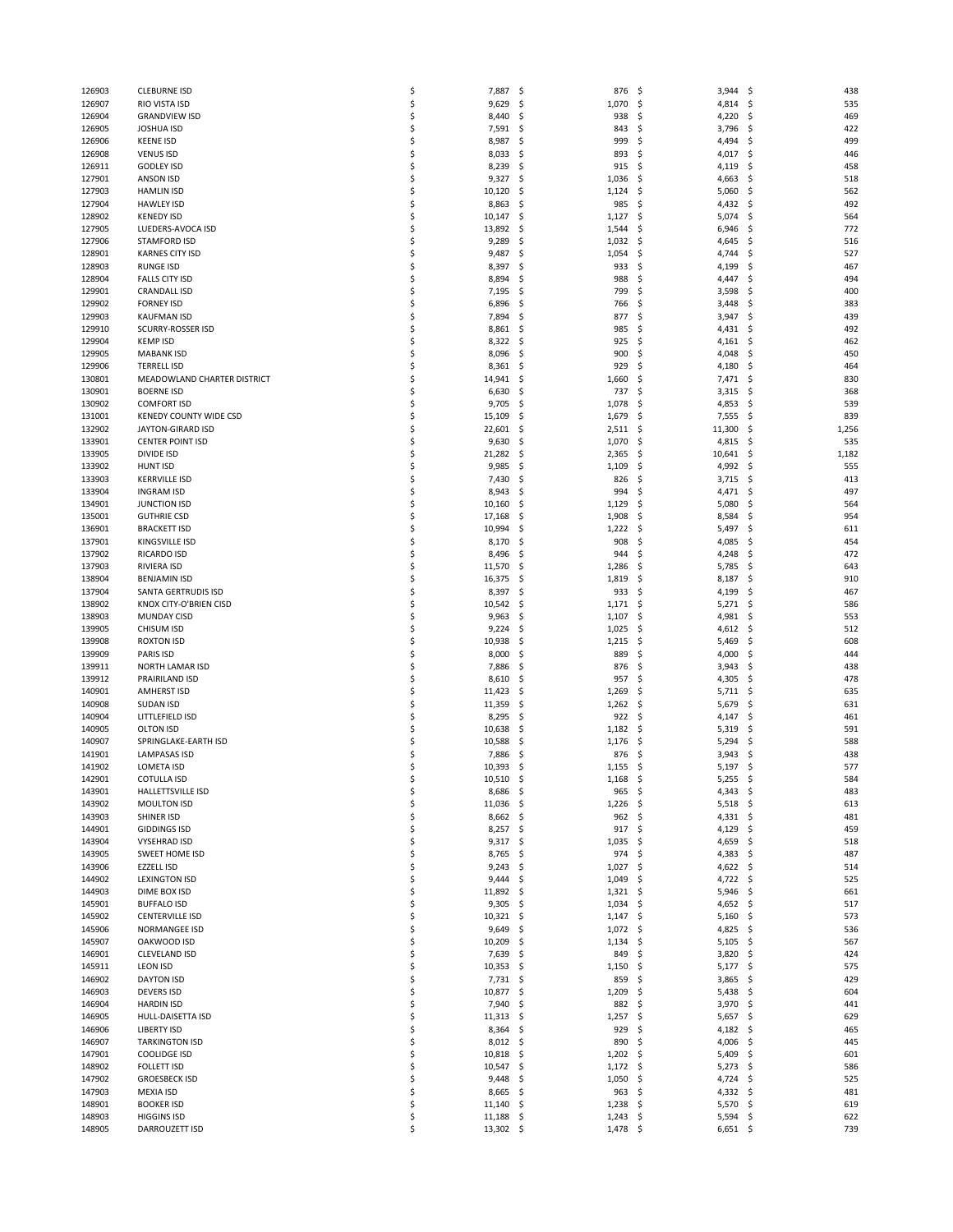| 149901 | <b>GEORGE WEST ISD</b>                | \$<br>9,261<br>-\$  | 1,029           | -\$<br>4,631  | \$<br>515  |
|--------|---------------------------------------|---------------------|-----------------|---------------|------------|
| 149902 | THREE RIVERS ISD                      | \$<br>\$<br>10,317  | 1,146           | \$<br>5,159   | 573<br>\$  |
|        | LLANO ISD                             | \$                  |                 |               |            |
| 150901 |                                       | 8,141<br>\$         | 905             | \$<br>4,071   | \$<br>452  |
| 152802 | RISE ACADEMY                          | \$<br>8,597<br>\$   | 955             | \$<br>4,299   | 478<br>\$  |
| 152903 | <b>SLATON ISD</b>                     | \$<br>9,206<br>\$,  | 1,023           | \$<br>4,603   | 511<br>\$, |
| 152803 | SOUTH PLAINS ACADEMY CHARTER DISTRICT | \$<br>9,460<br>\$.  | 1,051           | -\$<br>4,730  | 526<br>\$. |
| 152901 | <b>LUBBOCK ISD</b>                    | \$<br>\$<br>7,887   | 876             | \$<br>3,944   | Ś<br>438   |
| 152902 | <b>NEW DEAL ISD</b>                   | \$<br>8,937<br>\$   | 993             | \$<br>4,469   | 497<br>\$, |
|        |                                       |                     |                 |               |            |
| 152906 | LUBBOCK-COOPER ISD                    | \$<br>6,746<br>\$,  | 750             | \$<br>3,373   | 375<br>\$  |
| 152907 | <b>FRENSHIP ISD</b>                   | \$<br>7,280<br>\$   | 809             | \$<br>3,640   | 404<br>S   |
| 152908 | ROOSEVELT ISD                         | \$<br>9,297<br>\$   | 1,033           | 4,649<br>\$.  | 517<br>\$, |
| 152909 | SHALLOWATER ISD                       | \$<br>7,770<br>\$,  | 863             | \$<br>3,885   | 432<br>\$  |
| 152910 |                                       | \$<br>8,450<br>\$   | 939             | \$            | 469        |
|        | <b>IDALOU ISD</b>                     |                     |                 | 4,225         | \$.        |
| 153907 | <b>WILSON ISD</b>                     | \$<br>14,854<br>\$  | 1,650           | \$<br>7,427   | 825<br>\$. |
| 153903 | O'DONNELL ISD                         | \$<br>11,667<br>\$  | 1,296           | \$<br>5,834   | \$<br>648  |
| 153904 | <b>TAHOKA ISD</b>                     | \$<br>10,730<br>\$  | 1,192           | \$<br>5,365   | \$<br>596  |
| 153905 | NEW HOME ISD                          | \$<br>8,909<br>\$   | 990             | \$<br>4,454   | 495<br>\$. |
|        |                                       |                     |                 |               |            |
| 154901 | MADISONVILLE CISD                     | \$<br>8,327<br>\$   | 925             | \$,<br>4,164  | 463<br>\$, |
| 154903 | NORTH ZULCH ISD                       | \$<br>10,388<br>\$  | 1,154           | \$<br>5,194   | 577<br>\$. |
| 155901 | JEFFERSON ISD                         | \$<br>9,251<br>\$,  | 1,028           | \$<br>4,626   | 514<br>\$. |
| 156902 | <b>STANTON ISD</b>                    | \$<br>9,203<br>\$   | 1,023           | \$<br>4,601   | 511<br>\$, |
| 156905 | <b>GRADY ISD</b>                      | \$<br>12,025<br>\$  | 1,336           |               | 668        |
|        |                                       |                     |                 | -\$<br>6,013  | \$,        |
| 157901 | <b>MASON ISD</b>                      | \$<br>10,409<br>\$  | 1,157           | \$<br>5,205   | 578<br>\$. |
| 158905 | PALACIOS ISD                          | \$<br>9,269<br>\$   | 1,030           | \$<br>4,635   | 515<br>\$, |
| 158901 | <b>BAY CITY ISD</b>                   | \$<br>8,323<br>\$   | 925             | \$<br>4,162   | 462<br>\$. |
| 158902 | <b>TIDEHAVEN ISD</b>                  | \$<br>8,576<br>\$,  | 953             | \$<br>4,288   | 476<br>\$. |
|        |                                       |                     |                 |               |            |
| 158904 | MATAGORDA ISD                         | \$<br>10,082<br>\$  | 1,120           | \$<br>5,041   | 560<br>\$, |
| 158906 | VAN VLECK ISD                         | \$<br>10,431<br>\$  | 1,159           | \$<br>5,216   | 580<br>\$. |
| 159901 | <b>EAGLE PASS ISD</b>                 | \$<br>8,208<br>\$.  | 912             | -\$<br>4,104  | 456<br>\$. |
| 160901 | <b>BRADY ISD</b>                      | \$<br>9,102<br>\$,  | 1,011           | -\$<br>4,551  | 506<br>\$. |
| 160904 | ROCHELLE ISD                          | \$<br>11,846        |                 | -\$           | 658        |
|        |                                       | \$                  | 1,316           | 5,923         | \$         |
| 160905 | LOHN ISD                              | \$<br>14,724<br>\$  | 1,636           | \$<br>7,362   | 818<br>\$. |
| 161801 | WACO CHARTER SCHOOL                   | \$<br>8,832<br>\$,  | 981             | -\$<br>4,416  | 491<br>\$, |
| 161903 | <b>MIDWAY ISD</b>                     | \$<br>7,209<br>\$   | 801             | \$<br>3,605   | \$<br>401  |
| 161802 | RAPOPORT ACADEMY PUBLIC SCHOOL        | \$<br>8,800<br>\$   | 978             | \$<br>4,400   | 489<br>\$, |
|        |                                       |                     |                 |               |            |
| 161807 | HARMONY SCIENCE ACAD (WACO)           | \$<br>8,603<br>\$   | 956             | \$<br>4,301   | \$<br>478  |
| 161901 | <b>CRAWFORD ISD</b>                   | \$<br>8,790<br>\$   | 977             | \$<br>4,395   | \$<br>488  |
| 161906 | LA VEGA ISD                           | \$<br>8,193<br>\$,  | 910             | \$<br>4,096   | 455<br>\$, |
| 161907 | <b>LORENA ISD</b>                     | \$<br>7,642<br>\$,  | 849             | \$.<br>3,821  | 425<br>\$. |
| 161908 | <b>MART ISD</b>                       | \$<br>9,676<br>\$   | 1,075           | \$<br>4,838   | 538<br>S   |
|        |                                       |                     |                 |               |            |
| 161909 | MCGREGOR ISD                          | \$<br>7,993<br>\$,  | 888             | \$<br>3,997   | \$<br>444  |
| 161910 | MOODY ISD                             | \$<br>9,575<br>\$,  | 1,064           | \$<br>4,788   | 532<br>\$. |
| 161918 | <b>AXTELL ISD</b>                     | \$<br>10,123<br>\$  | 1,125           | \$<br>5,061   | 562<br>\$, |
| 161912 | RIESEL ISD                            | \$<br>8,989<br>\$,  | 999             | \$<br>4,495   | 499<br>\$. |
| 161914 | WACO ISD                              | \$<br>7,987<br>\$   | 887             | \$<br>3,993   | \$<br>444  |
|        |                                       |                     |                 |               |            |
| 161916 | WEST ISD                              | \$<br>\$<br>8,444   | 938             | \$<br>4,222   | 469<br>\$. |
| 161919 | <b>BRUCEVILLE-EDDY ISD</b>            | \$<br>9,190<br>\$,  | 1,021           | \$<br>4,595   | \$<br>511  |
| 161920 | CHINA SPRING ISD                      | \$<br>7,237<br>\$   | 804             | \$<br>3,618   | \$<br>402  |
| 161921 | <b>CONNALLY ISD</b>                   | \$<br>8,158<br>\$   | 906             | \$.<br>4,079  | 453<br>\$. |
|        |                                       | \$                  |                 |               |            |
| 161922 | <b>ROBINSON ISD</b>                   | 7,802<br>\$,        | 867             | \$<br>3,901   | 433<br>\$. |
| 161923 | <b>BOSQUEVILLE ISD</b>                | \$<br>9,082<br>\$   | 1,009           | \$<br>4,541   | \$<br>505  |
| 162904 | MCMULLEN COUNTY ISD                   | \$<br>13,572<br>\$, | 1,508           | \$<br>6,786   | 754<br>\$. |
| 161924 | <b>HALLSBURG ISD</b>                  | \$<br>9,379<br>\$.  | 1,042           | -\$<br>4,690  | 521<br>\$. |
| 161925 | <b>GHOLSON ISD</b>                    | \$<br>10,341<br>\$  | 1,149           | \$<br>5,170   | 574<br>S   |
|        |                                       |                     |                 |               |            |
| 163901 | <b>DEVINE ISD</b>                     | \$<br>8,368<br>\$   | 930             | 4,184<br>S    | 465<br>\$. |
| 163902 | D'HANIS ISD                           | \$<br>11,125<br>\$  | 1,236           | 5,563<br>- \$ | 618<br>\$  |
| 163903 | NATALIA ISD                           | \$<br>$9,517$ \$    | $1,057$ \$      | 4,759         | -\$<br>529 |
| 163904 | HONDO ISD                             | \$<br>8,266<br>-\$  | 918, 5          | $4,133$ \$    | 459        |
| 163908 | MEDINA VALLEY ISD                     | \$<br>7,589<br>\$   | 843             | 3,794<br>-\$  | 422<br>\$  |
|        |                                       |                     |                 |               |            |
| 164901 | <b>MENARD ISD</b>                     | \$<br>11,098<br>\$. | 1,233           | \$<br>5,549   | \$<br>617  |
| 165802 | MIDLAND ACADEMY CHARTER SCHOOL        | \$<br>8,075<br>\$   | 897             | \$<br>4,037   | 449<br>\$, |
| 165901 | MIDLAND ISD                           | \$<br>7,246<br>\$.  | 805             | -\$<br>3,623  | 403<br>\$  |
| 165902 | <b>GREENWOOD ISD</b>                  | \$<br>7,095<br>\$.  | 788             | \$<br>3,547   | \$<br>394  |
| 166901 | <b>CAMERON ISD</b>                    | \$<br>8,092<br>\$   | 899             | \$<br>4,046   | 450<br>\$, |
|        |                                       |                     |                 |               |            |
| 166902 | <b>GAUSE ISD</b>                      | \$<br>10,090<br>\$. | 1,121           | -\$<br>5,045  | 561<br>\$, |
| 166903 | MILANO ISD                            | \$<br>9,701<br>\$   | 1,078           | \$<br>4,850   | 539<br>\$, |
| 166904 | ROCKDALE ISD                          | \$<br>$9,716$ \$    | 1,080           | \$<br>4,858   | 540<br>\$. |
| 166905 | THORNDALE ISD                         | \$<br>9,502<br>\$.  | 1,056           | \$<br>4,751   | 528<br>-\$ |
|        |                                       |                     |                 |               |            |
| 166907 | <b>BUCKHOLTS ISD</b>                  | \$<br>12,190<br>\$  | 1,354           | \$<br>6,095   | \$<br>677  |
| 168901 | <b>COLORADO ISD</b>                   | \$<br>9,667<br>\$.  | 1,074           | \$<br>4,834   | 537<br>\$. |
| 167901 | <b>GOLDTHWAITE ISD</b>                | \$<br>10,208<br>\$, | 1,134           | 5,104<br>\$.  | 567<br>\$. |
| 167902 | <b>MULLIN ISD</b>                     | \$<br>13,553<br>\$  | 1,506           | -\$<br>6,777  | 753<br>\$, |
| 167904 | PRIDDY ISD                            | \$<br>13,115<br>-\$ | 1,457           | -\$<br>6,558  | 729<br>\$. |
|        |                                       |                     |                 |               |            |
| 168902 | <b>LORAINE ISD</b>                    | \$<br>10,179<br>\$. | $1,131 \quad $$ | 5,090         | 566<br>\$. |
| 168903 | <b>WESTBROOK ISD</b>                  | \$<br>10,427<br>\$  | 1,159           | \$<br>5,214   | \$<br>579  |
| 169901 | <b>BOWIE ISD</b>                      | \$<br>8,226<br>\$.  | 914             | -\$<br>4,113  | 457<br>-\$ |
| 169902 | NOCONA ISD                            | \$<br>9,283<br>\$,  | $1,031$ \$      | 4,641         | 516<br>-\$ |
|        |                                       |                     |                 |               |            |
| 169906 | <b>GOLD BURG ISD</b>                  | \$<br>12,786<br>\$  | $1,421$ \$      | 6,393         | \$<br>710  |
| 169908 | MONTAGUE ISD                          | \$<br>9,872<br>-\$  | 1,097           | -\$<br>4,936  | 548<br>-\$ |
| 170801 | TEXAS SERENITY ACADEMY                | \$<br>9,819<br>\$,  | $1,091$ \$      | 4,909         | \$<br>545  |
| 169909 | PRAIRIE VALLEY ISD                    | \$<br>11,935<br>\$. | 1,326           | -\$<br>5,968  | 663<br>\$. |
| 169910 | <b>FORESTBURG ISD</b>                 | \$<br>$12,393$ \$   | $1,377$ \$      | $6,196$ \$    | 688        |
| 169911 |                                       |                     |                 |               |            |
|        | SAINT JO ISD                          | \$<br>10,732<br>-\$ | $1,192$ \$      | 5,366         | \$<br>596  |
| 170902 | <b>CONROE ISD</b>                     | \$<br>7,426 \$      | 825 \$          | $3,713$ \$    | 413        |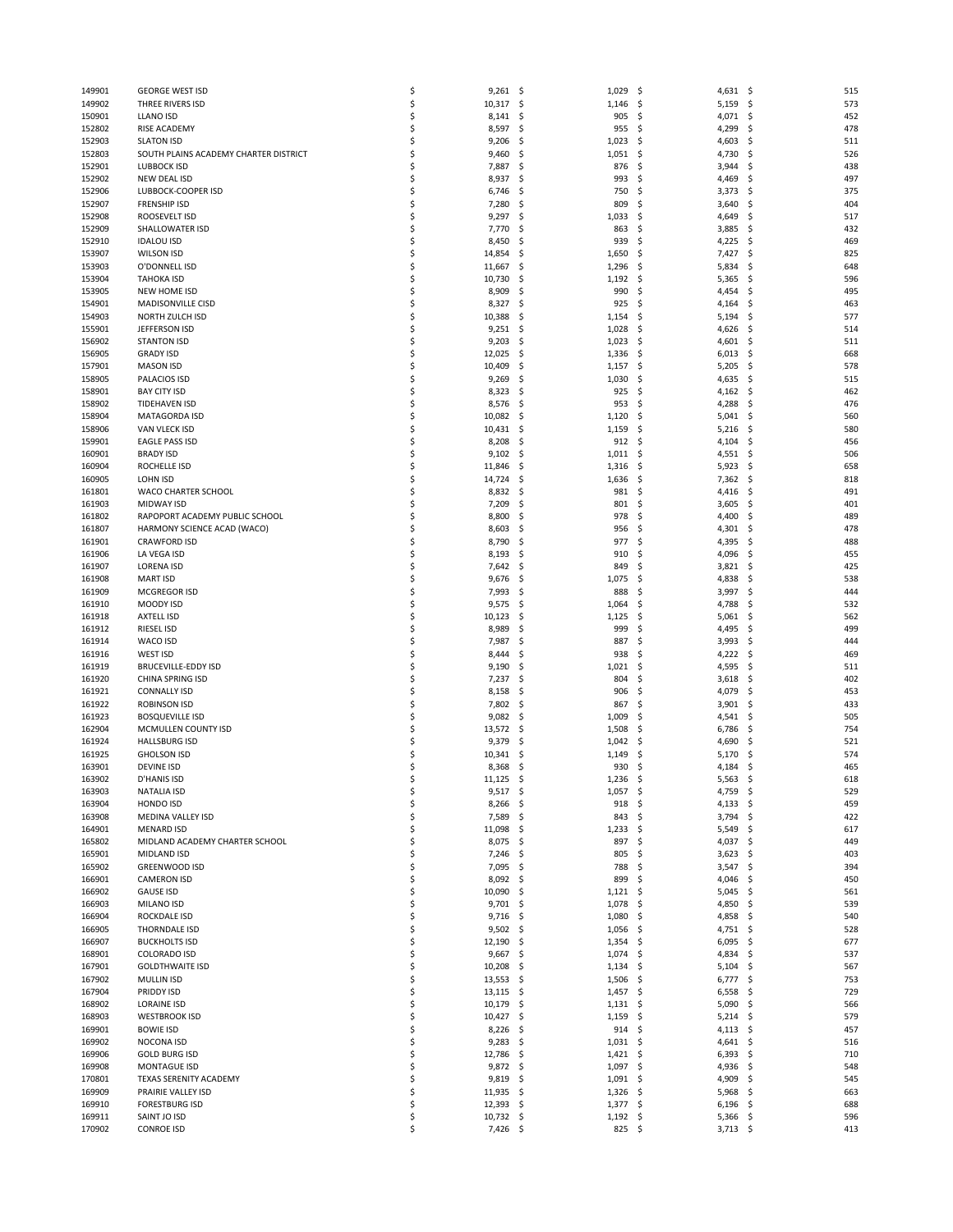| 170903           | <b>MONTGOMERY ISD</b>                              | \$       | 7,028<br>-\$               | 781                    | - \$<br>3,514             | -\$<br>390       |
|------------------|----------------------------------------------------|----------|----------------------------|------------------------|---------------------------|------------------|
| 170904           | <b>WILLIS ISD</b>                                  | \$       | 7,700<br>-\$               | 856                    | - \$<br>3,850             | \$<br>428        |
| 170906           | <b>MAGNOLIA ISD</b>                                | \$       | 7,560<br>.s                | 840                    | 3,780<br>-\$              | 420<br>-\$       |
| 170907           | SPLENDORA ISD                                      | \$       | 8,152<br>-\$               | 906                    | -\$<br>4,076              | \$<br>453        |
| 172902           | DAINGERFIELD-LONE STAR ISD                         | \$       | 10,560<br>-\$              | 1,173                  | 5,280<br>- \$             | 587<br>\$        |
|                  |                                                    |          |                            |                        |                           |                  |
| 170908           | <b>NEW CANEY ISD</b>                               | \$       | 7,866<br>.s                | 874                    | -\$<br>3,933              | \$<br>437        |
| 171901           | <b>DUMAS ISD</b>                                   | \$       | 7,982<br>\$.               | 887                    | \$<br>3,991               | \$<br>443        |
| 171902           | <b>SUNRAY ISD</b>                                  | \$       | 9,844<br>-\$               | 1,094                  | 4,922<br>\$               | 547<br>\$        |
| 172905           | PEWITT CISD                                        | Ś        | 9,011<br>-\$               | 1,001                  | -\$<br>4,506              | -\$<br>501       |
| 173901           | MOTLEY COUNTY ISD                                  | \$       | 11,995<br>\$.              | 1,333                  | \$<br>5,997               | \$<br>666        |
| 174801           | STEPHEN F AUSTIN STATE UNIVERSITY CHARTER SCHOOL   | \$       | 7,407<br>\$.               | 823                    | - \$<br>3,704             | \$<br>412        |
|                  |                                                    |          |                            |                        |                           |                  |
| 174901           | <b>CHIRENO ISD</b>                                 | Ś        | 10,093<br>S.               | 1,121                  | \$<br>5,046               | \$<br>561        |
| 174902           | <b>CUSHING ISD</b>                                 | \$       | 9,501<br>\$                | 1,056                  | \$<br>4,751               | \$<br>528        |
| 174908           | <b>CENTRAL HEIGHTS ISD</b>                         | \$       | 7,697<br>.s                | 855                    | \$<br>3,849               | \$<br>428        |
| 174903           | <b>GARRISON ISD</b>                                | \$       | 8,848<br>-\$               | 983                    | -\$<br>4,424              | 492<br>-S        |
| 174904           | NACOGDOCHES ISD                                    | \$       | 7,496<br>\$.               | 833                    | \$<br>3,748               | \$<br>416        |
|                  |                                                    |          |                            |                        |                           |                  |
| 174906           | WODEN ISD                                          | \$       | 8,810<br>.s                | 979                    | \$<br>4,405               | 489<br>-\$       |
| 174909           | <b>MARTINSVILLE ISD</b>                            | \$       | 9,427<br>\$,               | 1,047                  | -\$<br>4,713              | \$<br>524        |
| 174910           | <b>ETOILE ISD</b>                                  | \$       | 10,213<br>\$.              | 1,135                  | \$<br>5,106               | \$<br>567        |
| 174911           | <b>DOUGLASS ISD</b>                                | \$       | 8,887<br>.s                | 987                    | -\$<br>4,444              | \$<br>494        |
| 175902           | <b>BLOOMING GROVE ISD</b>                          | \$       | 8,926<br>\$.               | 992                    | \$<br>4,463               | \$<br>496        |
|                  |                                                    |          |                            |                        |                           |                  |
| 175903           | <b>CORSICANA ISD</b>                               | \$       | 7,807<br>\$.               | 867                    | \$<br>3,903               | \$<br>434        |
| 175910           | MILDRED ISD                                        | \$       | 8,979<br>.s                | 998                    | -\$<br>4,489              | \$<br>499        |
| 175904           | <b>DAWSON ISD</b>                                  | \$       | 10,245<br>\$,              | 1,138                  | \$<br>5,122               | \$<br>569        |
| 175905           | <b>FROST ISD</b>                                   | \$       | 9,479<br>\$                | 1,053                  | 4,740<br>\$,              | \$<br>527        |
| 175907           | <b>KERENS ISD</b>                                  | \$       | 9,879<br>.s                | 1,098                  | -\$<br>4,939              | 549<br>-S        |
| 175911           | <b>RICE ISD</b>                                    | \$       | 8,808<br>\$,               | 979                    | \$<br>4,404               | \$<br>489        |
|                  |                                                    |          |                            |                        |                           |                  |
| 176901           | <b>BURKEVILLE ISD</b>                              | \$       | 11,647<br>\$.              | 1,294                  | \$,<br>5,824              | 647<br>\$.       |
| 176902           | <b>NEWTON ISD</b>                                  | \$       | 10,282<br>\$.              | 1,142                  | \$<br>5,141               | \$<br>571        |
| 176903           | <b>DEWEYVILLE ISD</b>                              | \$       | 10,226<br>\$.              | 1,136                  | \$<br>5,113               | \$<br>568        |
| 177901           | ROSCOE COLLEGIATE ISD                              | \$       | 8,651<br>\$.               | 961                    | 4,325<br>S                | 481<br>\$.       |
|                  |                                                    | \$       |                            | 944                    |                           |                  |
| 178801           | DR M L GARZA-GONZALEZ CHARTER SCHOOL               |          | 8,494<br>\$.               |                        | -\$<br>4,247              | \$<br>472        |
| 177902           | SWEETWATER ISD                                     | \$       | 8,456<br>\$,               | 940                    | \$<br>4,228               | 470<br>\$        |
| 177903           | <b>BLACKWELL CISD</b>                              | \$       | 13,404<br>\$.              | 1,489                  | 6,702<br>-\$              | \$<br>745        |
| 177905           | <b>HIGHLAND ISD</b>                                | \$       | 13,832<br>-\$              | 1,537                  | \$<br>6,916               | \$<br>768        |
| 178807           | CORPUS CHRISTI MONTESSORI SCHOOL                   | \$       | \$<br>7,729                | 859                    | \$<br>3,864               | \$<br>429        |
| 178808           | SEASHORE CHARTER SCHOOLS                           | \$       | 7,512<br>-\$               | 835                    | \$<br>3,756               | \$<br>417        |
|                  |                                                    |          |                            |                        |                           |                  |
| 178901           | AGUA DULCE ISD                                     | \$       | 10,361<br>\$.              | 1,151                  | \$<br>5,181               | \$<br>576        |
| 178902           | <b>BISHOP CISD</b>                                 | \$       | 8,436<br>\$.               | 937                    | \$<br>4,218               | \$<br>469        |
| 178903           | <b>CALALLEN ISD</b>                                | \$       | 7,777<br>-\$               | 864                    | \$<br>3,888               | 432<br>-\$       |
| 178904           | <b>CORPUS CHRISTI ISD</b>                          | \$       | 7,762<br>\$.               | 862                    | \$<br>3,881               | 431<br>\$        |
| 178909           | ROBSTOWN ISD                                       | \$       | 9,306<br>\$                | 1,034                  | \$<br>4,653               | \$<br>517        |
|                  |                                                    |          |                            |                        |                           |                  |
| 178905           | <b>DRISCOLL ISD</b>                                | \$       | 10,708<br>\$.              | 1,190                  | \$<br>5,354               | 595<br>\$        |
| 178906           | <b>LONDON ISD</b>                                  | \$       | 7,444<br>\$.               | 827                    | 3,722<br>-\$              | \$<br>414        |
| 178908           | PORT ARANSAS ISD                                   | \$       | 9,512<br>\$.               | 1,057                  | \$<br>4,756               | \$<br>528        |
| 178912           | TULOSO-MIDWAY ISD                                  | \$       | 7,948<br>\$.               | 883                    | \$<br>3,974               | \$<br>442        |
| 178913           | <b>BANQUETE ISD</b>                                | Ś        | 9,107<br>.s                | 1,012                  | \$<br>4,554               | \$<br>506        |
|                  |                                                    |          |                            |                        |                           |                  |
| 178914           | <b>FLOUR BLUFF ISD</b>                             | \$       | 7,699<br>.s                | 855                    | \$<br>3,849               | \$<br>428        |
| 178915           | WEST OSO ISD                                       | \$       | 7,666<br>\$,               | 852                    | \$<br>3,833               | \$<br>426        |
| 179901           | PERRYTON ISD                                       | \$       | 8,097<br>\$                | 900                    | 4,048<br>S                | 450<br>S         |
| 180904           | <b>WILDORADO ISD</b>                               | \$       | 6,371<br>\$.               | 708                    | \$<br>3,185               | \$<br>354        |
| 180901           | <b>BOYS RANCH ISD</b>                              | \$       | 12,492<br>-\$              | 1,388                  | \$<br>6,246               | \$<br>694        |
| 180902           | <b>VEGA ISD</b>                                    | \$       | 9,826<br>.s                | 1,092                  | 4,913<br>\$,              | 546<br>-S        |
|                  |                                                    |          |                            |                        |                           |                  |
| 180903           | <b>ADRIAN ISD</b>                                  | \$       | 13,777<br>\$               | 1,531                  | 6,888<br>\$,              | \$<br>765        |
| 181901           | <b>BRIDGE CITY ISD</b>                             | \$       | 7,634<br>\$.               | 848                    | \$<br>3,817               | 424<br>\$        |
| 181905           | ORANGEFIELD ISD                                    | Ś        | 7,583<br>Ś                 | 843                    | 3,791<br>\$               | 421<br>\$        |
| 181906           | WEST ORANGE-COVE CISD                              | \$       | 8,771<br>-\$               | 975                    | - \$<br>4,386 \$          | 487              |
| 181907           | <b>VIDOR ISD</b>                                   | \$       | 7,809<br>-\$               | 868                    | - \$<br>$3,905$ \$        | 434              |
|                  | LITTLE CYPRESS-MAURICEVILLE CISD                   |          |                            | 876 \$                 |                           |                  |
| 181908           |                                                    | \$       | 7,885<br>-\$               |                        | 3,943                     | -\$<br>438       |
| 182904           | SANTO ISD                                          | \$       | 10,095<br>-\$              | 1,122                  | 5,047<br>- \$             | 561<br>\$        |
| 182901           | <b>GORDON ISD</b>                                  | \$       | 10,258<br>-\$              | 1,140                  | \$<br>$5,129$ \$          | 570              |
| 182902           | <b>GRAFORD ISD</b>                                 | \$       | $10,425$ \$                | $1,158$ \$             | $5,212$ \$                | 579              |
| 182903           | MINERAL WELLS ISD                                  | \$       | 8,055<br>-\$               | 895                    | \$<br>4,028               | 448<br>\$        |
| 182905           | <b>STRAWN ISD</b>                                  | \$       | 10,503<br>-\$              | 1,167                  | \$<br>$5,251$ \$          | 583              |
|                  |                                                    |          |                            |                        |                           |                  |
| 182906           | PALO PINTO ISD                                     | \$       | $11,318$ \$                | 1,258                  | \$<br>5,659               | \$<br>629        |
| 183801           | PANOLA CHARTER SCHOOL                              | \$       | 8,827<br>-\$               | 981                    | \$<br>4,414               | 490<br>\$        |
| 183901           | <b>BECKVILLE ISD</b>                               | \$       | 8,721<br>-\$               | 969                    | \$<br>4,360               | 484<br>-\$       |
| 183902           | <b>CARTHAGE ISD</b>                                | \$       | 10,566<br>-\$              | 1,174                  | \$<br>5,283               | \$<br>587        |
| 183904           | <b>GARY ISD</b>                                    | \$       | 8,934<br>\$.               | 993                    | \$<br>4,467               | \$<br>496        |
| 184903           | <b>WEATHERFORD ISD</b>                             | \$       | 7,886<br>-\$               | 876                    | \$<br>3,943               | 438<br>-\$       |
|                  |                                                    |          |                            |                        |                           |                  |
| 184801           | CROSSTIMBERS ACADEMY                               | \$       | 8,525<br>-\$               | 947                    | \$<br>4,263               | 474<br>-\$       |
| 184901           | POOLVILLE ISD                                      | \$       | 10,080<br>\$.              | 1,120                  | 5,040<br>\$,              | \$<br>560        |
| 184902           | SPRINGTOWN ISD                                     | \$       | 7,952 \$                   | 884                    | \$<br>$3,976$ \$          | 442              |
| 184904           | MILLSAP ISD                                        | \$       | 8,979<br>-\$               | 998                    | \$<br>4,490               | 499<br>\$        |
| 184907           | ALEDO ISD                                          | \$       | 7,148<br>-\$               | 794                    | \$,<br>3,574              | 397<br>-\$       |
|                  |                                                    |          |                            |                        |                           |                  |
| 184908           | PEASTER ISD                                        | \$       | 8,058<br>-\$               | 895                    | - \$<br>4,029             | -\$<br>448       |
| 184909           | <b>BROCK ISD</b>                                   | \$       | 7,455<br>-\$               | 828                    | \$<br>3,728               | \$<br>414        |
|                  |                                                    |          |                            | $1,181$ \$             | 5,315                     | 591<br>-\$       |
| 184911           | <b>GARNER ISD</b>                                  | \$       | 10,631<br>-\$              |                        |                           |                  |
| 185904           | LAZBUDDIE ISD                                      | \$       | 10,229<br>-\$              | $1,137$ \$             | $5,115$ \$                | 568              |
|                  |                                                    |          |                            |                        |                           |                  |
| 185901           | <b>BOVINA ISD</b>                                  | \$       | 9,603<br>-\$               | 1,067                  | \$<br>4,801               | \$<br>533        |
| 185902           | <b>FARWELL ISD</b>                                 | \$       | 10,574<br>-\$              | 1,175                  | - \$<br>5,287             | 587<br>-\$       |
| 185903           | <b>FRIONA ISD</b>                                  | \$       | $9,729$ \$                 | $1,081$ \$             | 4,864 \$                  | 540              |
| 186901<br>186902 | <b>BUENA VISTA ISD</b><br><b>FORT STOCKTON ISD</b> | \$<br>\$ | 9,440<br>\$.<br>$8,282$ \$ | 1,049<br>$920 \quad $$ | \$<br>4,720<br>$4,141$ \$ | \$<br>524<br>460 |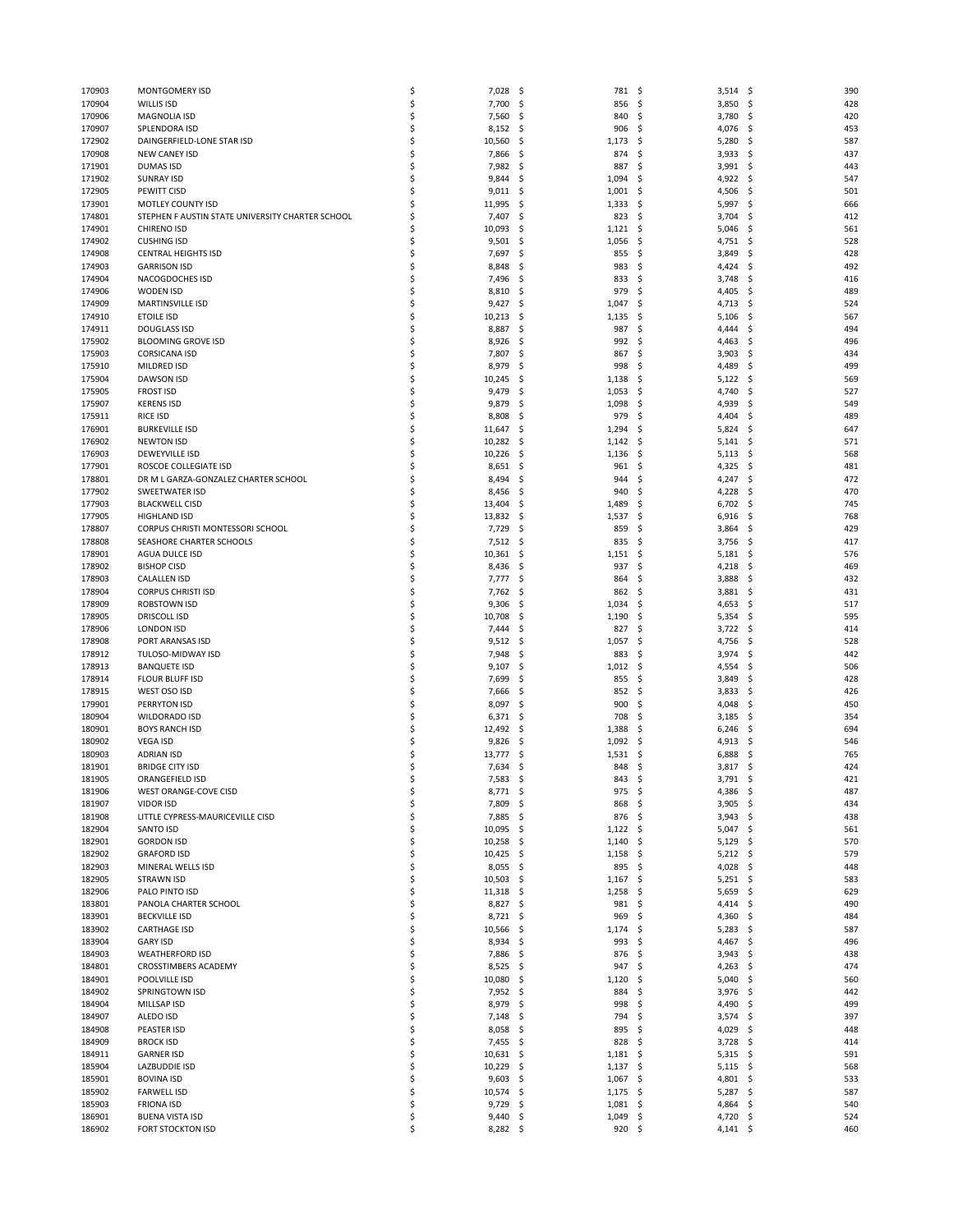| 186903           | IRAAN-SHEFFIELD ISD                                | \$       | 11,598            | \$         | 1,289          | 5,799<br>\$                 | \$<br>644               |
|------------------|----------------------------------------------------|----------|-------------------|------------|----------------|-----------------------------|-------------------------|
| 187901           | <b>BIG SANDY ISD</b>                               | \$       | 8,492             | \$         | 944            | \$<br>4,246                 | \$<br>472               |
| 187903           | <b>GOODRICH ISD</b>                                | \$       | 11,330            | -\$        | 1,259          | 5,665<br>\$                 | 629<br>\$               |
| 187910<br>187904 | <b>ONALASKA ISD</b><br><b>CORRIGAN-CAMDEN ISD</b>  | \$<br>\$ | 9,143<br>9,089    | -\$<br>.s  | 1,016<br>1,010 | \$<br>4,572<br>-\$<br>4,545 | 508<br>\$<br>\$<br>505  |
| 187906           | <b>LEGGETT ISD</b>                                 | \$       | 10,906            | -\$        | 1,212          | \$<br>5,453                 | \$<br>606               |
| 187907           | <b>LIVINGSTON ISD</b>                              | \$       | 8,176             | \$.        | 908            | \$<br>4,088                 | \$<br>454               |
| 188901           | <b>AMARILLO ISD</b>                                | \$       | 7,910             | \$.        | 879            | -\$<br>3,955                | \$<br>439               |
| 188902           | RIVER ROAD ISD                                     | \$       | 8,466             | -\$        | 941            | \$<br>4,233                 | 470<br>\$               |
| 188903           | HIGHLAND PARK ISD                                  | \$       | 8,822             | \$.        | 980            | 4,411<br>S                  | 490<br>\$               |
| 188904           | <b>BUSHLAND ISD</b>                                | \$       | 7,532             | -\$        | 837            | \$<br>3,766                 | \$<br>418               |
| 189901<br>192901 | <b>MARFA ISD</b><br><b>REAGAN COUNTY ISD</b>       | \$<br>\$ | 13,169<br>9,693   | \$<br>\$.  | 1,463<br>1,077 | 6,585<br>\$<br>\$<br>4,846  | \$<br>732<br>\$<br>538  |
| 189902           | PRESIDIO ISD                                       | \$       | 9,436             | -\$        | 1,048          | \$<br>4,718                 | \$<br>524               |
| 190903           | RAINS ISD                                          | \$       | 7,924             | \$.        | 880            | \$<br>3,962                 | \$<br>440               |
| 191901           | <b>CANYON ISD</b>                                  | \$       | 7,165             | \$,        | 796            | \$<br>3,583                 | \$<br>398               |
| 193801           | <b>BIG SPRINGS CHARTER SCHOOL</b>                  | \$       | 15,514            | \$.        | 1,724          | \$<br>7,757                 | -\$<br>862              |
| 193902           | <b>LEAKEY ISD</b>                                  | \$       | 11,356            | \$         | 1,262          | \$<br>5,678                 | \$<br>631               |
| 194902           | <b>AVERY ISD</b>                                   | \$       | 10,260            | \$.        | 1,140          | 5,130<br>\$.                | \$<br>570               |
| 194903           | RIVERCREST ISD                                     | \$       | 9,493             | -\$        | 1,055          | \$<br>4,747                 | 527<br>-\$              |
| 194904           | <b>CLARKSVILLE ISD</b>                             | \$       | 11,506            | \$         | 1,278          | \$<br>5,753                 | \$<br>639               |
| 194905<br>196902 | <b>DETROIT ISD</b><br>WOODSBORO ISD                | \$<br>\$ | 9,674<br>10,024   | \$,<br>\$. | 1,075<br>1,114 | 4,837<br>\$.<br>5,012<br>\$ | \$<br>537<br>557<br>\$  |
| 195901           | PECOS-BARSTOW-TOYAH ISD                            | \$       | 7,384             | \$         | 820            | \$<br>3,692                 | \$<br>410               |
| 195902           | <b>BALMORHEA ISD</b>                               | \$       | 12,425            | -\$        | 1,381          | \$<br>6,213                 | -\$<br>690              |
| 196901           | AUSTWELL-TIVOLI ISD                                | \$       | 11,079            | \$.        | 1,231          | 5,539<br>\$                 | \$<br>615               |
| 196903           | <b>REFUGIO ISD</b>                                 | \$       | 8,831             | \$.        | 981            | \$<br>4,415                 | \$<br>491               |
| 197902           | <b>MIAMI ISD</b>                                   | \$       | 10,625            | -\$        | 1,181          | \$<br>5,312                 | 590<br>-\$              |
| 198901           | <b>BREMOND ISD</b>                                 | \$       | 9,837             | \$.        | 1,093          | \$<br>4,918                 | \$<br>546               |
| 198902           | <b>CALVERT ISD</b>                                 | \$       | 12,602            | \$         | 1,400          | \$<br>6,301                 | \$<br>700               |
| 198903           | <b>FRANKLIN ISD</b>                                | \$       | 8,892             | -\$        | 988            | \$<br>4,446                 | \$<br>494               |
| 198905<br>200901 | <b>HEARNE ISD</b><br><b>BALLINGER ISD</b>          | \$<br>\$ | 11,148<br>9,784   | \$<br>\$   | 1,239<br>1,087 | \$<br>5,574<br>\$<br>4,892  | \$<br>619<br>\$<br>544  |
| 198906           | <b>MUMFORD ISD</b>                                 | \$       | 9,669             | \$.        | 1,074          | \$<br>4,834                 | 537<br>-\$              |
| 199901           | ROCKWALL ISD                                       | \$       | 7,501             | \$,        | 833            | -\$<br>3,751                | \$<br>417               |
| 199902           | ROYSE CITY ISD                                     | \$       | 7,354             | \$         | 817            | \$<br>3,677                 | \$<br>409               |
| 200902           | MILES ISD                                          | \$       | 9,239             | -\$        | 1,027          | \$<br>4,619                 | \$<br>513               |
| 200904           | <b>WINTERS ISD</b>                                 | \$       | 11,158            | \$,        | 1,240          | \$<br>5,579                 | \$<br>620               |
| 200906           | <b>OLFEN ISD</b>                                   | \$       | 13,771            | -\$        | 1,530          | \$<br>6,885                 | \$<br>765               |
| 201902           | <b>HENDERSON ISD</b>                               | \$       | 7,914             | \$.        | 879            | \$<br>3,957                 | 440<br>\$               |
| 201903           | <b>LANEVILLE ISD</b><br><b>TATUM ISD</b>           | \$<br>\$ | 10,947            | \$,        | 1,216          | \$<br>5,473                 | \$<br>608<br>475        |
| 201910<br>201904 | LEVERETTS CHAPEL ISD                               | \$       | 8,557<br>10,300   | \$.<br>\$. | 951<br>1,144   | \$<br>4,278<br>\$<br>5,150  | \$<br>572<br>\$         |
| 201907           | MOUNT ENTERPRISE ISD                               | \$       | 9,400             | -\$        | 1,044          | \$<br>4,700                 | \$<br>522               |
| 201908           | <b>OVERTON ISD</b>                                 | \$       | 9,291             | -\$        | 1,032          | \$<br>4,646                 | \$<br>516               |
| 201913           | <b>CARLISLE ISD</b>                                | \$       | 9,301             | \$.        | 1,033          | \$<br>4,650                 | \$<br>517               |
| 201914           | WEST RUSK COUNTY CONSOLIDATED ISD                  | \$       | 8,800             | -\$        | 978            | \$<br>4,400                 | \$<br>489               |
| 202903           | <b>HEMPHILL ISD</b>                                | \$       | 9,785             | \$.        | 1,087          | \$<br>4,893                 | \$<br>544               |
| 202905           | <b>WEST SABINE ISD</b>                             | \$       | 9,259             | \$         | 1,029          | \$<br>4,630                 | \$<br>514               |
| 203901           | SAN AUGUSTINE ISD                                  | \$       | 10,402            | \$.        | 1,156          | \$<br>5,201                 | \$<br>578               |
| 203902<br>205902 | <b>BROADDUS ISD</b><br><b>GREGORY-PORTLAND ISD</b> | \$<br>\$ | 9,471<br>7,133    | \$.<br>\$. | 1,052<br>793   | \$<br>4,736<br>S            | 526<br>\$<br>\$<br>396  |
| 204901           | <b>COLDSPRING-OAKHURST CISD</b>                    | \$       | 9,054             | S.         | 1,006          | 3,567<br>4,527<br>S         | \$<br>503               |
| 204904           | SHEPHERD ISD                                       | \$       | 8,372             | S          | 930            | 4,186                       | 465<br>S                |
| 205901           | ARANSAS PASS ISD                                   | Ś        | 8,748             | \$.        | 972            | -\$<br>4,374                | \$<br>486               |
| 205903           | <b>INGLESIDE ISD</b>                               | Ś        | 10,813            | \$         | 1,201          | 5,406<br>\$                 | 601<br>\$               |
| 205904           | <b>MATHIS ISD</b>                                  | \$       | 8,742             | -\$        | 971            | \$<br>4,371                 | \$<br>486               |
| 205905           | ODEM-EDROY ISD                                     | \$       | 9,284             | -\$        | $1,032$ \$     | 4,642                       | 516<br>-\$              |
| 205906           | <b>SINTON ISD</b>                                  | \$       | 8,113             | -\$        | 901            | \$<br>4,057                 | 451<br>-\$              |
| 205907           | <b>TAFT ISD</b>                                    | \$       | 9,061             | - \$       | 1,007          | \$<br>4,530                 | -\$<br>503              |
| 206903<br>206901 | <b>CHEROKEE ISD</b><br>SAN SABA ISD                | \$<br>\$ | 14,624<br>9,495   | -\$<br>-\$ | 1,625<br>1,055 | \$<br>7,312<br>\$<br>4,747  | \$<br>812<br>527<br>-\$ |
| 206902           | RICHLAND SPRINGS ISD                               | \$       | 15,927            | -\$        | 1,770          | \$<br>7,963                 | 885<br>-\$              |
| 207901           | SCHLEICHER ISD                                     | \$       | 9,946             | -\$        | 1,105          | \$<br>4,973                 | \$<br>553               |
| 208901           | <b>HERMLEIGH ISD</b>                               | \$       | 10,051            | -\$        | 1,117          | \$<br>5,025                 | \$<br>558               |
| 208902           | SNYDER ISD                                         | \$       | 8,462             | -\$        | 940            | \$<br>4,231                 | 470<br>\$               |
| 208903           | <b>IRA ISD</b>                                     | \$       | 9,383             | -\$        | 1,043          | 4,692<br>\$                 | 521<br>-\$              |
| 209901           | <b>ALBANY ISD</b>                                  | \$       | 8,581             | -\$        | 953            | \$<br>4,291                 | \$<br>477               |
| 209902           | <b>MORAN ISD</b>                                   | \$       | 13,619            | -\$        | 1,513          | \$<br>6,810                 | -\$<br>757              |
| 210901<br>210905 | <b>CENTER ISD</b><br><b>TIMPSON ISD</b>            | \$<br>\$ | 8,197 \$<br>9,737 | \$         | 911<br>1,082   | 4,098<br>\$<br>\$           | 455<br>\$<br>\$<br>541  |
| 210902           | <b>JOAQUIN ISD</b>                                 | \$       | 9,365             | -\$        | 1,041          | 4,868<br>\$<br>4,683        | 520<br>-\$              |
| 210903           | SHELBYVILLE ISD                                    | \$       | 9,213             | -\$        | 1,024          | \$<br>4,606                 | 512<br>-\$              |
| 210904           | <b>TENAHA ISD</b>                                  | \$       | 10,509            | \$         | 1,168          | \$<br>5,255                 | \$<br>584               |
| 210906           | <b>EXCELSIOR ISD</b>                               | \$       | 9,641             | -\$        | 1,071          | \$<br>4,820                 | \$<br>536               |
| 211901           | <b>TEXHOMA ISD</b>                                 | \$       | 13,714            | \$.        | 1,524          | \$<br>6,857                 | 762<br>\$               |
| 211902           | <b>STRATFORD ISD</b>                               | \$       | 10,979            | \$         | 1,220          | \$<br>5,489                 | \$<br>610               |
| 212801           | CUMBERLAND ACADEMY                                 | \$       | 8,064             | -\$        | 896            | 4,032<br>\$                 | 448<br>-\$              |
| 212804<br>212901 | UT TYLER UNIVERSITY ACADEMY<br>ARP ISD             | \$<br>\$ | 7,928<br>8,798    | -\$<br>\$  | 881<br>978     | \$<br>3,964<br>\$<br>4,399  | \$<br>440<br>\$<br>489  |
| 212905           | <b>TYLER ISD</b>                                   | \$       | 7,770             | -\$        | 863            | \$<br>3,885                 | 432<br>-\$              |
| 212902           | <b>BULLARD ISD</b>                                 | \$       | 7,610             | -\$        | 846            | \$<br>3,805                 | 423<br>-\$              |
| 212903           | LINDALE ISD                                        | \$       | 7,586             | -\$        | 843            | 3,793<br>\$                 | \$<br>421               |
| 212904           | <b>TROUP ISD</b>                                   | \$       | 8,450 \$          |            | 939 \$         | 4,225 \$                    | 469                     |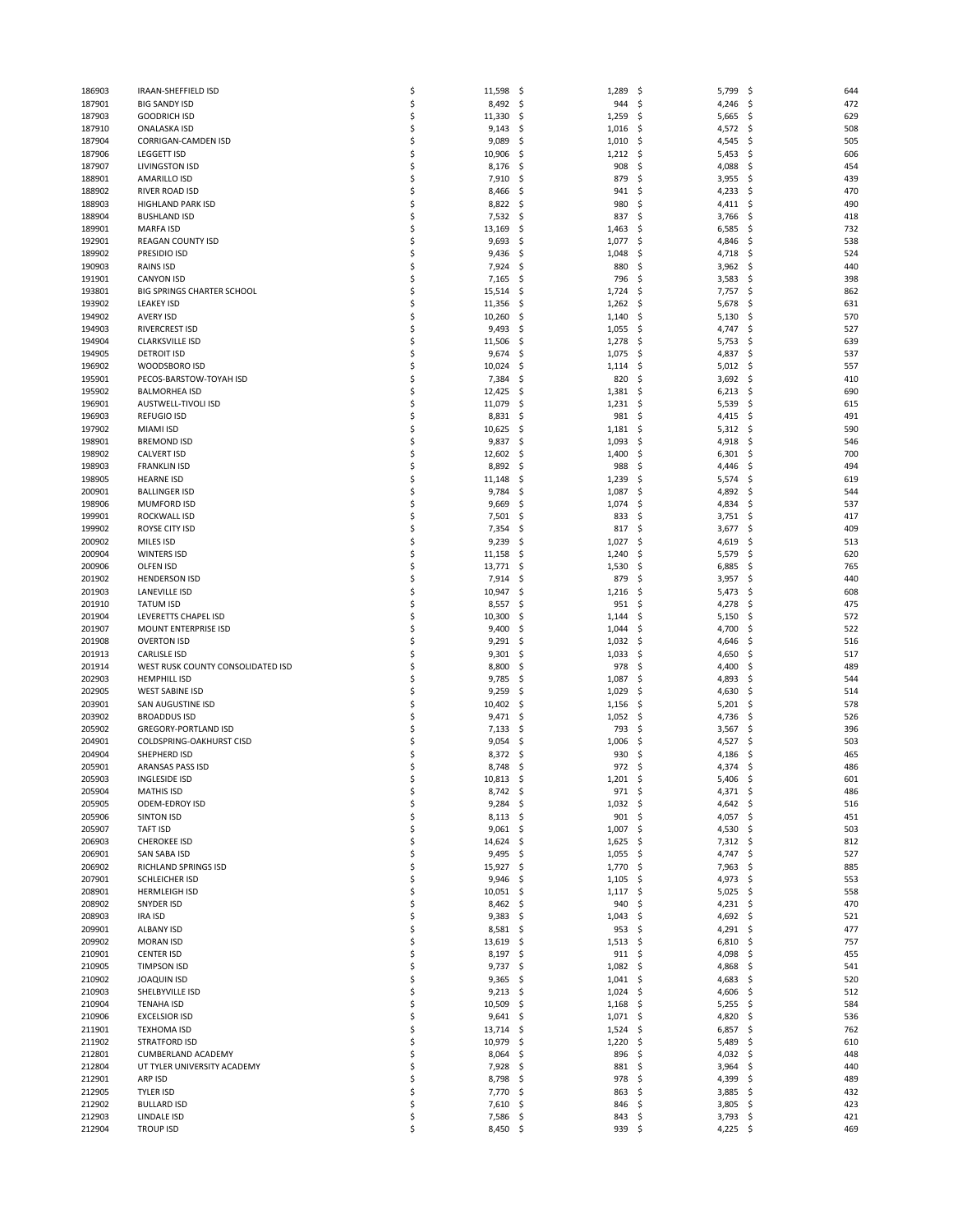| 212906 | <b>WHITEHOUSE ISD</b>                         | \$ | 7,438       | S.<br>826               | - \$ | 3,719      | \$<br>413  |
|--------|-----------------------------------------------|----|-------------|-------------------------|------|------------|------------|
| 212909 | CHAPEL HILL ISD                               | \$ | 8,173       | -\$<br>908              | -\$  | 4,087      | \$<br>454  |
| 212910 | WINONA ISD                                    | \$ | 9,262       | 1,029<br>\$,            | \$   | 4,631      | 515<br>\$  |
| 213801 | <b>BRAZOS RIVER CHARTER SCHOOL</b>            | \$ | 9,301       | \$.<br>1,033            | \$,  | 4,651      | 517<br>\$. |
|        |                                               |    |             |                         |      |            |            |
| 213901 | <b>GLEN ROSE ISD</b>                          | \$ | 11,280      | \$.<br>1,253            | -\$  | 5,640      | 627<br>S   |
| 215901 | <b>BRECKENRIDGE ISD</b>                       | \$ | 8,469       | \$.<br>941              | \$   | 4,235      | 471<br>\$, |
| 214901 | RIO GRANDE CITY CISD                          | \$ | 8,810       | S.<br>979               | \$   | 4,405      | 489<br>S   |
| 214902 | SAN ISIDRO ISD                                | \$ | 11,594      | \$,<br>1,288            | \$   | 5,797      | 644<br>\$. |
| 214903 | <b>ROMA ISD</b>                               | \$ | 8,384       | \$<br>932               | \$   | 4,192      | Ś<br>466   |
| 216901 | <b>STERLING CITY ISD</b>                      | \$ | 9,709       | \$,<br>1,079            | -\$  | 4,855      | 539<br>\$, |
| 217901 | <b>ASPERMONT ISD</b>                          | \$ | 10,896      | \$,<br>$1,211$ \$       |      | 5,448      | 605<br>\$. |
| 218901 | SONORA ISD                                    | \$ | 10,079      | \$<br>1,120             | \$   | 5,040      | Ś<br>560   |
| 219901 | <b>HAPPY ISD</b>                              | \$ | 10,823      | \$,<br>1,203            | \$.  | 5,411      | 601<br>\$. |
| 219903 | <b>TULIA ISD</b>                              | \$ | 9,880       | 1,098<br>\$,            | \$   | 4,940      | 549<br>\$  |
|        | FORT WORTH ACADEMY OF FINE ARTS               | \$ |             |                         |      |            |            |
| 220809 |                                               |    | 7,583       | \$.<br>843              | \$   | 3,792      | \$<br>421  |
| 219905 | <b>KRESS ISD</b>                              | Ś  | 10,352      | -\$<br>1,150            | \$   | 5,176      | 575<br>\$. |
| 220801 | TREETOPS SCHOOL INTERNATIONAL                 | \$ | 7,330       | \$.<br>814              | \$   | 3,665      | 407<br>\$  |
| 220802 | ARLINGTON CLASSICS ACADEMY                    | \$ | 7,458       | \$.<br>829              | \$   | 3,729      | Ś<br>414   |
| 220810 | WESTLAKE ACADEMY CHARTER SCHOOL               | Ś  | 7,331       | -\$<br>815              | \$   | 3,665      | 407<br>\$, |
| 220811 | EAST FORT WORTH MONTESSORI ACADEMY            | Ś  | 8,841       | S.<br>982               | \$   | 4,420      | 491<br>S   |
| 220814 | TEXAS SCHOOL OF THE ARTS                      | Ś  | 7,398       | \$.<br>822              | \$   | 3,699      | 411<br>S   |
| 220815 | CHAPEL HILL ACADEMY                           | Ś  | 8,012       | -\$<br>890              | \$,  | 4,006      | 445<br>\$, |
| 220817 | NEWMAN INTERNATIONAL ACADEMY OF ARLINGTON     | Ś  | 7,844       | S.<br>872               | \$   | 3,922      | 436<br>S   |
| 220819 | <b>HIGH POINT ACADEMY</b>                     | Ś  | 7,629       | \$.<br>848              | \$   | 3,814      | 424<br>S   |
|        | FORT WORTH ISD                                | \$ |             |                         |      |            |            |
| 220905 |                                               |    | 8,219       | -\$<br>913              | - \$ | 4,109      | \$<br>457  |
| 220901 | <b>ARLINGTON ISD</b>                          | Ś  | 8,012       | \$.<br>890              | S    | 4,006      | 445<br>S   |
| 220902 | <b>BIRDVILLE ISD</b>                          | \$ | 7,675       | \$.<br>853              | \$   | 3,838      | 426<br>S   |
| 220904 | <b>EVERMAN ISD</b>                            | \$ | 7,735       | -\$<br>859              | \$   | 3,868      | 430<br>\$. |
| 220906 | <b>GRAPEVINE-COLLEYVILLE ISD</b>              | Ś  | 6,825       | S.<br>758               | \$   | 3,413      | 379<br>S   |
| 220907 | <b>KELLER ISD</b>                             | \$ | 7,395       | \$.<br>822              | \$   | 3,697      | \$<br>411  |
| 220908 | MANSFIELD ISD                                 | \$ | 7,537       | -\$<br>837              | \$   | 3,769      | 419<br>\$. |
| 220910 | LAKE WORTH ISD                                | Ś  | 7,891       | S.<br>877               | - \$ | 3,945      | 438<br>S   |
| 220916 | HURST-EULESS-BEDFORD ISD                      | \$ | 7,515       | \$.<br>835              | \$   | 3,758      | \$<br>418  |
| 220912 | <b>CROWLEY ISD</b>                            | \$ | 7,915       | .s<br>879               | \$   | 3,958      | 440<br>S   |
|        |                                               | Ś  |             |                         |      |            |            |
| 220914 | <b>KENNEDALE ISD</b>                          |    | 7,912       | -\$<br>879              | \$   | 3,956      | 440<br>S   |
| 220915 | AZLE ISD                                      | \$ | 7,719       | \$.<br>858              | \$   | 3,860      | \$<br>429  |
| 220917 | <b>CASTLEBERRY ISD</b>                        | \$ | 8,220       | .s<br>913               | \$   | 4,110      | 457<br>S   |
| 220918 | EAGLE MT-SAGINAW ISD                          | Ś  | 7,483       | \$,<br>831              | \$   | 3,741      | \$<br>416  |
| 220919 | <b>CARROLL ISD</b>                            | \$ | 6,719       | \$.<br>747              | \$   | 3,359      | 373<br>\$, |
| 220920 | WHITE SETTLEMENT ISD                          | \$ | 7,607       | S.<br>845               | \$   | 3,803      | 423<br>S   |
| 221905 | <b>TRENT ISD</b>                              | Ś  | 10,196      | \$,<br>1,133            | \$   | 5,098      | 566<br>S   |
| 221801 | TEXAS COLLEGE PREPARATORY ACADEMIES           | \$ | 8,169       | 908<br>\$.              | \$   | 4,084      | 454<br>\$, |
| 221901 | <b>ABILENE ISD</b>                            | \$ | 7,715       | -\$<br>857              | \$   | 3,857      | 429<br>S   |
| 221904 | <b>MERKEL ISD</b>                             | Ś  | 9,842       | \$,<br>1,094            | \$   | 4,921      | 547<br>\$. |
|        |                                               |    |             |                         |      |            |            |
| 221911 | JIM NED CISD                                  | \$ | 7,729       | \$<br>859               | \$   | 3,865      | 429<br>S   |
| 221912 | <b>WYLIE ISD</b>                              | \$ | 6,844       | S.<br>760               | \$   | 3,422      | 380<br>\$. |
| 222901 | <b>TERRELL COUNTY ISD</b>                     | \$ | 12,069      | \$,<br>1,341            | \$   | 6,035      | \$<br>671  |
| 223901 | <b>BROWNFIELD ISD</b>                         | \$ | 8,517       | \$.<br>946              | S    | 4,258      | 473<br>S   |
| 223902 | <b>MEADOW ISD</b>                             | \$ | 9,780       | S.<br>1,087             | \$   | 4,890      | 543<br>S   |
| 225902 | MOUNT PLEASANT ISD                            | \$ | 7,981       | 887<br>\$,              | \$   | 3,991      | \$<br>443  |
| 223904 | WELLMAN-UNION CISD                            | \$ | 11,622      | 1,291<br>\$,            | \$,  | 5,811      | S<br>646   |
| 224901 | <b>THROCKMORTON ISD</b>                       | \$ | 12,884      | \$.<br>1,432            | - \$ | 6,442      | 716<br>S   |
| 224902 | WOODSON ISD                                   | \$ | 11,408      | \$,<br>1,268            | \$   | 5,704      | \$,<br>634 |
| 225906 | CHAPEL HILL ISD                               | Ś  | 8,730       | 970<br>S                | S    | 4,365      | 485        |
|        |                                               | \$ |             | 949                     | -\$  |            | 474        |
| 225907 | <b>HARTS BLUFF ISD</b>                        |    | 8,539       | \$.                     |      | 4,269      | S          |
| 226801 | <b>TEXAS LEADERSHIP</b>                       | ς  | 8,229       | \$<br>914               | \$   | 4,114      | 457<br>S   |
| 226901 | CHRISTOVAL ISD                                | \$ | $10,953$ \$ | $1,217$ \$              |      | $5,476$ \$ | 608        |
| 226903 | SAN ANGELO ISD                                | \$ | 7,659       | -\$<br>851S             |      | $3,830$ \$ | 426        |
| 226908 | <b>VERIBEST ISD</b>                           | \$ | 11,541      | -\$<br>$1,282$ \$       |      | 5,771      | \$<br>641  |
| 226905 | WATER VALLEY ISD                              | \$ | $11,094$ \$ | $1,233$ \$              |      | 5,547      | 616<br>\$, |
| 226906 | WALL ISD                                      | \$ | $8,563$ \$  | $951 \quad $$           |      | 4,282 \$   | 476        |
| 226907 | <b>GRAPE CREEK ISD</b>                        | \$ | 8,933       | -\$<br>993              | \$   | 4,467      | \$<br>496  |
| 227622 | TEXAS JUVENILE JUSTICE DEPARTMENT             | \$ | $4,841$ \$  | 538                     | \$   | $2,420$ \$ | 269        |
| 227803 | <b>WAYSIDE SCHOOLS</b>                        | \$ | $8,625$ \$  | 958                     | - \$ | $4,313$ \$ | 479        |
| 227804 | NYOS CHARTER SCHOOL                           | Ś  | 8,179       | -\$<br>909              | \$   | 4,090      | \$<br>454  |
|        |                                               |    |             |                         |      |            |            |
| 227805 | TEXAS EMPOWERMENT ACADEMY                     | Ś  | 8,568       | -\$<br>952 <sub>5</sub> |      | 4,284      | 476<br>\$, |
| 227806 | UNIVERSITY OF TEXAS UNIVERSITY CHARTER SCHOOL | Ś  | 14,496      | .s<br>1,611             | S    | 7,248      | 805<br>-\$ |
| 227814 | CHAPARRAL STAR ACADEMY                        | Ś  | 7,254       | \$.<br>806              | \$   | 3,627      | \$<br>403  |
| 227820 | KIPP TEXAS PUBLIC SCHOOLS                     | Ś  | 8,884       | - \$<br>987             | \$   | $4,442$ \$ | 494        |
| 227816 | HARMONY SCIENCE ACADEMY (AUSTIN)              | Ś  | 8,722 \$    | 969                     | \$   | $4,361$ \$ | 485        |
| 227817 | CEDARS INTERNATIONAL ACADEMY                  | \$ | $8,943$ \$  | 994                     | \$   | 4,471      | \$<br>497  |
| 227819 | UNIVERSITY OF TEXAS ELEMENTARY CHARTER SCHOOL | Ś  | 8,427 \$    | 936                     | - \$ | 4,214      | 468<br>-\$ |
| 227821 | AUSTIN DISCOVERY SCHOOL                       | Ś  | 7,675       | -\$<br>853              | \$   | 3,838      | 426<br>-\$ |
| 227824 | PROMESA PUBLIC SCHOOLS                        | Ś  | 8,208       | \$.<br>912              | \$   | 4,104      | \$<br>456  |
| 227825 | AUSTIN ACHIEVE PUBLIC SCHOOLS                 | \$ | 8,676       | -\$<br>964              | \$   | 4,338      | 482<br>-\$ |
|        |                                               | Ś  |             |                         |      |            |            |
| 227826 | MONTESSORI FOR ALL                            |    | $8,254$ \$  | 917 \$                  |      | 4,127      | 459<br>-\$ |
| 227827 | THE EXCEL CENTER (FOR ADULTS)                 | \$ | 8,331       | -\$<br>926              | \$   | 4,165      | \$<br>463  |
| 227828 | THE EXCEL CENTER                              | \$ | 15,661      | -\$<br>1,740            | \$   | 7,830      | 870<br>\$. |
| 227829 | VALOR PUBLIC SCHOOLS                          | Ś  | 7,109       | -\$<br>790              | \$   | 3,554      | 395<br>\$. |
| 227906 | TEXAS SCH FOR THE DEAF                        | \$ | $\mathsf 0$ | \$.<br>0                | \$   | 0          | 0<br>\$    |
| 227901 | <b>AUSTIN ISD</b>                             | Ś  | 7,722       | \$.<br>858              | -\$  | 3,861      | 429<br>S   |
| 227904 | PFLUGERVILLE ISD                              | Ś  | 7,785       | -\$<br>865              | - \$ | 3,893      | 433<br>S   |
| 227905 | TEXAS SCH FOR THE BLIND & VISUALLY IMPAIRED   | \$ | 0           | \$.<br>0                | \$   | 0          | 0<br>\$    |
| 227907 | <b>MANOR ISD</b>                              | \$ | 7,600       | -\$<br>844 \$           |      | $3,800$ \$ | 422        |
|        |                                               |    |             |                         |      |            |            |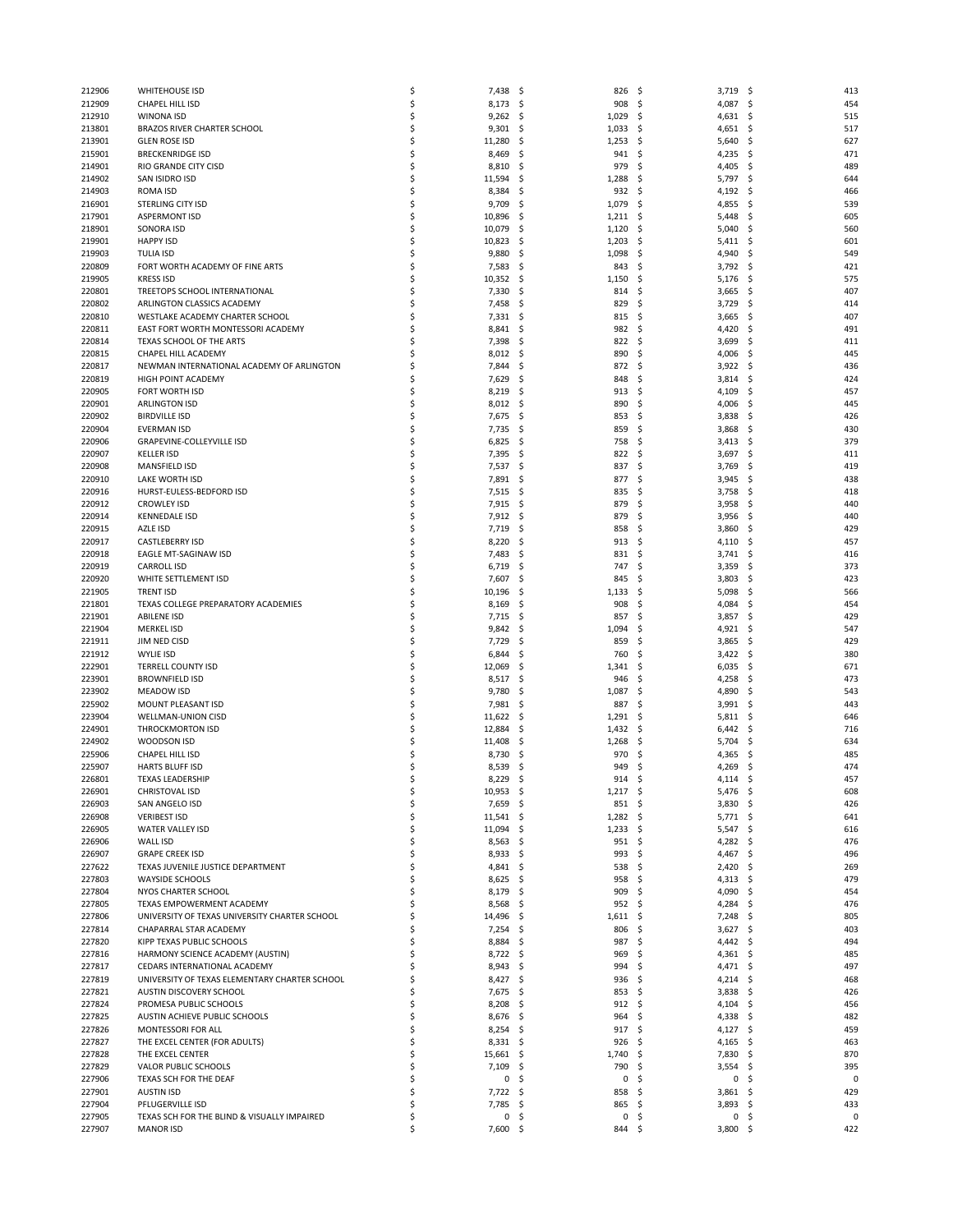| 227909           | <b>EANES ISD</b>                            | \$       | 6,863<br>-\$            | 763             | S.<br>3,432             | -\$<br>381       |
|------------------|---------------------------------------------|----------|-------------------------|-----------------|-------------------------|------------------|
| 227910           | DEL VALLE ISD                               | Ś        | 8,178<br>-\$            | 909             | \$<br>4,089             | \$<br>454        |
| 227912           | LAGO VISTA ISD                              | Ś        | 7,846<br>\$.            | 872             | \$<br>3,923             | 436<br>\$        |
| 227913           | <b>LAKE TRAVIS ISD</b>                      | Ś        | 6,574<br>\$             | 730             | \$<br>3,287             | \$<br>365        |
| 228905           | <b>APPLE SPRINGS ISD</b>                    | Ś        | 10,840<br>-\$           | 1,204           | 5,420<br>\$             | 602<br>\$        |
|                  |                                             |          |                         |                 |                         |                  |
| 228901           | <b>GROVETON ISD</b>                         | \$       | 10,216<br>-\$           | 1,135           | \$<br>5,108             | 568<br>\$        |
| 228903           | <b>TRINITY ISD</b>                          | Ś        | 8,674<br>\$             | 964             | \$<br>4,337             | \$<br>482        |
| 228904           | <b>CENTERVILLE ISD</b>                      | Ś        | 12,680<br>-\$           | 1,409           | \$<br>6,340             | 704<br>\$        |
| 229901           | <b>COLMESNEIL ISD</b>                       | Ś        | 9,566<br>-\$            | 1,063           | \$<br>4,783             | \$<br>531        |
|                  |                                             |          |                         |                 |                         |                  |
| 229903           | WOODVILLE ISD                               | S        | 9,356<br>\$             | 1,040           | \$<br>4,678             | \$<br>520        |
| 229904           | <b>WARREN ISD</b>                           | \$       | 8,451<br>-\$            | 939             | \$<br>4,225             | 469<br>\$        |
| 229905           | <b>SPURGER ISD</b>                          | Ś        | 9,802<br>-\$            | 1,089           | \$<br>4,901             | \$<br>545        |
|                  |                                             |          |                         |                 |                         |                  |
| 229906           | CHESTER ISD                                 | S        | 10,135<br>\$            | 1,126           | \$<br>5,067             | \$<br>563        |
| 230901           | <b>BIG SANDY ISD</b>                        | Ś        | 9,996<br>\$             | 1,111           | 4,998<br>\$             | 555<br>\$        |
| 230905           | <b>HARMONY ISD</b>                          | Ś        | 8,666<br>-\$            | 963             | \$<br>4,333             | \$<br>481        |
| 230902           |                                             | Ś        | 8,030                   | 892             |                         |                  |
|                  | <b>GILMER ISD</b>                           |          | \$.                     |                 | \$<br>4,015             | \$<br>446        |
| 230903           | ORE CITY ISD                                | Ś        | 10,394<br>\$.           | 1,155           | \$<br>5,197             | \$<br>577        |
| 230904           | UNION HILL ISD                              | Ś        | 13,100<br>\$.           | 1,456           | \$<br>6,550             | \$<br>728        |
| 230906           | NEW DIANA ISD                               | S        | 8,267<br>\$.            | 919             | \$<br>4,134             | \$<br>459        |
|                  |                                             |          |                         |                 |                         |                  |
| 230908           | <b>UNION GROVE ISD</b>                      | Ś        | 8,836<br>-\$            | 982             | \$<br>4,418             | \$<br>491        |
| 231901           | <b>MCCAMEY ISD</b>                          | Ś        | 11,353<br>\$.           | 1,261           | \$<br>5,677             | \$<br>631        |
| 231902           | <b>RANKIN ISD</b>                           | S        | 12,158<br>\$.           | 1,351           | \$<br>6,079             | 675<br>\$        |
| 232901           | <b>KNIPPA ISD</b>                           | \$       | 8,383<br>\$.            | 931             | \$<br>4,192             | \$<br>466        |
|                  |                                             |          |                         |                 |                         |                  |
| 233901           | SAN FELIPE-DEL RIO CISD                     | \$       | 7,646<br>\$.            | 850             | \$<br>3,823             | \$<br>425        |
| 232902           | <b>SABINAL ISD</b>                          | Ś        | 10,835<br>\$.           | 1,204           | \$<br>5,418             | 602<br>\$        |
| 232903           | <b>UVALDE CISD</b>                          | \$       | 7,802<br>-\$            | 867             | \$<br>3,901             | \$<br>433        |
| 232904           |                                             | \$       |                         |                 | \$                      | \$               |
|                  | <b>UTOPIA ISD</b>                           |          | 11,348<br>\$.           | 1,261           | 5,674                   | 630              |
| 233903           | <b>COMSTOCK ISD</b>                         | Ś        | 12,314<br>-\$           | 1,368           | \$<br>6,157             | \$<br>684        |
| 234801           | RANCH ACADEMY                               | \$       | 10,250<br>\$.           | 1,139           | \$<br>5,125             | \$<br>569        |
| 234902           | <b>CANTON ISD</b>                           | \$       | 7,476<br>\$.            | 831             | \$<br>3,738             | \$<br>415        |
|                  |                                             |          |                         |                 |                         |                  |
| 234903           | EDGEWOOD ISD                                | Ś        | 9,042<br>-\$            | 1,005           | \$<br>4,521             | 502<br>\$        |
| 234904           | <b>GRAND SALINE ISD</b>                     | \$       | 8,620<br>\$.            | 958             | \$<br>4,310             | 479<br>\$        |
| 234909           | <b>FRUITVALE ISD</b>                        | \$       | 9,710<br>-\$            | 1,079           | \$<br>4,855             | \$<br>539        |
| 234905           |                                             | Ś        |                         |                 |                         | 515              |
|                  | <b>MARTINS MILL ISD</b>                     |          | 9,278<br>\$.            | 1,031           | \$<br>4,639             | \$               |
| 234906           | <b>VAN ISD</b>                              | \$       | 7,716<br>\$.            | 857             | \$<br>3,858             | \$<br>429        |
| 234907           | WILLS POINT ISD                             | Ś        | 8,113<br>\$             | 901             | \$<br>4,057             | \$<br>451        |
| 235901           | <b>BLOOMINGTON ISD</b>                      | Ś        | 9,934<br>-\$            | 1,104           | \$<br>4,967             | \$<br>552        |
|                  |                                             |          |                         |                 |                         |                  |
| 235902           | <b>VICTORIA ISD</b>                         | \$       | 7,666<br>\$.            | 852             | 3,833<br>\$             | 426<br>\$        |
| 235904           | <b>NURSERY ISD</b>                          | Ś        | 10,800<br>\$            | 1,200           | \$<br>5,400             | \$<br>600        |
| 236801           | <b>RAVEN SCHOOL</b>                         | Ś        | 14,982<br>-\$           | 1,665           | \$<br>7,491             | -\$<br>832       |
| 236802           | SAM HOUSTON STATE UNIVERSITY CHARTER SCHOOL | \$       | 7,308<br>\$.            | 812             | \$<br>3,654             | 406<br>\$        |
|                  |                                             |          |                         |                 |                         |                  |
| 236901           | NEW WAVERLY ISD                             | Ś        | 8,747<br>\$             | 972             | \$<br>4,373             | \$<br>486        |
| 236902           | <b>HUNTSVILLE ISD</b>                       | Ś        | 7,626<br>\$.            | 847             | \$<br>3,813             | -\$<br>424       |
| 237902           | <b>HEMPSTEAD ISD</b>                        | \$       | 8,607<br>\$.            | 956             | \$<br>4,304             | 478<br>\$        |
|                  |                                             |          |                         |                 |                         |                  |
| 237904           | <b>WALLER ISD</b>                           | Ś        | 7,909<br>\$.            | 879             | \$<br>3,954             | \$<br>439        |
| 237905           | <b>ROYAL ISD</b>                            | Ś        | 9,653<br>\$.            | 1,073           | \$<br>4,826             | \$<br>536        |
| 238902           | MONAHANS-WICKETT-PYOTE ISD                  | Ś        | 8,007<br>\$             | 890             | \$<br>4,003             | \$<br>445        |
| 238904           | <b>GRANDFALLS-ROYALTY ISD</b>               | \$       | 10,636<br>\$            | 1,182           | \$<br>5,318             | \$<br>591        |
|                  |                                             |          |                         |                 |                         |                  |
| 239901           | <b>BRENHAM ISD</b>                          | Ś        | 8,254<br>-\$            | 917             | \$<br>4,127             | 459<br>\$        |
| 240901           | LAREDO ISD                                  | Ś        | 8,390<br>\$.            | 932             | \$<br>4,195             | \$<br>466        |
| 239903           | <b>BURTON ISD</b>                           | \$       | 10,009<br>\$            | 1,112           | \$<br>5,004             | \$<br>556        |
| 240503           | TEXAS A&M INTERNATIONAL UNIVERSITY ISD      | Ś        | 8,389<br>\$.            | 932             | \$<br>4,194             | \$<br>466        |
|                  |                                             |          |                         |                 |                         |                  |
| 240801           | GATEWAY ACADEMY CHARTER DISTRICT            | Ś        | 10,393<br>-\$           | 1,155           | \$<br>5,197             | 577<br>\$        |
| 240903           | UNITED ISD                                  | \$       | 7,918<br>\$             | 880             | \$<br>3,959             | \$<br>440        |
| 240904           | <b>WEBB CISD</b>                            | Ś        | 14,337<br>\$.           | 1,593           | 7,169<br>\$             | 797<br>\$        |
|                  |                                             |          |                         |                 |                         |                  |
| 241901           | <b>BOLING ISD</b>                           |          | 8,489<br>\$             | 943             | \$<br>4,244             | 472<br>Ś         |
| 241902           | EAST BERNARD ISD                            | \$       | -\$<br>8,389            | 932             | \$<br>4,195             | \$<br>466        |
| 241903           | EL CAMPO ISD                                | \$       | 8,183<br>- \$           | 909             | \$<br>4,092             | \$<br>455        |
| 242903           | <b>WHEELER ISD</b>                          | \$       | $9,551$ \$              | 1,061           | \$<br>4,775 \$          | 531              |
|                  |                                             |          |                         |                 |                         |                  |
| 241904           | <b>WHARTON ISD</b>                          | \$       | 8,204<br>-\$            | 912             | \$<br>4,102             | 456<br>\$        |
| 241906           | LOUISE ISD                                  | \$       | 9,616<br>-\$            | 1,068           | \$<br>4,808             | \$<br>534        |
| 242902           | SHAMROCK ISD                                | \$       | $10,617$ \$             | 1,180           | \$<br>5,308             | -\$<br>590       |
| 242905           | <b>KELTON ISD</b>                           | \$       | 10,938<br>-\$           | 1,215           | \$<br>5,469             | 608<br>\$        |
|                  |                                             | \$       |                         |                 |                         |                  |
| 242906           | FORT ELLIOTT CISD                           |          | 15,828<br>-\$           | 1,759           | \$<br>7,914             | 879<br>- \$      |
| 243901           | <b>BURKBURNETT ISD</b>                      | Ś        | 7,803<br>- \$           | 867             | \$<br>3,901             | 433<br>\$        |
| 243902           | <b>ELECTRA ISD</b>                          | \$       | 10,268<br>-\$           | 1,141           | \$<br>5,134             | 570<br>\$        |
| 243903           | <b>IOWA PARK CISD</b>                       | \$       | 7,883<br>-\$            | 876             | -\$<br>3,941            | \$<br>438        |
|                  |                                             |          |                         |                 |                         |                  |
| 244901           | <b>HARROLD ISD</b>                          | Ś        | 14,349<br>- \$          | 1,594           | \$<br>7,174             | 797<br>\$        |
| 243905           | <b>WICHITA FALLS ISD</b>                    | Ś        | 7,837<br>\$.            | 871             | 3,919<br>\$             | 435<br>\$        |
| 243906           |                                             |          |                         |                 | \$                      | \$<br>500        |
| 244903           | <b>CITY VIEW ISD</b>                        | \$       |                         | 1,000           |                         |                  |
|                  |                                             |          | 8,998<br>-\$            |                 | 4,499                   |                  |
|                  | <b>VERNON ISD</b>                           | Ś        | 8,710<br>- \$           | 968             | \$<br>4,355             | \$<br>484        |
| 244905           | <b>NORTHSIDE ISD</b>                        | Ś        | 9,408<br>-\$            | 1,045           | \$<br>4,704             | 523<br>\$        |
| 245901           | <b>LASARA ISD</b>                           | \$       | 10,681<br>-\$           | 1,187           | \$<br>5,340             | \$<br>593        |
|                  |                                             |          |                         |                 |                         |                  |
| 245902           | <b>LYFORD CISD</b>                          | \$       | 9,487<br>-\$            | 1,054           | \$<br>4,743             | 527<br>-\$       |
| 245903           | RAYMONDVILLE ISD                            | Ś        | 9,091<br>- Ş            | 1,010           | \$<br>4,546             | 505<br>\$.       |
| 245904           | SAN PERLITA ISD                             | \$       | 11,862<br>- \$          | 1,318           | \$<br>5,931             | 659<br>\$        |
| 246904           | <b>GEORGETOWN ISD</b>                       | \$       | 7,373<br>- \$           | 819             | \$<br>3,686             | \$<br>410        |
|                  |                                             |          |                         |                 |                         |                  |
| 246801           | MERIDIAN WORLD SCHOOL LLC                   | Ś        | 7,745<br>- \$           | 861             | \$<br>3,872             | -\$<br>430       |
| 246802           | GOODWATER MONTESSORI SCHOOL                 | \$       | 7,667<br>- \$           | 852             | \$<br>3,834             | \$<br>426        |
| 246902           | <b>FLORENCE ISD</b>                         | \$       | 9,322<br>\$             | 1,036           | \$<br>4,661             | \$<br>518        |
| 246905           | <b>GRANGER ISD</b>                          | Ś        | 9,769<br>- Ş            | 1,085           | \$<br>4,885             | \$<br>543        |
|                  |                                             |          |                         |                 |                         |                  |
| 246906           | HUTTO ISD                                   | \$       | 7,236<br>- \$           | 804             | \$<br>3,618             | - \$<br>402      |
| 246907<br>246908 | <b>JARRELL ISD</b><br>LIBERTY HILL ISD      | \$<br>\$ | 8,290<br>\$<br>7,375 \$ | 921<br>$819$ \$ | \$<br>4,145<br>3,688 \$ | \$<br>461<br>410 |